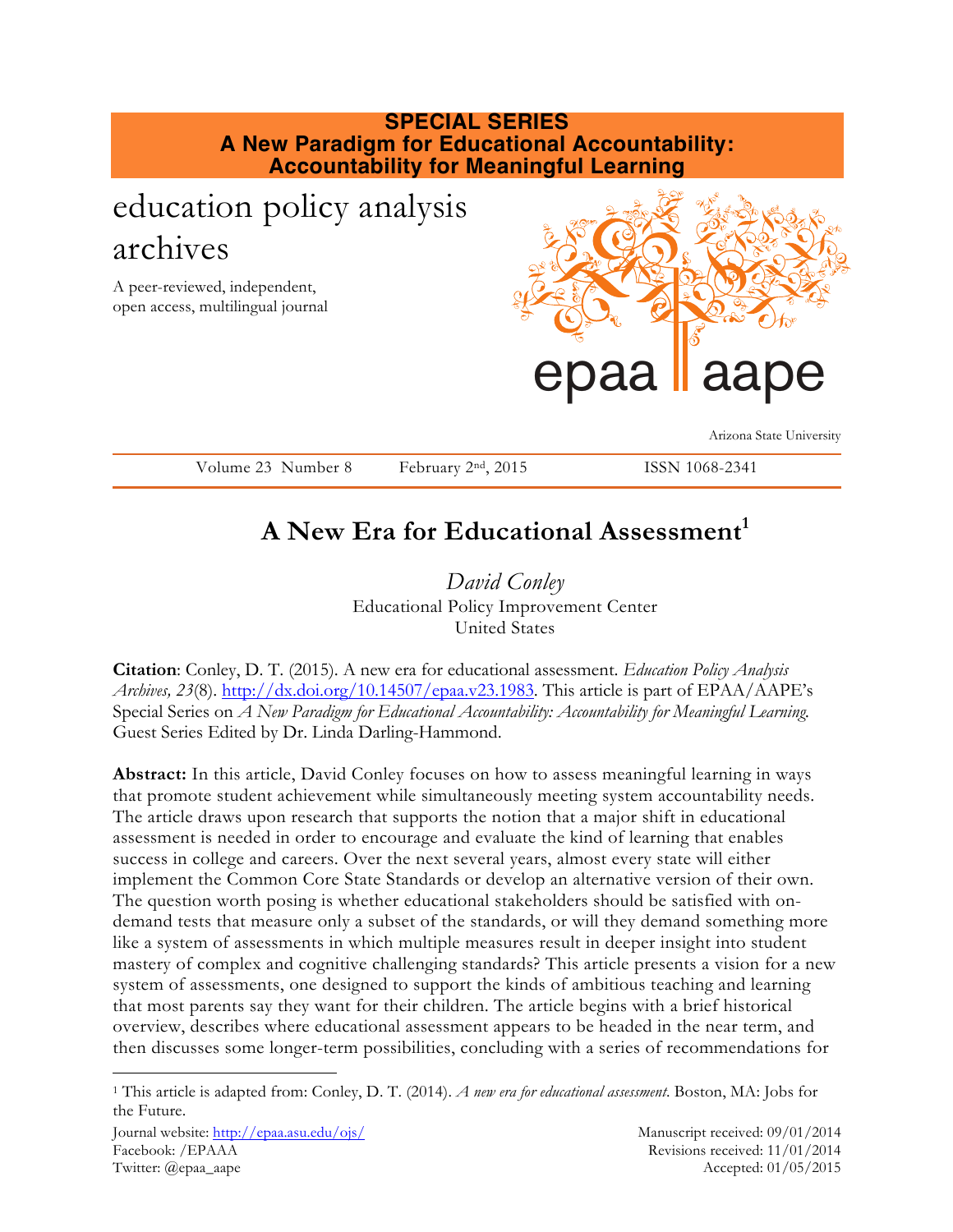how policymakers and practitioners can move toward a better model of assessment for teaching and learning.

**Keywords**: assessment; accountability; meaningful learning; equity; Common Core Standards.

#### **Una nueva era para la evaluación educativa**

**Resumen**: En este artículo, David Conley se centra en la forma de evaluar el aprendizaje significativo de maneras que promuevan el logro de los estudiantes y al mismo tiempo satisfacer las necesidades de responsabilidad educativa del sistema. El artículo se basa en literatrura de investigación que apoya la idea de que es necesario un cambio importante en los modelos de evaluación de la educación con el fin de fomentar y evaluar el tipo de aprendizajes que permitan preparar a los estudiantes para los estudios universitarios y carreras profesionales. En los próximos años, casi todos los estados, implementará las Estándares Estatales Comunes o desarrollararn una versión alternativa por su propia cuenta. Una pregunta que vale la pena considerar es si agentes educativos tienen que estar satisfechos con examenees genéricos que miden sólo un subconjunto de estándares, o van a exigir algo más parecido a un sistema de evaluaciones con múltiples medidas para obtener una perspectiva más profunda de aprendizajes complejso y normas cognitivas desafiantes. Este artículo presenta una visión para un nuevo sistema de evaluación, uno diseñado para apoyar modelos de enseñanza y aprendizaje ambiciosos que la mayoría de los padres dicen que quieren para sus hijos. El artículo comienza con una breve reseña histórica, describe hacia donde la evaluación educativa parece dirigirse en el corto plazo y, a continuación se describen algunas posibilidades a largo plazo, para concluir con una serie de recomendaciones sobre como los que toman decisiones de políticas y los profesionales pueden avanzar hacia un modelo de evaluación de la enseñanza y el aprendizaje de mayor calidads.

**Palabras clave:** evaluación; responsabilidad educativa; aprendizaje significativ; Estándares Básicos Comunes.

#### **Uma nova era para avaliação educacional**

**Resumo**: Neste artigo, David Conley se concentra em como avaliar aprendizagens significativas de forma de promover o desempenho do aluno e atender as necessidades do sistema de responsabilização educacional. O artigo é baseado em literatrura de pesquisa que apóia a idéia dz necessidade de uma grande mudança nos modelos de avaliação da educação, a fim de promover e avaliar o tipo de aprendizagem que permite preparar os alunos para a universidade e carreiras professionais. Nos próximos anos, quase todos os estados vão a implementar os Estamdares Comuns e Esenciais do Estado ou desarrollararn uma versão alternativa por conta própria. A questão é saber se vale a pena considerar os educadores têm de estar satisfeitos com examenees genéricos que medem apenas um subconjunto de padrões, ou vai exigir algo mais parecido com um sistema de avaliação com medidas várias para obter uma perspectiva mais profunda de aprendizagenes complexoa e padrões cognitivas exigentes. Este artigo apresenta uma visão para um novo sistema de avaliação, destinado a apoiar modelos de ensino e aprendizagem ambiciosa o que a maioria dos pais dizem que querem para os seus filhos. O artigo começa com uma breve história descreve onde avaliação educacional parece caminhar no curto prazo e, em seguida, algumas possibilidades a longo prazo são descritos, concluindo com uma série de recomendações sobre como os tomadores de decisão e à política profissionais podem se mover em direção a um modelo de avaliação do ensino e aprendizagem mais calidads.

**Palavras-chave:** avaliação; responsabilidade educativa; significativ aprendizagem; Padrões Básicos Comuns.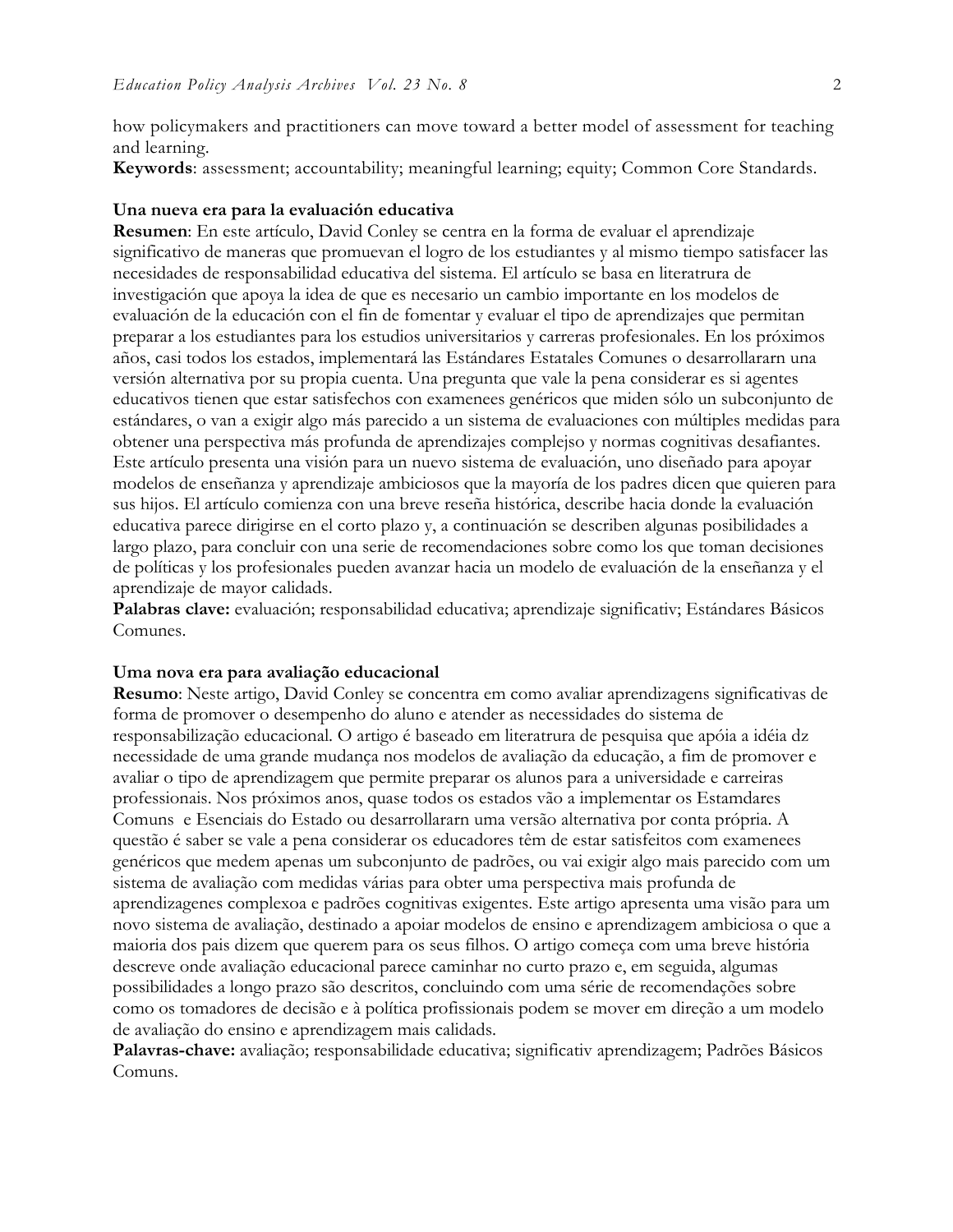## **Introduction**

Imagine this scenario: You feel sick, and you're worried that it might be serious, so you go to the nearby health clinic. After looking over your chart, the doctor performs just two tests—measuring your blood pressure and taking your pulse—and then brings you back to the lobby. It turns out that at this clinic the policy is to check patients' vital signs and only their vital signs, prescribing all treatments based on this information alone. It would be prohibitively expensive, the doctor explains, to collect more information.

Most of us would find another health care provider.

Yet this is similar in some ways to how states gauge the knowledge, skills, and capabilities of students attending their public schools. State-mandated reading and math tests are often the only indicators of student achievement that "count." In many cases, these tests consist almost exclusively of multiple-choice items that measure only a subset of what is taught and learned. Nor do they get at students' ability to apply what they know in real-world settings.

Faced with tight budgets, policymakers have demanded that the costs associated with testing be minimized. Policymakers and, increasingly, educators, parents, and others in the broader community then use the quite limited information that these tests provide to make a wide range of decisions and draw major inferences, some appropriate and some not, about overall and individual student academic performance and progress as well as the efficacy of individual schools and the public school system as a whole.

One would have to travel back in time to an agrarian-era mindset of the 1800s to reach the conclusion that the only mission of school should be to get students to master the basics of reading and math. During the industrial age, the mission expanded to include other core subjects such as science, social studies, and foreign languages, along with exploratory electives and vocational education. And in today's postindustrial knowledge economy, an emerging consensus of business leaders, educational reformers, and policymakers has reached the conclusion that *all* young people need opportunities to develop the sorts of advanced content knowledge and problem-solving skills that used to be limited to an elite few (Conley, 2014b; Jobs for the Future, 2005; Secretary's Commission on Achieving Necessary Skills (SCANS), 1991). So why do schools continue to rely on assessments that do not go beyond a subset of information on two of the "Three  $R's"$ ?<sup>2</sup>

That's a question that is being asked by a growing chorus of educators and, of late, parents, as well. Increasingly, they are voicing their dismay over current testing and accountability practices (Gewertz, 2013b, 2014; Sawchuk, 2014). Indeed, we may now be approaching an important crossroads in American education, as growing numbers of critics call for a fundamental change of course in the way learning is assessed and how schools are held accountable (Tucker, 2014).

The purpose of this article is to contribute to the conversation spurred by the accountability proposal put forth by Darling-Hammond, Wilhoit and Pittenger (2014) in their article, *Accountability for College and Career Readiness: Developing a New Paradigm,* also known as the 51<sup>st</sup> state model. In that article, Darling-Hammond and her colleagues propose a three-legged framework for strengthening accountability: meaningful learning, resource accountability, and professional capacity. I focus here on the meaningful learning component of the framework and how to assess meaningful learning in ways that promote student achievement while simultaneously meeting system accountability needs.

 <sup>2</sup> It's always worth noting parenthetically that only one of the "Three R's" actually begins with the letter "r."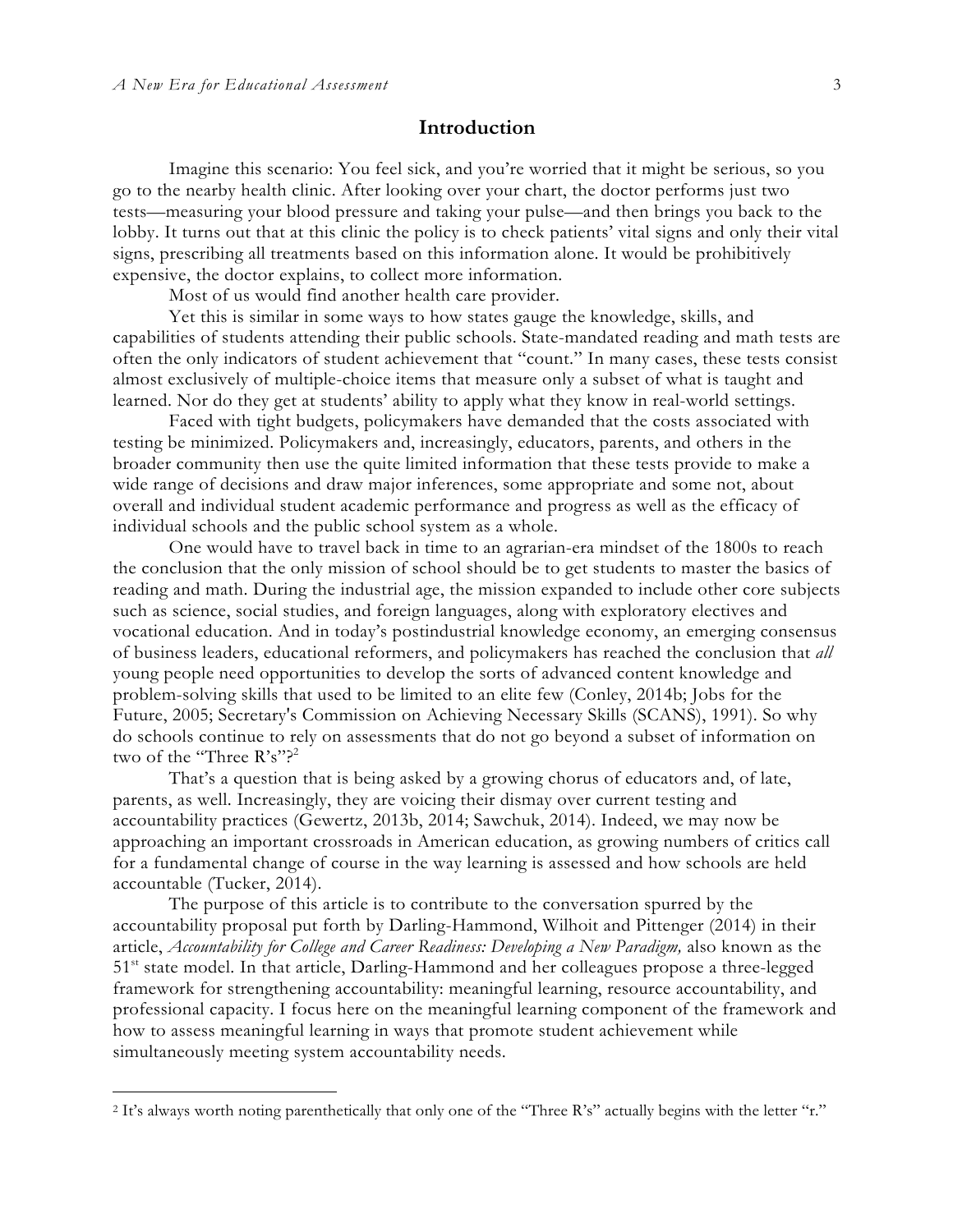The article draws upon a research base developed by me, my colleagues, and others that suggests a major shift in educational assessment will be necessary in order to encourage and evaluate the kind of learning that is associated with success in college and careers. In particular, multiple studies that have analyzed syllabi, assignments, assessments, and student work from entry-level college courses and ascertained the perceptions of instructors of those courses provide a much more detailed picture of what college and career readiness actually entails—the knowledge, skills, and dispositions that can be assessed, taught, and learned that are strongly associated with success beyond high school (Achieve, The Education Trust, & Thomas B. Fordham Foundation, 2004; ACT, 2011; Conley, 2003; Conley, Aspengren, Gallagher, Stout, Veach, & Stutz, 2006; Conley & Brown, R., 2003; Educational Policy Improvement Center, 2014a; Seburn, Frain, & Conley, 2013; Texas Higher Education Coordinating Board & Educational Policy Improvement Center, 2009; The College Board, 2006).

Advances in cognitive science (Bransford, Brown, & Cocking, 2000; Pellegrino & HIlton, 2012), combined with the development and implementation of the Common Core State Standards and their attendant assessments (Conley, 2014a; Council of Chief State School Officers & National Governors Association, 2010a, 2010b), provide states with both incentive and opportunity to move toward the notion of a more comprehensive system of assessments in place of a limited set of often-overlapping and redundant tests of reading and math that measure lower-order, decontextualized content knowledge almost exclusively.

Over the next several years, almost every state will either implement the Common Core State Standards or develop an alternative version of their own. The question worth posing is whether educational stakeholders be satisfied with on-demand tests that measure only a subset of the standards, or will they demand something more like a system of assessments in which multiple measures result in deeper insight into student mastery of complex and cognitive challenging standards? Will schools begin to use measures of student learning that address more than just reading and math? Will policymakers demand evidence that students can apply knowledge in novel and non-routine ways, across multiple subject areas and in real-world contexts? Will educators be willing to collect information in other areas such as metacognitive learning skills such as persistence and information synthesis, which students must develop in order to become true lifelong learners? Will they be willing to integrate assessment more directly into curriculum and instruction? Will a new system of assessments get at *deeper* learning and address the whole constellation of knowledge and skills that young people need in order to be fully prepared for college, careers, and civic life?

This article presents a vision for a new system of assessments, one designed to support the kinds of ambitious teaching and learning that an increasing number of parents say they want for their children. It is important to focus on assessment in this country because testing has an outsized influence on curriculum and instruction here. The decentralized nature of educational governance in the U. S. has meant that assessments are often the only way to gauge educational quality, as opposed to many of the countries with which the U. S. competes that focus on the quality of curriculum and instructional practices, and then use multi-measure systems of assessment with a strong emphasis on formative measures, the results of which are used to improve education first and foremost, not to publicly shame schools and punish educators.

Thankfully, the public schools in the U. S. do not have to create an entirely new system of assessments from scratch—many schools already exhibit effective practices upon which others can build. For that to happen though, Americans must be willing to adopt new ways of thinking about the role of assessment in education, and policymakers (and assessment experts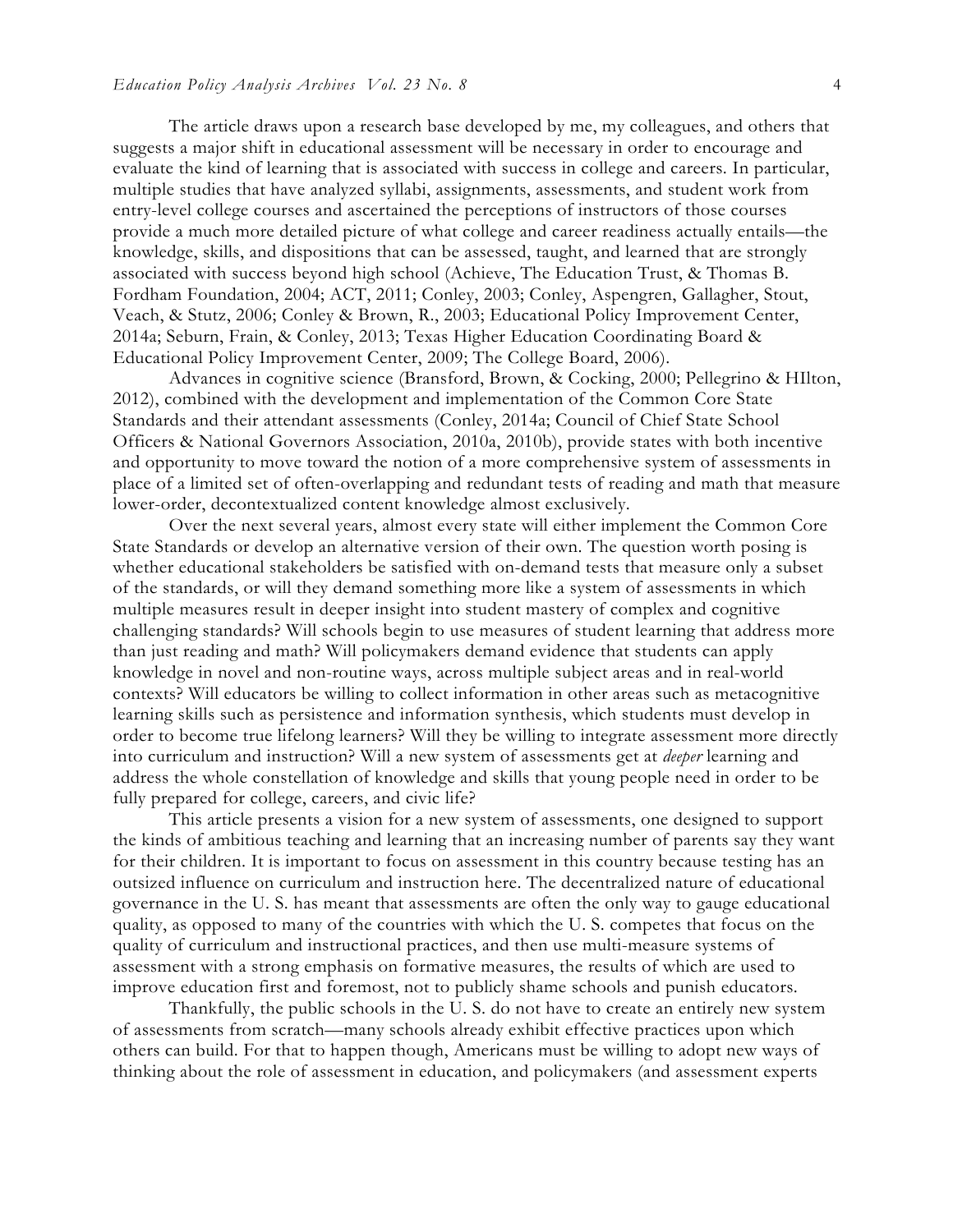and test developers) must be ready to move beyond unidimensional models that produce results cheaply and efficiently but that paint an incomplete picture of teaching and learning.

In order to help readers understand how we got to the current model of testing in the nation's schools, I begin with a brief historical overview. I then describe where educational assessment appears to be headed in the near term, and then discuss some longer-term possibilities, concluding with a series of recommendations for how policymakers and practitioners can move toward a better model of assessment for teaching and learning.

## **Historical Overview**

Even though most states tend to favor a narrow set of assessment measures, relying primarily on multiple-choice tests, the decentralized nature of educational governance in the U.S. has led to the creation of a vast array of assessment methods and tools that can be used to gain insight into students' learning at different levels of cognitive complexity. Those methods run the gamut from individual classroom assignments and quizzes to capstone projects to innovative state tests to admissions methods to results from Advanced Placement® and International Baccalaureate® tests. Many measures are homegrown, reflecting the boundless creativity of American educators and researchers. Others are produced professionally and have long histories and a strong commercial commitment to their continuity. Some measures draw upon and incorporate ideas and techniques from other fields—such as business, sociology, psychology, the military, and other countries—where a wider range of methods have solid, longterm track records.

The problem is that not all, or even most, schools or states take advantage of this wealth of resources. By focusing on reading and math scores with the intent of using those scores to judge schools, federal and state policy over the past 15 or so years has, perhaps inadvertently, influenced schools to de-emphasize many of the assessment approaches that could be used to promote and measure more complex student-learning outcomes.

## **A Historical Tendency to Focus on Bits and Pieces**

The current state of educational assessment has much to do with a longstanding preoccupation in the U.S. with *reliability* (the ability to measure the same thing consistently) over and above a concern with *validity* (the ability to measure the right things). To be sure, psychometricians—the designers of educational tests—have always considered validity to be critical, at least in theory (American Educational Research Association [AERA], American Psychological Association [APA], & National Council for Measurement in Education [NCME], 2014). In practice, though, they have had far more success in assuring the reliability of individual test forms than in dealing with messier and more complex questions about what *should* be tested, for what purposes, and with what consequences for the people involved.<sup>3</sup>

Over the past hundred years, this emphasis on reliability has led to the creation of tests made up of lots of discrete questions, each one pegged to a very particular skill or bit of knowledge. The more specific the skill, the easier it was to create test items that get at the same skill at the same level of difficulty from test to test, which translates to individual students and groups of students scoring remarkably consistently from test form to test form.

 <sup>3</sup> The just-released version of the Standards for Educational and Psychological Testing take up the issue of validity in greater depth, but test-development practices for the most part have not yet changed dramatically to reflect a greater sensitivity to validity in the sense of what should be tested.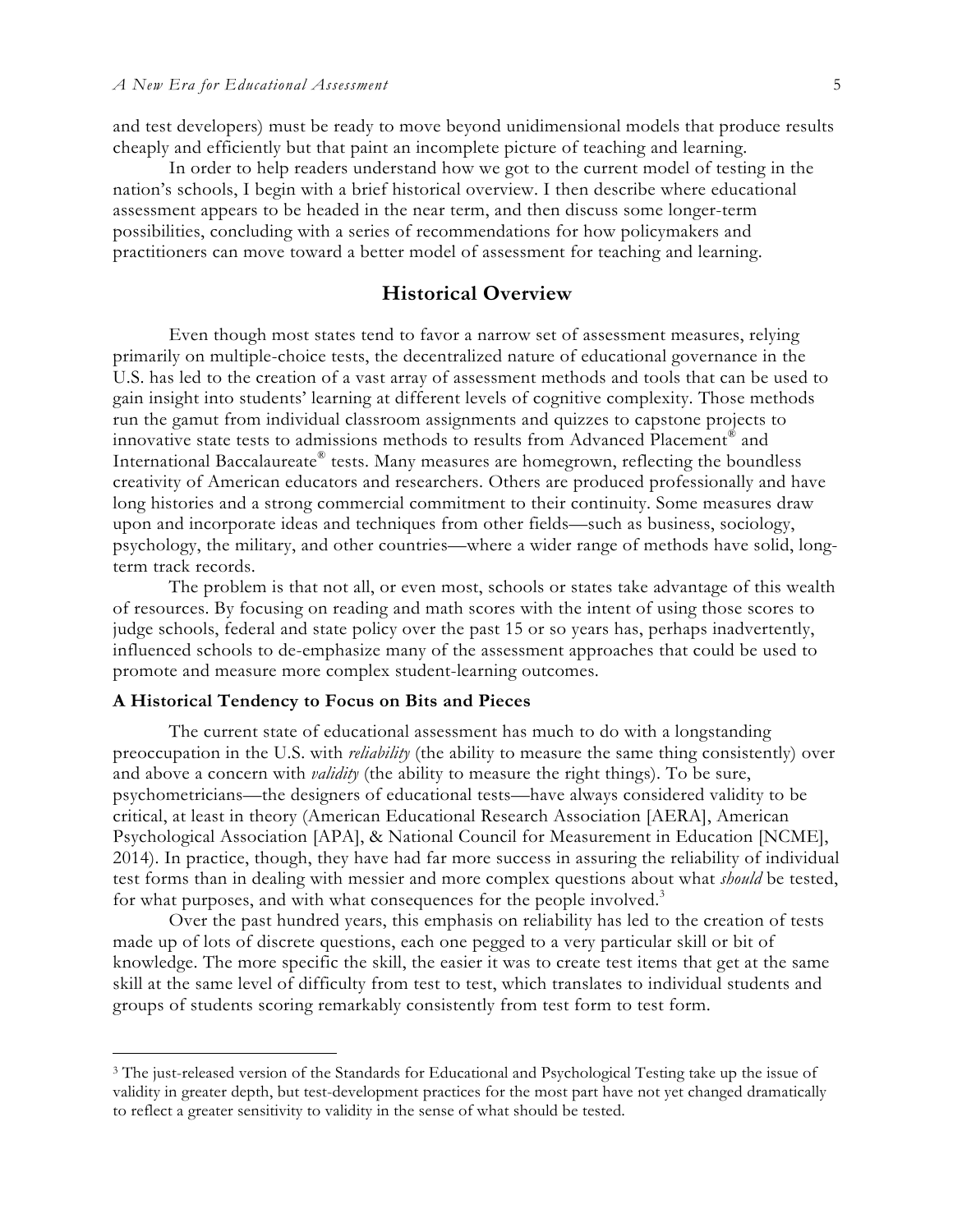These types of items do not distinguish between a correct answer and the depth of student understanding or mastery of the content. For example, some content needs only be understood at a novice level, well enough to know what it is or what it is named. Other content needs to be understood more deeply, well enough to use and apply it in non-routine ways. Still other knowledge may be conceptually straightforward but may have to be applied with automaticity, in other words, without thinking twice about it, and with near-100% accuracy. And in many cases, items end up measuring how savvy students are as test takers, and whether they can discern the correct answer from among several choices without necessarily even knowing the content at all. Tests may be highly reliable and yet not get at how well the content is known and mastered, and at what level, let alone how this knowledge would be applied in context or in more holistic ways in new situations.

This focus on the parts and pieces has had a clear impact on instruction. In order to prepare students to do well on such tests, schools have treated literacy and numeracy as a collection of distinct, discrete components to be mastered independently, with little attention to students' ability to assemble those components into an integrated whole or to *apply* them in the context of the discipline, or, where appropriate, to other subject areas.

Further, if the fundamental premise of educational testing in the U.S. is that any type of knowledge can be disassembled into discrete pieces, measured as pieces, and that the results of the pieces can be summed to a whole that represents mastery of a knowledge domain, in other words, that testing students on just a somewhat random sample of a subject yields an adequate representation of the student's overall knowledge of the given subject.<sup>4</sup>

It's a bit like the old connect-the-dots puzzles, with each item on a test representing a dot. Connect enough items and you get the outline of a picture or, in this case, an outline of a student's knowledge that, via inference, can be generalized to untested areas of the domain to reveal the "whole picture."

This certainly makes sense in principle, and it lends itself to the creation of very efficient tests that purport to generate accurate data on student comprehension of the given subject. But what if these assumptions aren't true in a larger sense? What if understanding the parts and pieces is not the same as getting the big picture that tells whether students truly grasp concepts, can apply knowledge, and, perhaps most important, can transfer knowledge and skills from one context to an entirely new one? If it's not possible to do these critical things, then current tests will judge students to be well educated when in practice they may have gaping holes in their knowledge base or may not be able to use what they do know to solve problems in the subject area (what is known as "near transfer") or in other subject areas or situations outside the context where they learned the content (known as "far transfer"<sup>5</sup>).

#### **Assessment Built on Intelligence Tests and Social Sorting Models**

Another reason for this focus on measuring literacy and numeracy in a particularistic fashion has to do with the unique evolution of assessment in this country. Interestingly, a very

 <sup>4</sup> This assumes high alignment between the test items and the content or standards being tested, an assumption that has not been met in many cases, as evidenced by alignment studies of state tests over the past decade.

<sup>5</sup> The concept of far transfer can be interpreted to mean that the learner is taught a skill in the context of a subject area and then expected to apply that skill in an entirely new context or setting. The term as used here is more restricted, referring to learning a skill in one subject area and then being able to apply it to other subject areas with fidelity, such as using algebra to solve science problems after being taught algebra in a math class, or applying principles of English grammar to writing outside of an English class.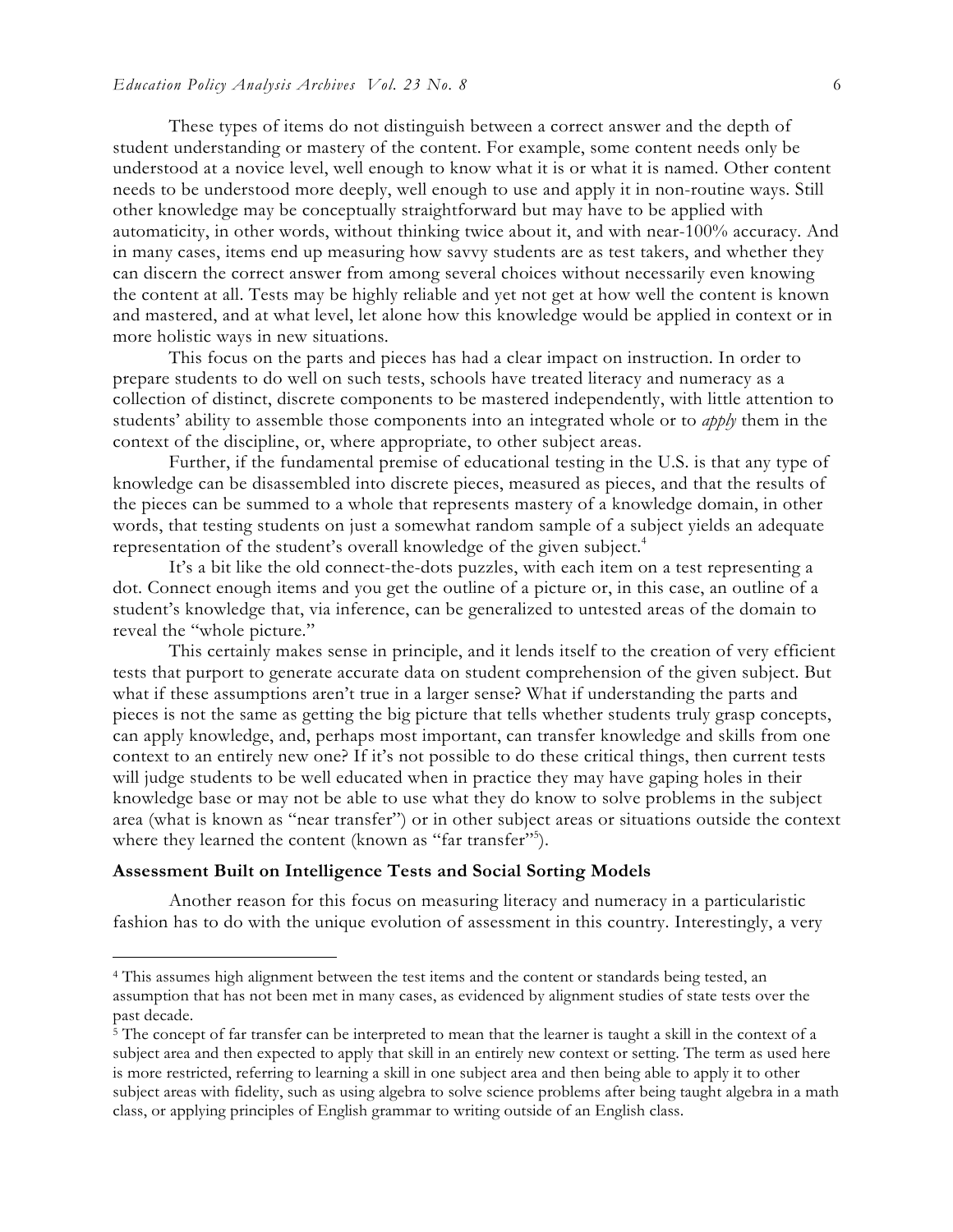different approach, what would now be called "performance assessment" (referring to activities that allow students to show what they can *do* with what they've learned) was common in schools throughout the early 1900s, although not in a form readily recognizable to today's educator. Recitations and written examinations (which were typically developed, administered, and scored locally) were the primary means for gauging student learning. In fact, the College Board (originally the College Entrance Examination Board) was formed in 1900 by colleges and high schools in partnership to standardize the multitude of written essay entrance examinations that had proliferated among the colleges of the day.

These essay exams were not considered sufficiently "scientific" at the time, an important criticism in an era when principles of science were being applied to the management of human organizations. Events in the field of psychological measurement from the 1900s to the 1920s exerted an outsized influence on educational assessment. The nascent research on intelligence testing gained favor rapidly in education at a time when the techniques of scientific management had near-universal acceptance as the best means to improve organizational functioning (Tyack, 1974; Tyack & Cuban, 1995). Further, tests administered to all World War I conscripts seemed to validate the notion that intelligence was distributed in the form of a normal curve (hence "*norm*-referenced testing") among the population: immigrants and people of color scored poorly, whites scored better, and upper income individuals scored the best, which seemed to confirm the social order of the day (Cherry, 2014).

At the same time, public education in the U.S. was experiencing a meteoric increase in student enrollment, along with rising expectations that students would stay in school beyond elementary and middle school. Confronted with the need to manage such rapid growth, schools applied the thinking of the day, which led them to use tests to categorize, group, and distribute students according to their presumed abilities (Tyack, 1974). Children of differing ability should surely be prepared for differing futures, the thinking went, and "scientific" tests could determine abilities and likely futures cheaply and accurately. All of this would be done in the best interest of children to help them avoid frustration and failure (Oakes, 1985).

Unfortunately, the available testing technologies were not then nor never have been sufficiently complex or nuanced enough to make these types of predictions very successfully, and so assessments have been used (or misused, really) throughout much of the past century to categorize students and assign them to different educational opportunities, or tracks, designed to lead to different economic and social futures ("Structural inequality in education," 2014).

Moreover, additional problems with such norm-referenced testing—designed to see how students stack up against each other—are readily apparent. In the first place, it's not clear how to interpret the results. By definition, some students will always come out on top and others will always rank at the bottom. But there's no reason to assume that the top-scorers have mastered the given material (since the tests always measure a degree of test savvy along with individual educational opportunity and may have ceiling effects if content is not sufficiently challenging). Nor can it be assumed that the low-scorers are in fact less capable (since, depending on where they happen to go to school or how they were taught, they may never have had a chance to study the given material at all). Even if they could be trusted to sort students into winners and losers, such tests would still fail to take into account the fact that if all students improved dramatically, those at the bottom would still be deemed to be failures. Neither do normreferenced tests generally provide much actionable information to help teachers and students know what need to be done to change the teaching and learning process to improve scores.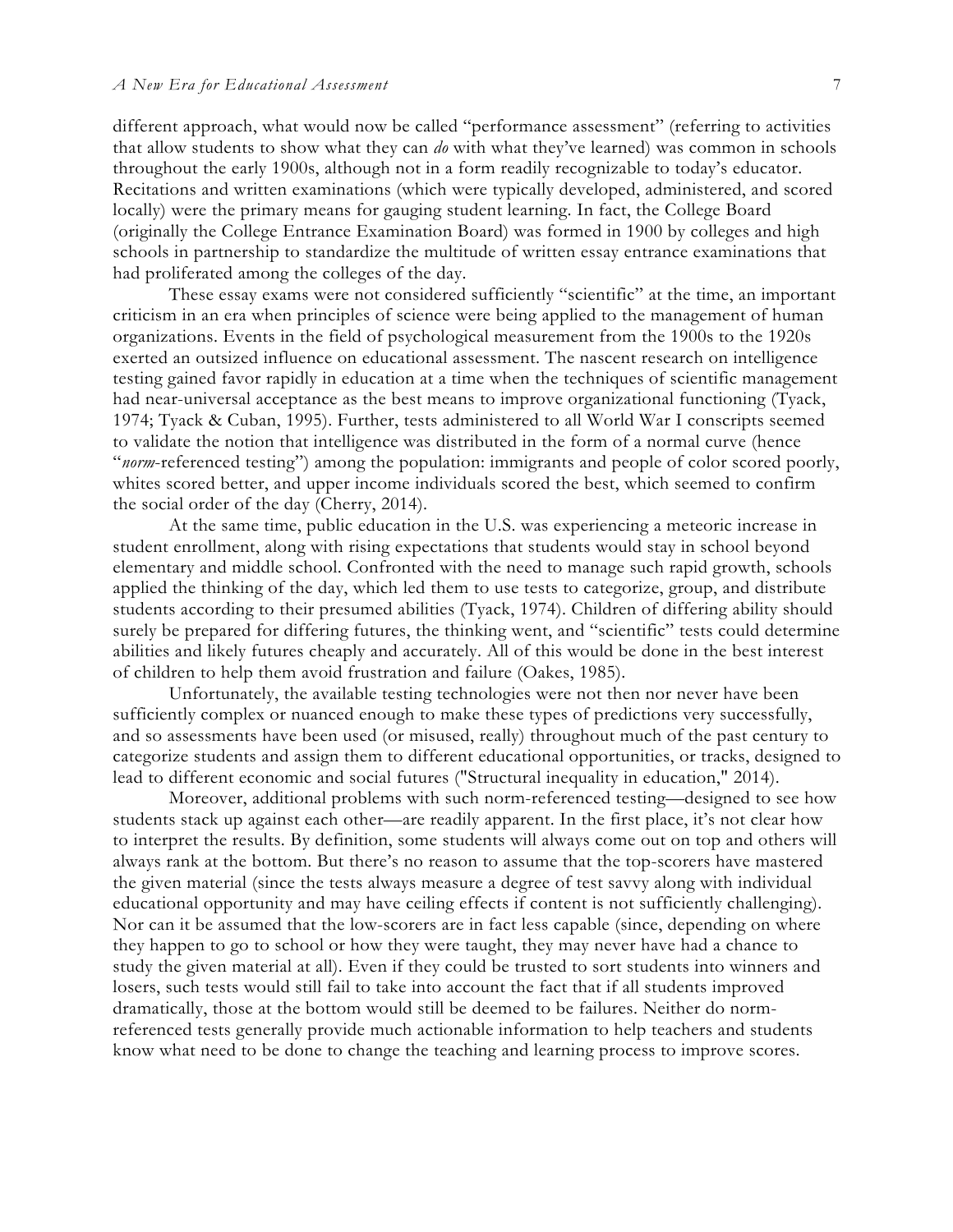#### **Assessment to Guide Improvement**

Since the late  $20<sup>th</sup>$  century, the use of intelligence tests and academic exams to sort students into tracks has been largely discredited (Goodlad & Oakes, 1988; Oakes, 1985). In today's rapidly changing economy and society, when everyone needs to be capable of learning throughout their careers and lives, it would be especially counterproductive to keep sorting students in this way—far better to try to educate all children to a high level than to label some as losers and anoint others as winners as early as possible.

The first limited manifestation of an alternative approach to sorting based on normreferenced scores was the mastery learning movement of the late 1970s (Block, 1971; Bloom, 1971; Guskey, 1980a, 1980b, 1980c). Consistent with the prevailing tendency for assessments to measure parts and pieces, mastery learning focused entirely on basic skills in reading and math and reduced those skills down to the smallest testable units possible. Mastery learning did, however, represent a real departure from the status quo, since it argued that essentially all students could master a specified body of knowledge if they received high quality instruction and opportunities to practice the relevant content. The purpose of assessment was not to put students into categories but, instead, to generate information about their performance, in order to help them master specified content.

One of the problems with mastery learning, though, was that it was limited to content that could be broken up into dozens of distinct subcomponents that could be tested in detail (Horton, 1979). As a result, educators were quickly overwhelmed trying to keep track of student progress on all the elements. Equally vexing was the fact that mastering those elements didn't necessarily lead to proficiency in the larger subject area, or the ability to transfer what had been learned to new contexts (Horton, 1979). Students could pass the reading tests only to run into trouble when they encountered new and different kinds of written material, and they could ace the math tests only to be stumped by unfamiliar applications of the same content. In other words, they had very limited ability to transfer what they had learned. To critics of mastery learning, the approach highlighted the limitations of shallow-learning models (Slavin, 1987), a problem that "criterion-referenced" testing was designed to address.

Whereas norm-referenced tests aim to show how students stack up against each other, criterion-based assessments are meant to determine where students stand in relation to a specific standard ("Criterion-referenced test," 2014). While mastery learning uses tests to help students master discrete bits of content, criterion-based assessments measure student performance in relation to specific learning targets and standards of performance. Like mastery learning, the goal isn't to identify winners and losers but, rather, to show where students stand in relation to a learning target. "Criterion" as used in this context refers to the specific criteria the learner needs to meet to be deemed to know the desired content and skills. This approach to testing supports an instructional model designed to get as many students as possible to learn the given knowledge and skills.

#### **Early Statewide Performance Assessment Systems**

The first wave of more complex standards necessary to support criterion-based assessment emerged in the late 1980s and early 1990s (Brandt, 1992/1993). Initially referred to as outcomes-based education, they borrowed from mastery learning in the sense that students were supposed to master them. However, these standards were more expansive and multidimensional, designed to produce a well-educated, well-rounded student, not just one who could demonstrate discrete literacy and numeracy skills. Thus, for example, they included not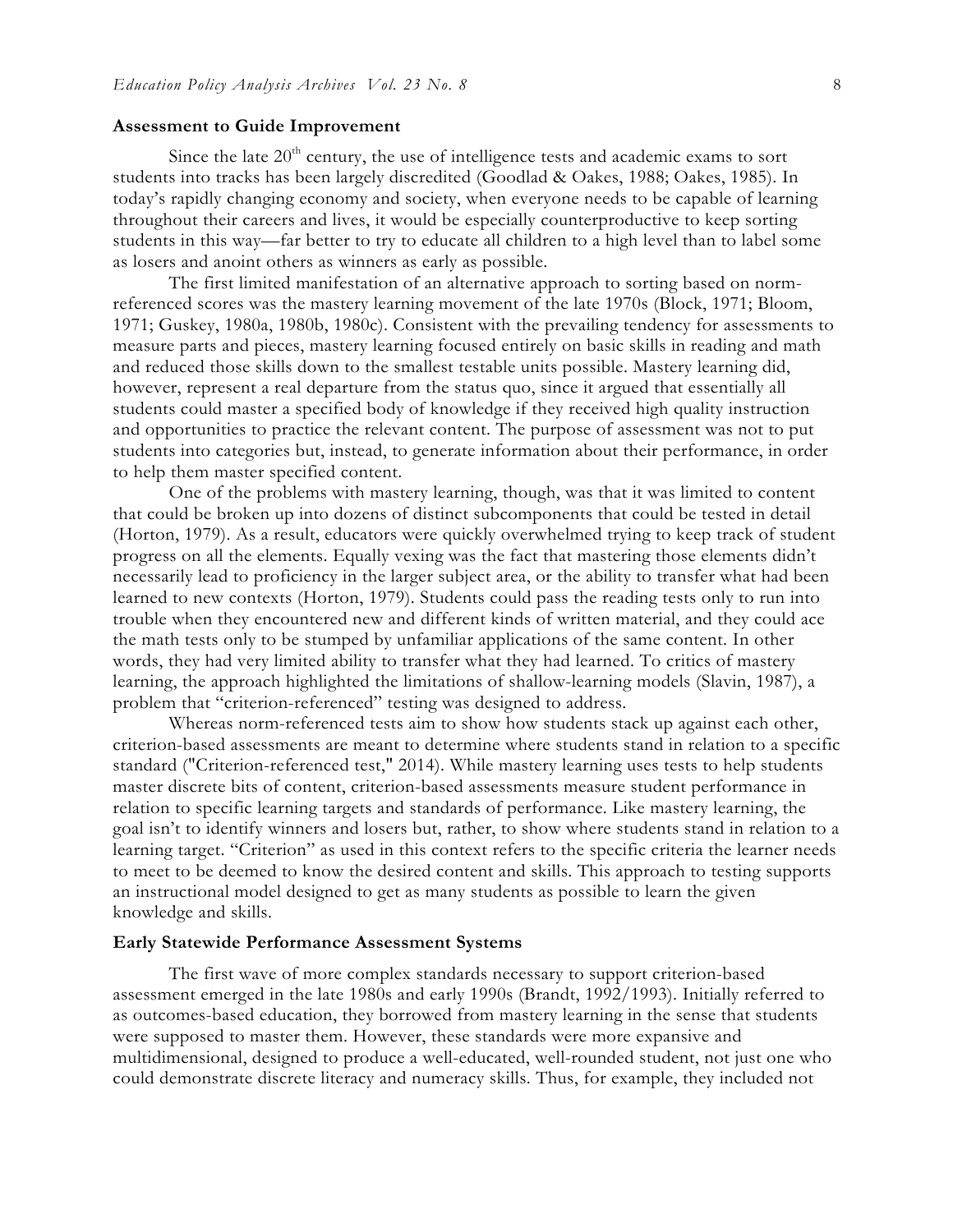just academic content knowledge but also outcomes that related to thinking, creativity, problem solving, and the interpretation of information (Spady, 1992).

These more complex standards created a demand for assessments that went well beyond measuring bits and pieces of information. Thus, the early 1990s saw the bloom of statewide performance assessment systems that sought to gauge student learning in a much more ambitious and integrated fashion. In those years, states such as Vermont and Kentucky required students to collect their best work in "portfolios," which they could use to demonstrate their full range of knowledge and skills. Maryland introduced performance assessments (Hambleton, Impara, Mehrens, & Plake, 2000), California implemented its California Learning Assessment System (CLAS), and Oregon created an elaborate system that included classroom-based performance tasks, along with certificates of mastery at the ends of grades 10 and 12, requiring what amounted to portfolio evidence that students had mastered a set of content standards (Rothman, 1995). 6

These assessments represented a radical departure from previous norm-referenced achievement tests and criterion-referenced mastery learning models. They were also quite difficult to manage and score initially—requiring more classroom time to administer, more training for teachers, and more support by state education agencies—and they quickly encountered a range of technical, operational, and political obstacles.

Vermont, for example, ran into problems establishing reliability quickly (Koretz, Stecher, & Deibert, 1993), the holy grail of U.S. psychometrics, as teachers were slow to reach a high level of consistency in their ratings of student portfolios (although their reliability did improve as the design of the portfolios was refined and teachers became more familiar with the scoring process). In California, parents raised concerns that students were being asked inappropriately personal essay questions (Dudley, 1997; Kirst & Mazzeo, 1996). Attempts to conduct authentic assessments ran into logistical problems, such as the time the fruit flies shipped to schools for a science experiment died en route, jeopardizing a statewide science assessment. In Oregon, some assessment tasks turned out to be too hard, and others too easy. And everywhere, students who had excelled at taking the old tests struggled with the new assessments, leading to a backlash among angry parents of high achievers.

In the process, a great deal was learned about the do's and don'ts of large-scale performance assessment (Pecheone and Kahl, 2014). These initial challenges took a political toll on the new assessments, and support for them weakened in many states. At the same time, standards in a number of states were revised to be more specific and detailed, resulting in an increased emphasis on testing students on individual bits and pieces of academic content, particularly in reading and mathematics. And while several states continued their performance assessments systems throughout the decade, most of these systems came under increasing scrutiny due to their costs, the challenges involved in scoring them, the amount of time it took to administer them, and the difficulties involved in learning to teach to them.

The federal No Child Left Behind (NCLB) legislation passed in 2001, which mandated testing in reading and mathematics in grades 3-8 and once in high school, created pressures on states to use assessments that passed federal muster. The technical requirements of NCLB (as interpreted in 2002 by Department of Education staff) could conceivably be met with a variety of types of assessments (and states such as Massachusetts and the New England Common

 <sup>6</sup> For a review of these state efforts, see Pecheone, R. and S. Kahl (2014). Where we are now: Lessons learned and emerging directions, in Darling-Hammond and Adamson, *Beyond the bubble test: How performance assessments support 21st century learning*. San Francisco, CA: Jossey-Bass Wiley.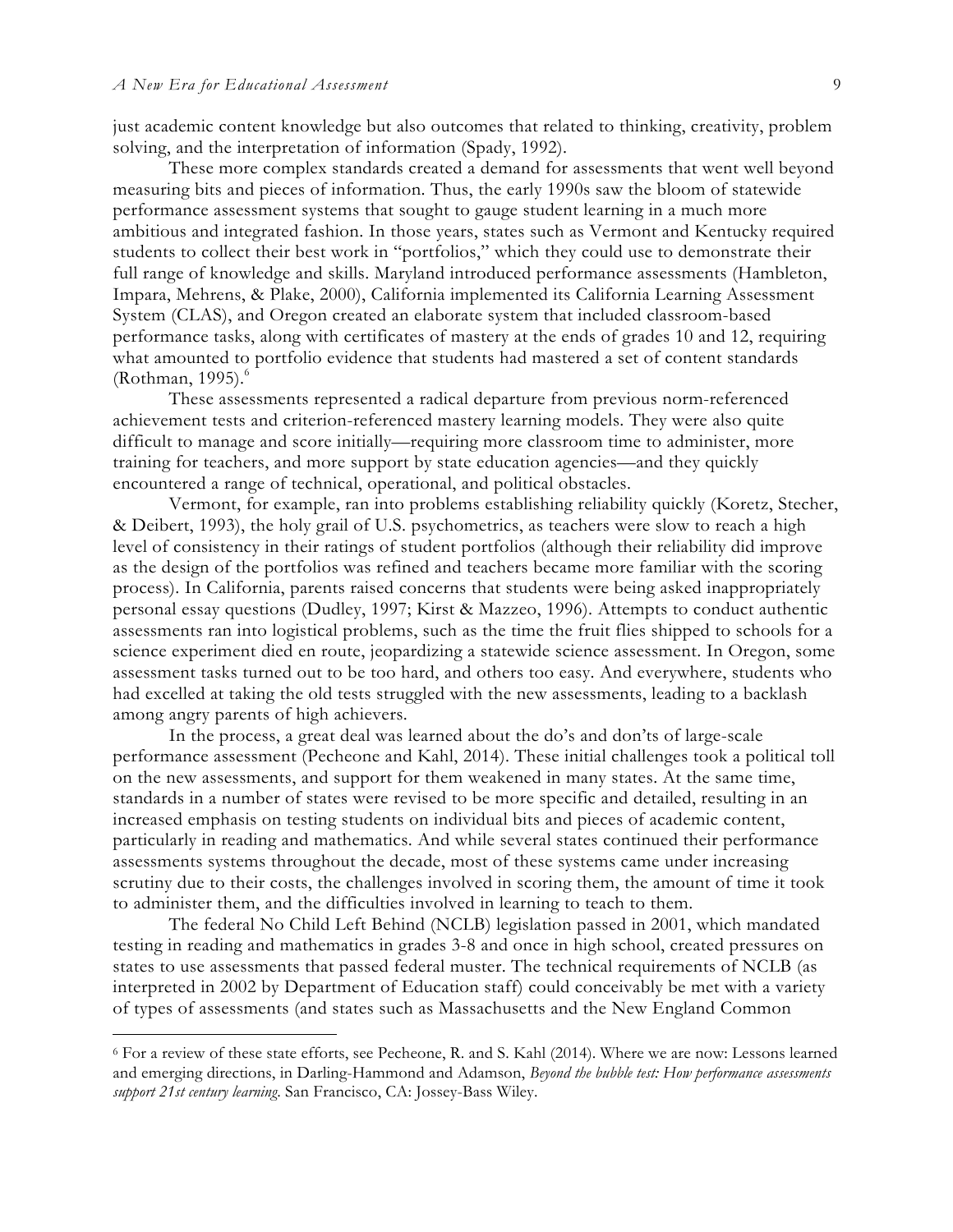Assessment Program did continue to include in their state tests a range of open-ended response item types). However, in practice, it turned out to be more economical and easier for states to adopt standardized tests consisting exclusively of selected-response (i.e., multiple-choice) items (Linn, Baker, & Betenbenner, 2002; U. S. Department of Education, 2001).<sup>7</sup>

The designers of NCLB were not necessarily philosophically opposed to performance assessment. First and foremost, though, they were intent on using achievement tests to hold educators accountable for how well they educated all student populations (Linn, 2005; Mintrop & Sunderman, 2009). Thus, although the law wasn't specifically designed to eliminate or restrict performance assessment, this was one of its consequences. A few states (most notably Maryland, Kentucky, Connecticut, and New York) were able to hold onto the performance elements of their testing systems throughout the decade. Most states, though, retreated from almost all forms of assessment other than multiple-choice items and short essays, often as much due to the cost of performance assessment as to federal requirements.

Fast forward to 2014, however, and things may be poised to change once more. As I will discuss in the next section, this trend may now be on the verge of changing direction for a variety of reasons, not the least of which is an expanding interpretation of how NCLB assessment requirements can be met.

## **Why It's Time for Assessment to Change**

An important force to consider when viewing the current landscape of assessment in U.S. schools is the rising weariness with test-based accountability systems of the type that NCLB has mandated in every state. Although the expectations contained in NCLB were both laudable and crystal clear—that all students become competent readers and capable quantitative thinkers—the means by which these qualities were to be judged led to an over-emphasis on test scores derived from assessments that inadvertently devalued conceptual understanding and deeper learning. Even though student test scores improved in some areas, educators were not convinced they were associated with real improvements in learning (Jennings & Rentner, 2006). A desire to increase test scores led many schools to a race to the bottom in terms of the instructional strategies employed, which included an outsized emphasis on test-preparation techniques and a narrowing of the curriculum to focus, sometimes exclusively, on those standards that were tested on state assessments (Cawelti, 2006). One side effect of these strategies has been a decrease in U. S. scores on the Programme for International Student Assessment (PISA), a test that emphasizes knowledge application in and transfer to new and novel settings (Darling-Hammond, Wilhoi,t and Pittenger,2014).

But in addition to the public and educators tiring of NCLB-style tests (as well as the U.S. Department of Education's apparent willingness to allow states to experiment with new models), at least two other important reasons help explain why the time may be ripe for a major shift in educational assessment:

First, the results from recent research clarifies what it means to be college and career ready. These findings make it increasingly difficult to defend the argument that multiple-choice tests are valid measures of skills student need to be prepared for postsecondary success.

<sup>&</sup>lt;sup>7</sup> To be entirely clear on this point, the law did not require multiple-choice tests, but states often found it difficult to get approval for other types of assessments from the U. S. Department of Education, which would not allow federal funds designated to support NCLB tests to be used to pay for performance assessments.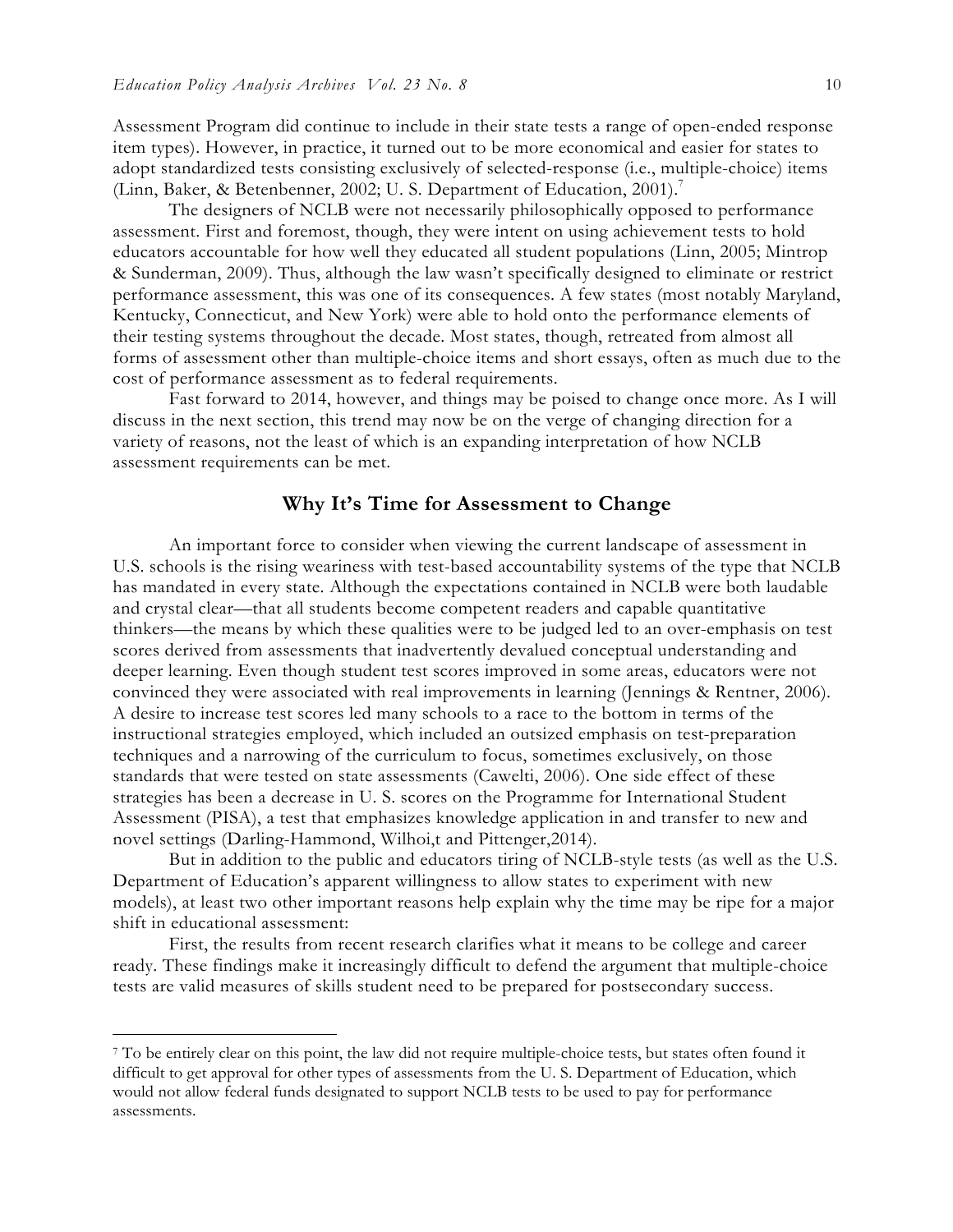Second, recent advances in cognitive science have yielded new insights into how humans organize and use information, which makes it equally difficult to defend tests that treat knowledge and skill as nothing more than a collection of discrete bits and pieces.

#### **What Does It Mean To Be College And Career Ready?**

The term college and career ready itself is relatively recent. Up until the mid-2000s and even now in many places, a secondary school education was geared toward making at least some students *eligible* to attend college, but not necessarily to make them ready to succeed.

For students hoping to attend a selective college, eligibility was achieved by taking required courses, getting sufficient grades and admission test scores, and perhaps garnering a positive letter of recommendation and participating in community activities. And for most open-enrollment institutions, it was sufficient simply for applicants to have earned a high school diploma, then apply, enroll, and pay tuition. Whether students could succeed once admitted was largely beside the point. Access was paramount.

The new economy has changed all of that. A little college, while better than none, is nowhere near as useful as is a certificate or degree. Being admitted to college doesn't mean much if the student is not prepared to complete a program of study. Further enhancing the value of readiness and the need for students to succeed is the crushing debt load ever more students are incurring to attend college now. A college education essentially has to improve a student's future economic prospects, if for no other reason than to enable debt repayment.

Why have high school educators been focused on students' eligibility for college and not on their readiness to succeed there? A key reason is that they weren't entirely sure what college readiness entailed. Until the 2000s, essentially all the research in this area used statistical techniques that involved collecting data on factors such as high school grade-point average, admission tests, and the titles of high school course taken, and then trying to determine how those factors related to first-year college course grades or retention in college beyond the first term.8 These results were useful in some ways, identifying certain high school experiences and achievements that correlated to some measures of college success. Leaving aside the methodological limitations of these methods, this line of research wasn't able to zero in on what, specifically, enabled some students to succeed while others struggled nor, for the most part, the actions students should take to become more likely to be ready for college, other than take challenging courses.

In recent years, however, researchers have been able to identify a series of very specific factors that, in combination, maximize the likelihood that students will make a successful transition to college and perform well in entry-level courses at any of a wide range of postsecondary institutions. In comparison to what was known just fifteen years ago, we now have a much more comprehensive, multi-faceted, and rich portrait of what constitutes a collegeready student.

This includes numerous studies, including many conducted by me and my colleagues, identify the demands, expectations, and requirements that students tend to encounter in entrylevel college courses (Brown, 2007; Conley, 2003; Conley, 2011, 2014b; Conley, Aspengren, & Stout, 2006; Conley, Aspengren, Gallagher, Nies, 2006a, 2006b; Conley, Drummond, DeGonzalez, Rooseboom, & Stout, 2011; Conley, McGaughy, Brown, van der Valk, & Young, 2009; Conley, McGaughy, Brown, van der valk, & Young, 2009; Conley et al., 2008; Conley, McGaughy, Cadigan, Forbes, & Young, 2009; Educational Policy Improvement Center, 2014a; Seburn et al., 2013; Texas Higher Education Coordinating Board & Educational Policy

 <sup>8</sup> These methods are still widely used, particularly by colleges themselves.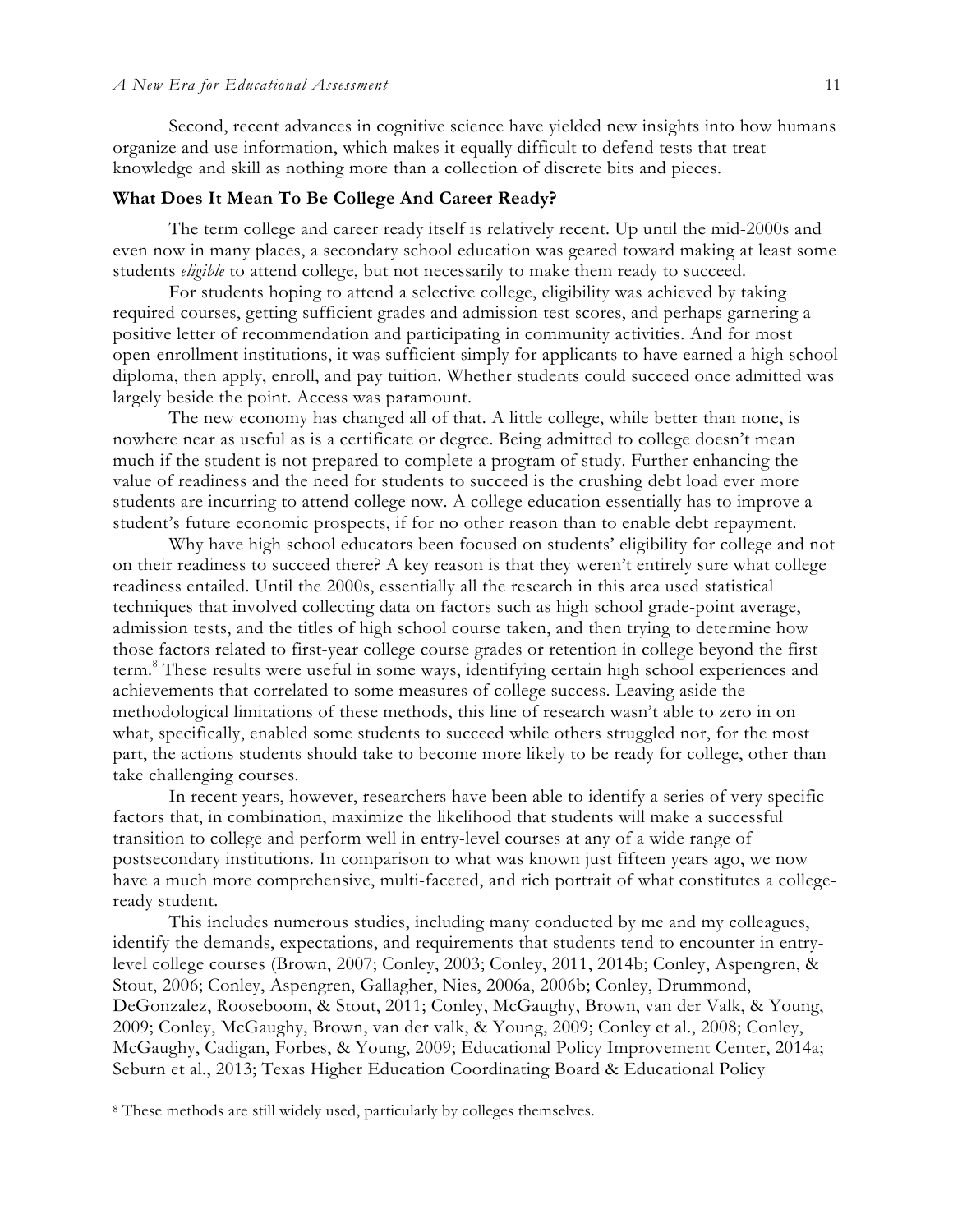Improvement Center, 2009). These studies have analyzed course content including syllabi, texts, assignments, and instructional methods and have also gathered information from instructors of entry-level courses to determine the knowledge and skills students need to succeed in their courses.

This body of research has reached remarkably consistent conclusions about what it means to be ready to succeed in a wide range of postsecondary environments. And the key finding is one that has far-reaching implications for assessment at the high school level: In order to be prepared to succeed in college, students need much more than content knowledge and foundational skills in reading and mathematics.

On its face, this may not seem all that surprising. Yet, the prevailing methods of college admission in this country, and much research on college success, largely ignore just how critical it is for aspiring college students to develop a wide range of cognitive strategies, learning skills, knowledge about the transition to higher education, and other aspects of readiness.

For clarity's sake, I have organized these factors into a set of four "keys" to college and career readiness. Before introducing this model, though, it's worth noting that other researchers have offered conceptual models of their own, choosing to arrange these factors into other categories, using different terminology than I present here.<sup>9</sup> Ultimately, though, the specific model is not the critical issue. On the most important points—having to do with the range of factors that contribute to college readiness—researchers have reached a strong consensus. Different models represent different ways of carving up the pie, but the substance is the same.

That said, the Four Keys model derives from research on literally tens of thousands of college courses at a wide range of postsecondary institutions. It highlights four main factors that contribute to college readiness:

- **Key Cognitive Strategies.** The thinking skills students need to learn material at a deeper level and to make connections among subjects.
- **Key Content Knowledge**. The big ideas and organizing concepts of the academic disciplines that help organize all the detailed information and nomenclature that constitute the subject area along with the attitudes students have toward learning content in each subject area.
- **Key Learning Skills and Techniques**. The student ownership of learning that connects motivation, goal setting, self-regulation, metacognition, and persistence combined with specific techniques such as study skills, note taking, and technology capabilities.
- **Key Transition Knowledge and Skills**. The aspiration to attend college, the ability to choose the right college and to apply and secure necessary resources, an understanding of the expectations and norms of postsecondary education, and the capacity to advocate for one's self in a complex institutional context.

In turn, each of these Keys has a number of components, all of which are actionable by students and teachers—in other words, these are things that can be assessed, taught, and learned successfully. (On that score, note that the model does not include certain factors, such as parental income and education level, that are strongly associated statistically with college success but which *are not actionable* by schools, teachers, or students. The point here is to highlight things that can be done to prepare students to succeed, not to list the things that cannot be changed.)

 <sup>9</sup> See, for example: Farrington, C. A. (2013). Academic mindsets as a critical component of deeper learning. University of Chicago, Consortium on Chicago School Research; Partnership for 21st Century Skills. (2009). "Framework for 21st Century Learning"; Conley, D. T. (2011). Crosswalk analysis of Deeper Learning skills to Common Core State Standards. Palo Alto, CA: Hewlett Foundation.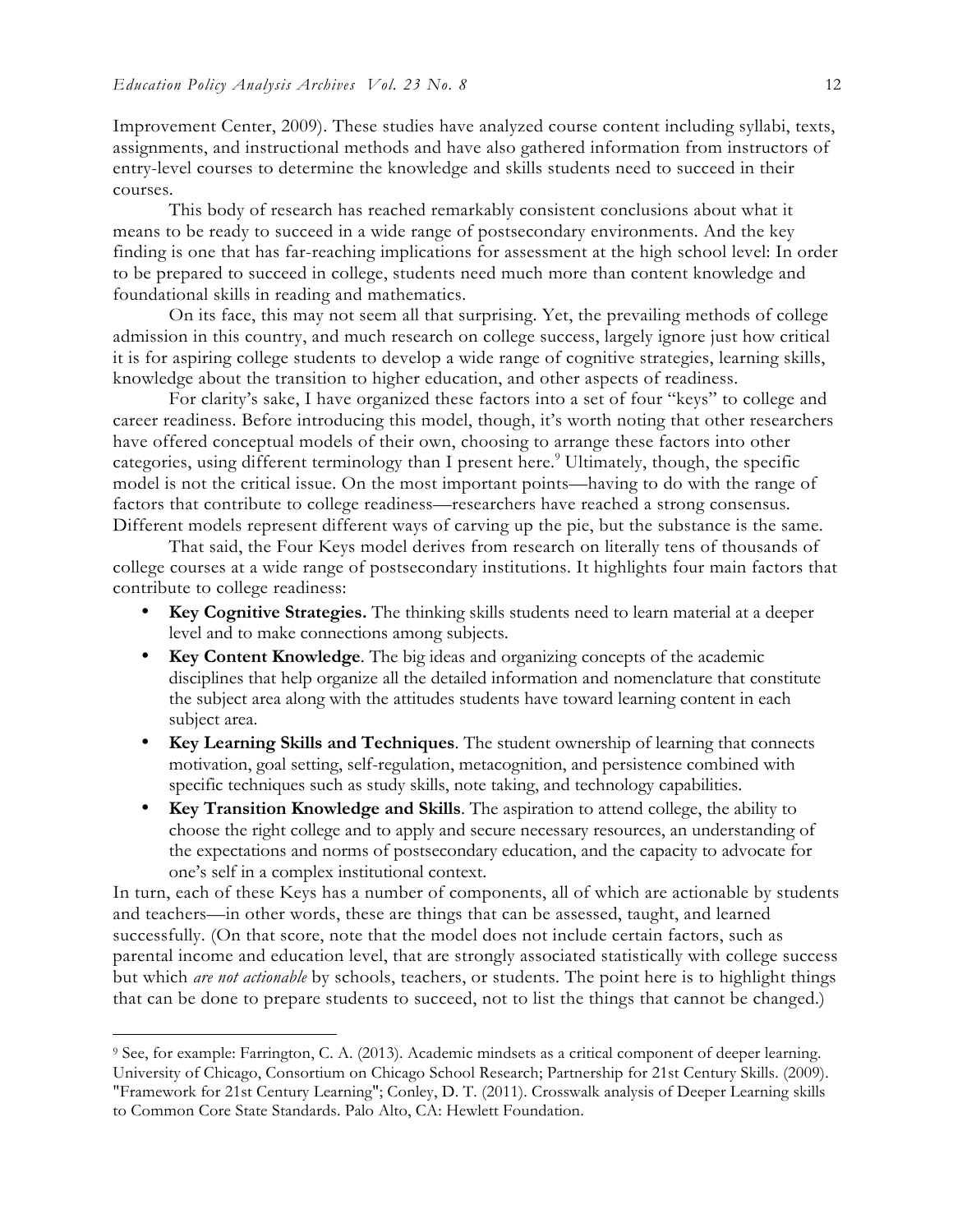| <b>KEY COGNITIVE</b><br><b>STRATEGIES</b>               | <b>KEY CONTENT</b><br><b>KNOWLEDGE</b>                                                             | <b>KEY LEARNING SKILLS</b><br><b>&amp; TECHNIQUES</b>                                           | <b>KEY TRANSITION</b><br><b>KNOWLEDGE &amp; SKILLS</b>       |
|---------------------------------------------------------|----------------------------------------------------------------------------------------------------|-------------------------------------------------------------------------------------------------|--------------------------------------------------------------|
| Think                                                   | Know                                                                                               | Act                                                                                             | Go                                                           |
| <b>Problem Formulation</b><br>Hypothesize<br>Strategize | <b>Structure Of Knowledge</b><br>Key Terms And Terminology<br>Factual Information<br>Linking Ideas | <b>Ownership Of Learning</b><br>Goal Setting<br>Persistence<br>Self-awareness                   | Contextual<br>Aspirations<br>Norms/culture                   |
| Research<br>Identify<br>Collect                         | <b>Organizing Concepts</b><br><b>Attitudes Toward Learning</b><br>Content                          | Motivation<br>Help-seeking<br><b>Progress Monitoring</b><br>Self-efficacy                       | Procedural<br>Institution Choice<br><b>Admission Process</b> |
| Interpretation<br>Analyze<br>Evaluate                   | Challenge Level<br>Value<br>Attribution<br>Effort                                                  | <b>Learning Techniques</b><br>Time Management<br><b>Test Taking Skills</b>                      | Financial<br>Tuition<br>Financial Aid                        |
| Communication<br>Organize<br>Construct                  | <b>Technical Knowledge</b><br>& Skills                                                             | Note Taking Skills<br>Memorization/recall<br><b>Strategic Reading</b><br>Collaborative Learning | Cultural<br>Postsecondary Norms                              |
| <b>Precision &amp; Accuracy</b><br>Monitor<br>Confirm   | Specific College and Career<br>Readiness Standards                                                 | Technology                                                                                      | Personal<br>Self-advocacy In An<br>Institutional Context     |

Figure 1. Four Keys Model

#### **Advances In Brain And Cognitive Science**

Recent research in brain and cognitive science provides a second major impetus for shifting the nation's schools away from a single-minded focus on current testing models and toward performance assessments that measure and encourage deeper learning.

Of particular importance is recent research into the malleability of the human brain (Hinton, Fischer, & Glennon, 2012), which has provided strong evidence that individuals are capable of improving many skills and capacities that were previously thought to be fixed. Intelligence was long assumed to be a single, unchanging attribute, one that can be measured by a single test. However, that view has come to be replaced by the understanding that intellectual capacities are varied, multi-dimensional, and can be developed over time, if stimulated to do so.

One critical finding is that students' attitudes toward learning academic material turns out to be at least as important as their aptitude (Dweck, Walton, & Cohen, 2011). For generations, test designers have claimed to be able to identify students' "true" ability levels, in order to steer them into academic and career pathways that match their natural talents and capabilities. But the reality appears to be that, far from helping students find their place, such test results serve to discourage many students from making the sorts of sustained, productive efforts to learn that would allow them to succeed in a more challenging course of study.

Recent research also challenges the commonly held belief that the human brain is organized like a library, with discrete bits of information grouped by topic in a neat and orderly fashion, to be recalled on demand (Donovan, Bransford, & Pellegrino, 1999; Pellegrino & HIlton, 2012). In fact, evidence reveals that the brain is quite sensitive to the *importance* of information, and it processes sensory input largely by determining its relevance (Medina, 2008). Thus, the longstanding American preoccupation with breaking subject-area knowledge down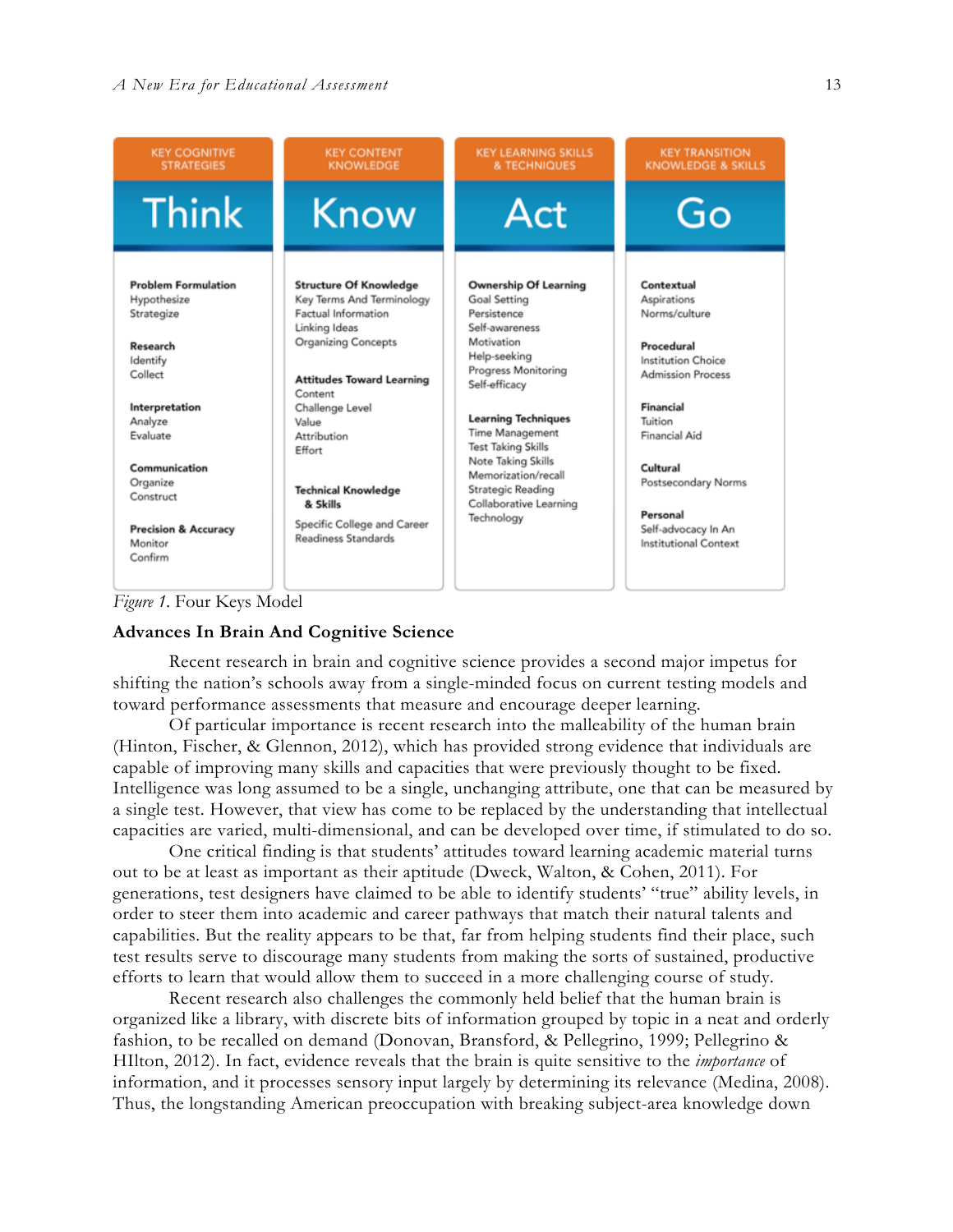into small bits, testing students' mastery of each one, and then teaching those bits sequentially, may in fact be counter-productive. Rather than ensuring that students learn systematically, piece by piece, this approach could easily deny them critical opportunities to get the big picture and to figure out which information and concepts are most important.

When confronted by a torrent of bits and pieces presented one after the other, without a chance to form strong links among them, the brain tends to forget some, connect others in unintended ways, experience gaps in sequencing, and miss whatever larger purpose and meaning might have been intended. Likewise, when tests are designed to measure students' mastery of discrete bits, they provide few useful insights into students' conceptual understanding or their knowledge of how any particular piece of information relates to the larger whole.

The net result is that students struggle to retain information (National Research Council, 2002). Having received few cues about the relative importance of the given content, and having few opportunities to fit it into a larger framework, it's no wonder that they often forget much of what they have learned, from one year to the next, or that even though they can answer detailed questions about a topic, they struggle to demonstrate understanding of the larger relevance or meaning of the material. Indeed, this is one possible explanation for why scores at the high school level on tests such as the National Assessment of Educational Progress (NAEP)—which gets at students' conceptual understanding, along with their content knowledge—have flat-lined over the past two decades, a period when the emphasis on basic skills increased dramatically.

Ideally, secondary-level instruction guides students through learning progressions that build in complexity over time, moving toward larger and more integrated structures of knowledge. Rather than being taught skills and facts in isolation, high school students should be deepening their mastery of key concepts and skills they were taught in earlier grades, learning to apply and extend that foundational knowledge to new topics, subjects, problems, tasks, and challenges.

In order to provide this sort of instruction, teachers need access to tests and tools that allow them to assess far more than just the ability to recall bits and pieces of content. What's needed, rather, are opportunities for students to demonstrate their conceptual understanding, to relate smaller ideas to bigger ones, and to show that they grasp the overall significance of what they have learned.

#### **Moving Toward a Broader Range of Assessments**

Assessments can be described as falling along a continuum, ranging from those that measure bits and pieces of student content-knowledge to those that seek to capture student understanding in more integrated and holistic ways (as shown in Figure 2, drawn from Conley & Darling-Hammond, 2014). But it's not necessary or even desirable to choose just one approach from the continuum and reject the others. As I describe in the following pages, a number of states are now creating school assessment models that combine elements from multiple approaches, which promises to give them a much more detailed and useful picture of student learning than if they insisted on a single approach.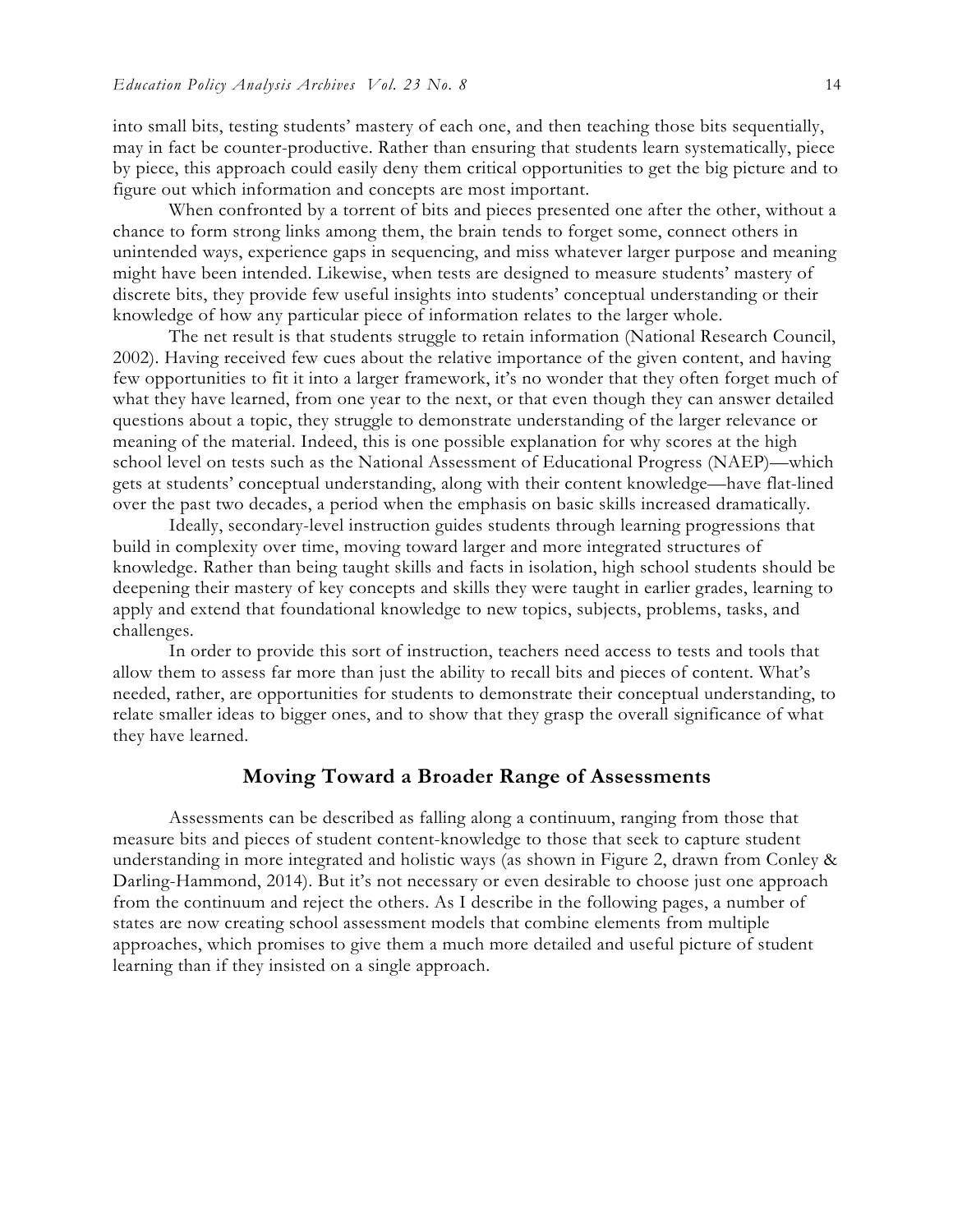# Continuum of Assessments

"Parts and Pieces" "The Big Picture"



#### *Figure 2.* Continuum of Assessments

#### **Traditional Multiple-Choice Tests**

Traditional multiple-choice tests have come under a great deal of criticism in recent years, but whatever their flaws, they are a mature technology that offers some distinct advantages. They tend to be reliable, as noted. Also, in comparison to some other forms of assessments, they do not require a lot of time or cost a lot of money to administer, and they generate scores that are familiar to educators. Thus, it's not surprising that a number of states, when given the option of using the more complex tests of the Common Core developed by the two state consortia–Partnership for the Assessment of College and Career Readiness (PARCC) or Smarter Balanced Assessment Consortium (SBAC)–have instead chosen to reinstitute multiple-choice tests with which they are already familiar (Gewertz, 2013a; Ujifusa, 2014). It's likely that multiple-choice tests will continue to be widely used for some time to come as evidenced by the fact that the Common Core assessments continue to include many items of this type in addition to some new item types.

One recent advancement in this area is the design and use of computer-adaptive tests, which add a great deal of efficiency to the testing process. Depending on the student's responses, the software will automatically adjust the level of difficulty of the questions it poses (after a number of correct answers, it will move on to harder items; too many incorrect responses, and it will move back to easier ones), zeroing in more quickly and precisely on student's level of mastery of the given material. Further, the technology makes it a simple matter to include items that test content from previous and subsequent grades, which allows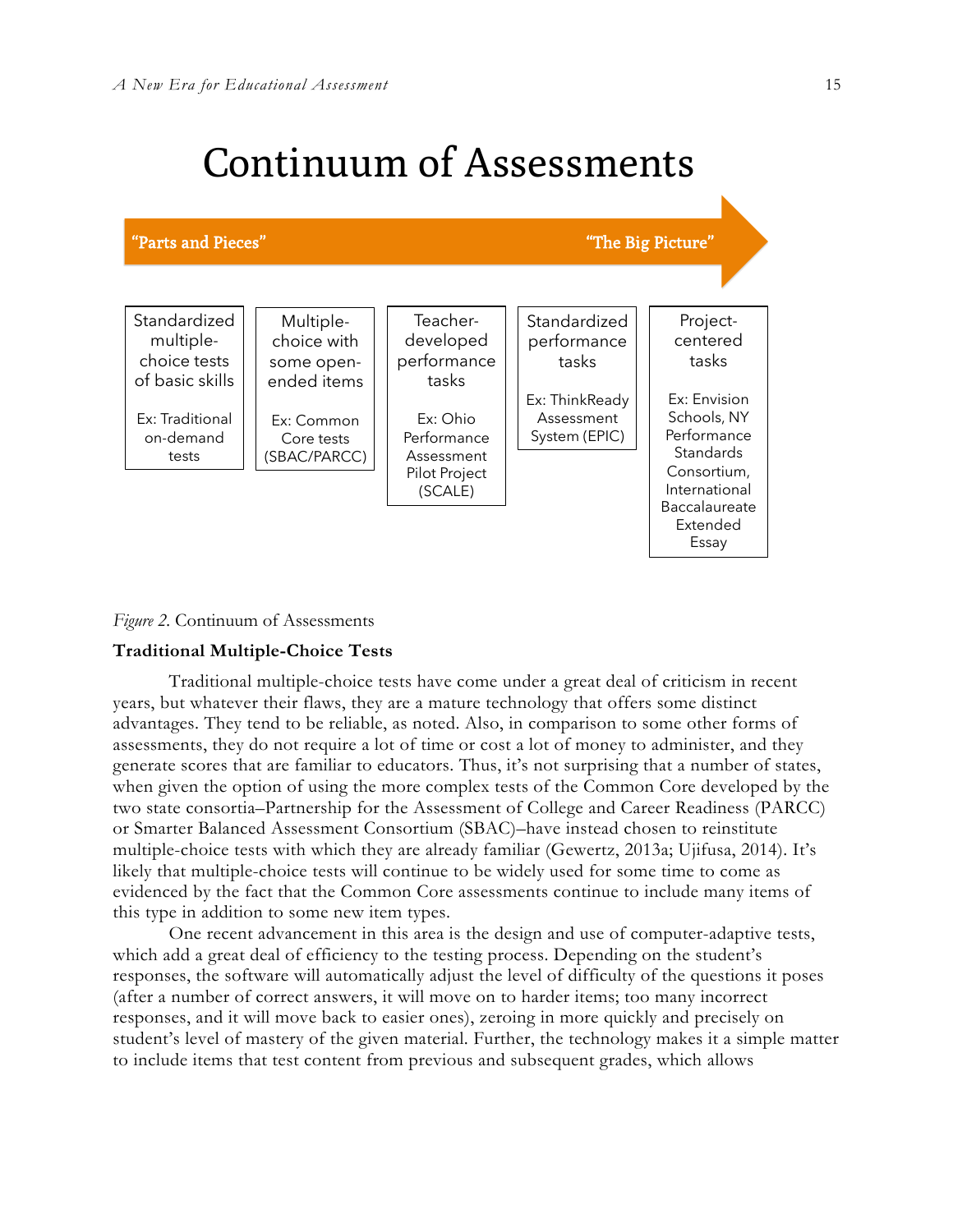measurement of a very wide distribution of knowledge and skills (from below grade level to far above it) that might exist in any given class or testing group.<sup>10</sup>

#### **Common Core Tests**

The two consortia of states that are developing tests of the Common Core State Standards, and both of them—the Partnership for the Assessment of Readiness for College and Careers (PARCC) and the Smarter Balanced Assessment Consortium (SBAC)—have touted the potential of these tests to overcome many of the shortcomings of NCLB-inspired testing.

These exams will test a range of Common Core standards at grades 3-8 and once in high school, using a mix of methods, including performance tasks that get at more complex learning. However, the tests still rely predominantly on items that gauge student understanding of discrete knowledge and, hence do not address a number of key Common Core standards that require more extensive cognitive processing and deeper learning.

This is a critical point, and it bears repeating: While the PARCC and SBAC assessments have been designed specifically to measure student progress on the Common Core standards, in point of fact they do this only within the student's grade level and assess only *some* of those standards.

Many of the skills that the Common Core defines as necessary preparation for college and careers are ones that can only be tested validly through a wider range of methods than either PARCC or SBAC currently employs. For example, the standards specify that by the time students graduate from high school, they should be able to:

- Conduct research and synthesize information
- Develop and evaluate claims
- Conduct extended investigations
- Use technologies to present information in multiple forms
- Plan, evaluate, and refine solution strategies
- Design and use mathematical models, and
- Collaborate to solve problems

In short, many of the standards contained in the Common Core call upon students to demonstrate quite sophisticated knowledge and skills, requiring more complex forms of assessment than PARCC and SBAC can reasonably be expected to provide from a test that will be administered over several hours on a computer. The tests do include sophisticated performance tasks that ask students to spend time preparing a more in-depth response. However, the tasks are limited in number and in the amount of time that can be devoted to them. This means that core skills such as editing and redrafting can only be assessed in a limited way through the format of an on-demand test.

None of this critique is intended to denigrate those assessments but, rather, to argue that they are not, in and of themselves, sufficient to meet the Common Core's requirements. If states mean to take the standards seriously, then they will want to consider a much broader continuum of options for measuring them, including assessments that are now being developed and used locally, in networks, and, in some cases, by states on a limited basis. Such assessments including performance tasks, student projects, and collections of evidence of student learning are both feasible and valid, but they also present challenges of their own.

<sup>&</sup>lt;sup>10</sup> It is worth noting that this technology will not be fully used in the SBAC tests because USDOE is interpreting NCLB to require that all items measure only standards taught at the grade level at which the test is being administered.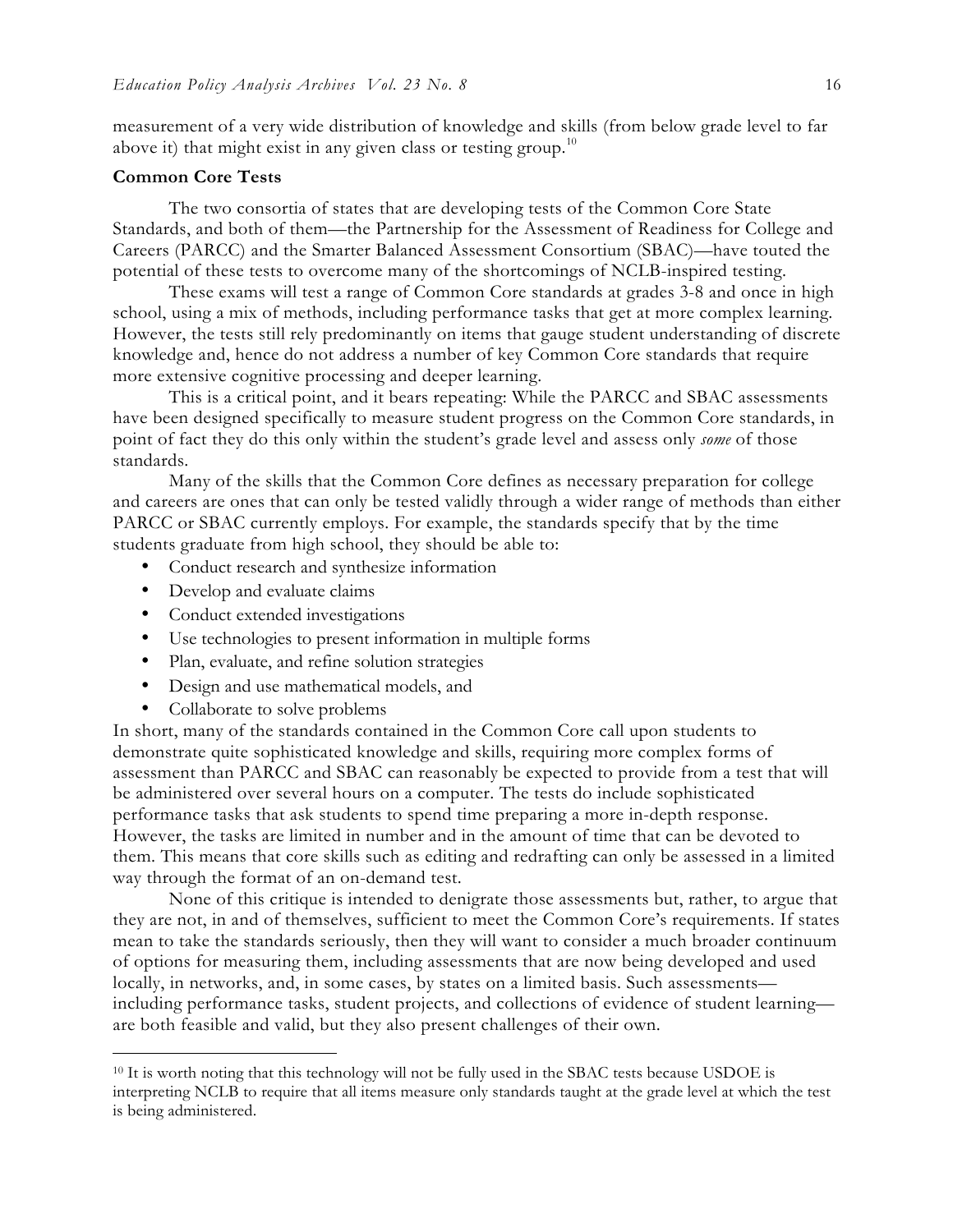#### **Performance Tasks**

Performance tasks have been a part of state-level and school-level assessment for decades. They encompass a wide range of formats, including tasks that can take anywhere from 20 minutes to two weeks to complete, and that require students to generate anything from a two-paragraph passage to a whole collection of original work products. Generally speaking, though, most performance tasks consist of activities that can be completed in a few class periods at most, and which do not require students to conduct extensive independent research.

A number of prominent examples of assessments that truly assess deeper learning deserve mention:

In 1997, the New York Performance Standards Consortium, a group of New York schools with a history of using performance tasks as a central element of their school-based assessment programs, sued the State of New York, successfully, to allow the use of performance tasks to meet state testing requirements (Knecht, 2007). Most notable among these schools was Central Park East Secondary School, which had a long and distinguished history of having students present their work to panels consisting of fellow students, teachers, and community members with expertise in the subject matter being presented. Most of these schools were also members of the Coalition of Essential Schools, which also advocated for these types of assessment at its over 600 member schools. The Consortium continues to include several dozen schools that use the same framework, rubrics, and scoring system for these tasks that substitute for the Regents exams. Graduates from Consortium high schools are admitted to and succeed in college at far higher rates than other students in the state, including those who are on average more socioeconomically advantaged ("Educating for the 21st century: Data report on the New York Performance Standards Consortium," n/d).

More recently, my colleagues and I at the Educational Policy Improvement Center (EPIC) developed ThinkReady, an assessment of Key Cognitive Strategies (Baldwin, 2011; Conley, 2007; Conley, McGaughy, O'Shaughnessy, & Rivinus, 2007). Its performance tasks which take anywhere from a few class periods to several weeks (with out-of-class work) to complete—require students to demonstrate skills in problem formulation, research, interpretation, communication, and the making of precise and accurate claims. Teachers use a common scoring guide that tells them where students stand on a progression from novice to emerging expert on the kind of thinking associated with college readiness. The system spans grades 6-12 and is organized around four benchmark levels that correspond with cognitive skill development rather than grade level.

The Ohio Performance Assessment Pilot Project (OPAPP) was conceived of as a pilot project to identify how performance-based assessment could be used in Ohio (Ohio Department of Education, n.d.). With the support of the Stanford Center for Assessment, Learning, and Equity (SCALE), teachers developed tasks at grades 3-5 and 9-12 in English, mathematics, science, social studies, and career-technical pathways. The tasks were field tested and piloted and then refined. Tasks were scored online and at in-person scoring sessions with high levels of reliability. Teachers described how using the tasks leveraged deeper learning in their classrooms (Wei, Schultz, & Pecheone, 2012).

New Hampshire is in the process of developing common statewide performance tasks that will be included within a comprehensive state assessment system along with Smarter Balanced Assessment Consortium (SBAC) assessments (New Hampshire Department of Education, 2014). Each performance task will be a complex curriculum-embedded assignment involving multiple steps that require students to use metacognitive learning skills. As a result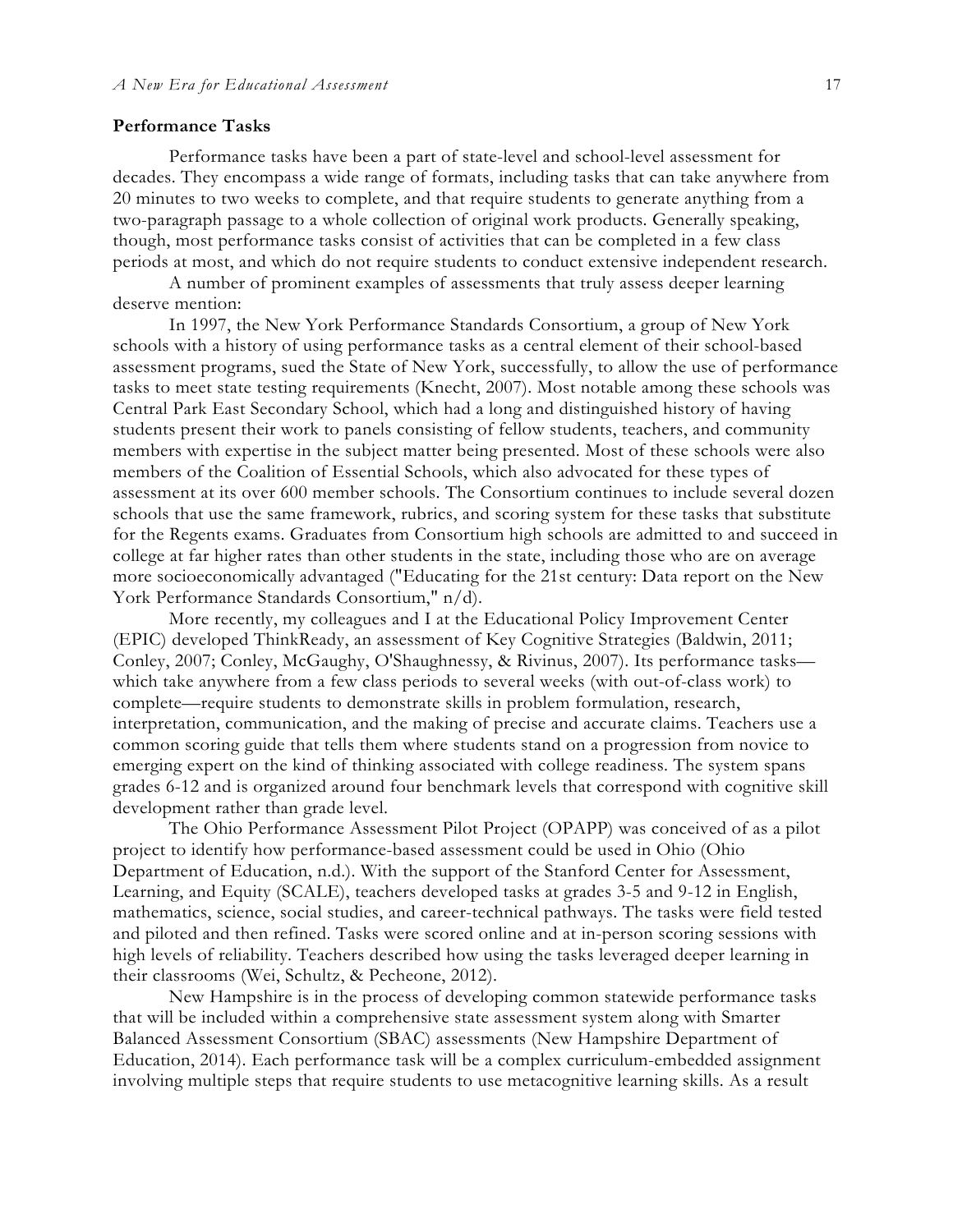student performance will reflect the depth of what students have learned and their ability to apply that learning as well.

The tasks will be based on college- and career-ready competencies across major academic disciplines including the Common Core State Standards-Aligned competencies for English Language Arts & Literacy and Mathematics, as well as New Hampshire's K-12 Model Science Competencies recently approved by the New Hampshire Board of Education (New Hampshire Department of Education, 2014). Performance tasks will be developed for elementary, middle, and high school grade spans. They will be used to compare student performance across the state in areas not tested by SBAC, such as the ability to apply learning strategies to complex tasks.

New Hampshire also partnered with the Center for Collaborative Education (CCE) and the National Center for the Improvement of Educational Assessment (NCIEA) to develop the Performance Assessment for Competency Education (PACE), designed to measure student mastery of college and career ready competencies (New Hampshire Department of Education, 2014). PACE includes a web-based bank of common and locally designed performance tasks, to be supplemented with regional scoring sessions and local district peer review audits.

Colorado, Kansas, and Mississippi have partnered with the Center for Education Testing & Evaluation at the University of Kansas to form the Career Pathways Collaborative. The partnership's Career Pathways Assessment System (cPass) is designed to measure high school student readiness for entry into college and/or the workforce (Center for Educational Testing & Evaluation (CETE), 2014). It uses a mix of multiple choice questions and performance tasks both in the classroom and in real-world situations to measure the knowledge and skills necessary for specific career pathways.

It's worth noting parenthetically that the Advanced Placement<sup>®</sup> (AP) testing program has long included an open-ended component known as a constructed response item and does allow for essays on a number of exams (English, world languages, history) as well as other artifacts of learning on a very small number of exams, such as the Studio Art exams portfolio. In addition, the College and Work Readiness Assessment (CWRA+) combines selected-response items with performance-based assessment to determine student proficiency in complex areas such as analysis and problem solving, scientific and quantitative reasoning, critical reading and evaluation, and critiquing an argument (Council for Aid to Education, 2014). When answering the selected-response items and when writing their own essay or memorandum, students refer to supporting documents such as letters, memos, photographs, charts, or newspaper articles.

Finally, as noted previously, both PARCC and SBAC include a limited number of performance assessments that require students to construct complex written responses to prompts (Partnership for Assessment of Readiness for College and Careers, 2014; Smarter Balanced Assessment Consortium, 2014). The tests will also incorporate some fairly innovative items that elicit a high level of student engagement and reasoning by requiring them to elaborate upon and provide evidence to support the answers they provide as well as more extended reading passages.

#### **Project-Centered Assessment**

Project-centered assessments represent a particularly ambitious subset of performance tasks. These assessments engage students in researching or solving open-ended, challenging problems over an extended period of time (Soland, Hamilton, & Stecher, 2013). What distinguishes project-centered assessment is the scope, complexity, and the time and resources these significant tasks require. Projects tend to involve more lengthy, multi-step activities, such as research papers, the extended essay required for the International Baccalaureate Diploma, or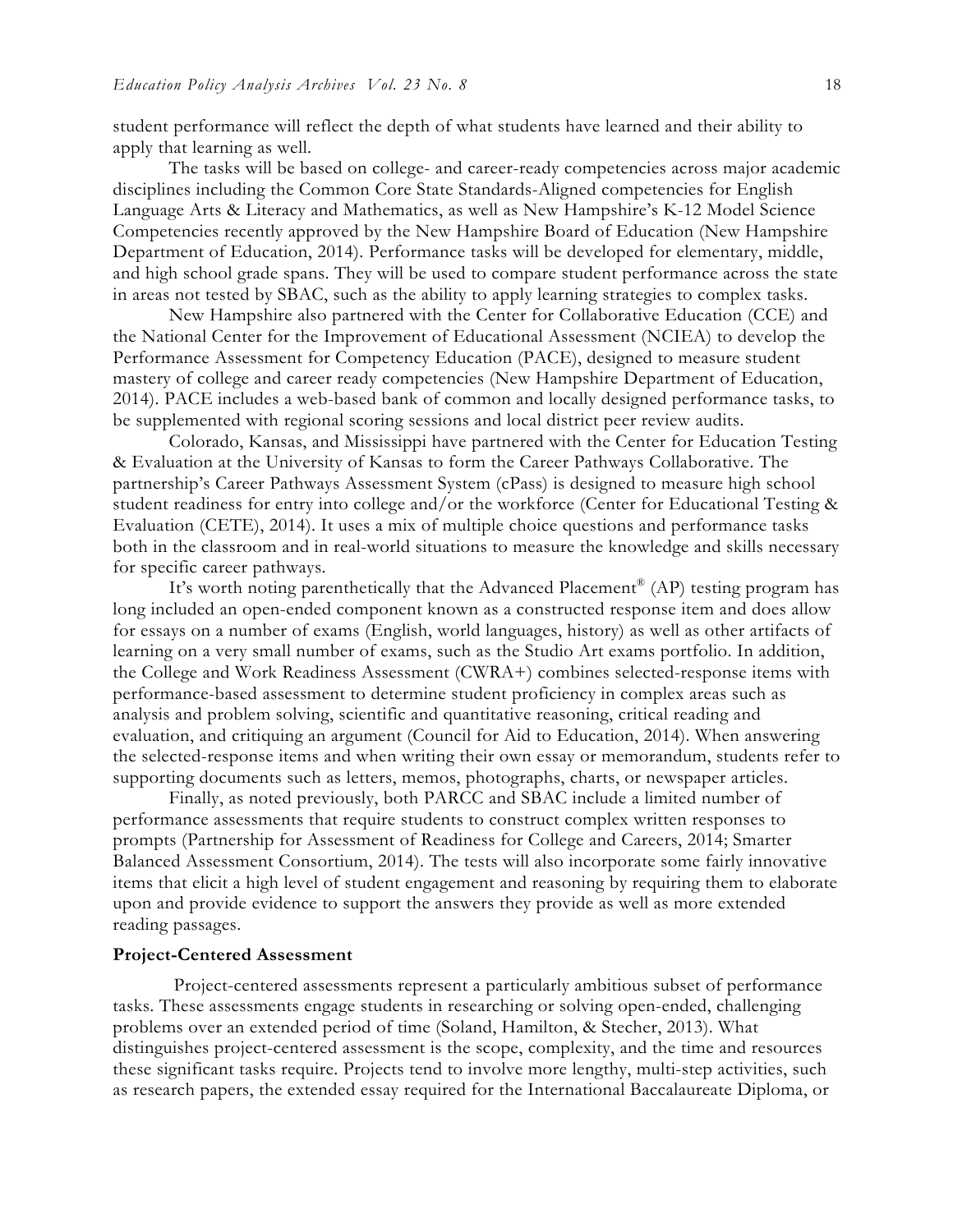assignments that conclude with a major student presentation of a significant project or piece of research.

For example, Envision Schools, a secondary-level charter school network in the San Francisco area, have made this kind of assessment a central feature of their instructional program, requiring students to conduct semester- or year-long projects that culminate in a series of products and presentations, which undergo formal review by teachers and peers (Stanford Center for Assessment Learning and Equity, 2014). A student or team of students might undertake an investigation of, say, locally sourced food—this might involve researching where the food they eat comes from, what proportion of the price represents transportation, how dependent they are on other parts of the country for their food, what choices they could make if they wished to eat more locally produced food, what the economic implications of doing so would be, whether doing so could cause economic disruption in other parts of the country as an unintended consequence, and so on. The project would then be presented to the class and scored by the teacher using a scoring guide that includes ratings of the students' use of mathematics and economics content knowledge; the quality of argumentation; the appropriateness of sources of information cited and referenced; the quality and logic of the conclusions reached; and overall precision, accuracy, and attention to detail.

Another well-known example is the Summit Charter Network of schools, also located in the Bay Area (Bill & Melinda Gates Foundation, 2014). While Summit requires students to master high-level academic standards and cognitive skills, the specific topics they study and the particular ways in which they are assessed are personalized, planned out according to their needs and interests. The school's schedule provides students ample time to work individually and in groups on projects that address key content in the core subject areas. And in the process, students assemble digital portfolios of their work, providing evidence that they have developed important cognitive skills (including specific "habits of success," the metacognitive learning skills associated with readiness for college and career), acquired essential content knowledge, and learned how to apply that knowledge across a range of academic and real-world contexts. Ultimately, the goal is for students to make public presentations of projects and products that can withstand public critique and are potentially publishable.

#### **Collections of Evidence**

Strictly speaking, collections of evidence are not assessments per se. Rather, they offer a way to *organize and review* a broad range of assessment products and results, so that educators can make accurate decisions about student readiness for academic advancement, high school graduation, or postsecondary programs of study (Conley, 2005; Oregon Department of Education, 2006). Portfolios are one manifestation of the collection of evidence model.

For example, New Hampshire recently introduced a technology portfolio for graduation, which allows students to collect evidence to show how they have met standards in this field. And the New York Performance Standards Consortium, which currently consists of more than forty in-state secondary schools and others beyond New York, received a state-approved waiver allowing its students to complete a graduation portfolio in lieu of some of New York's Regents Examination requirements. Students must compile a set of ambitious performance tasks for their portfolios, including a scientific investigation, a mathematical model, a literary analysis, and a history/social science research paper, sometimes augmented with other tasks such as an arts demonstration or analyses of a community service or internship experience. All of these are measured against clear academic standards and are evaluated using common scoring rubrics.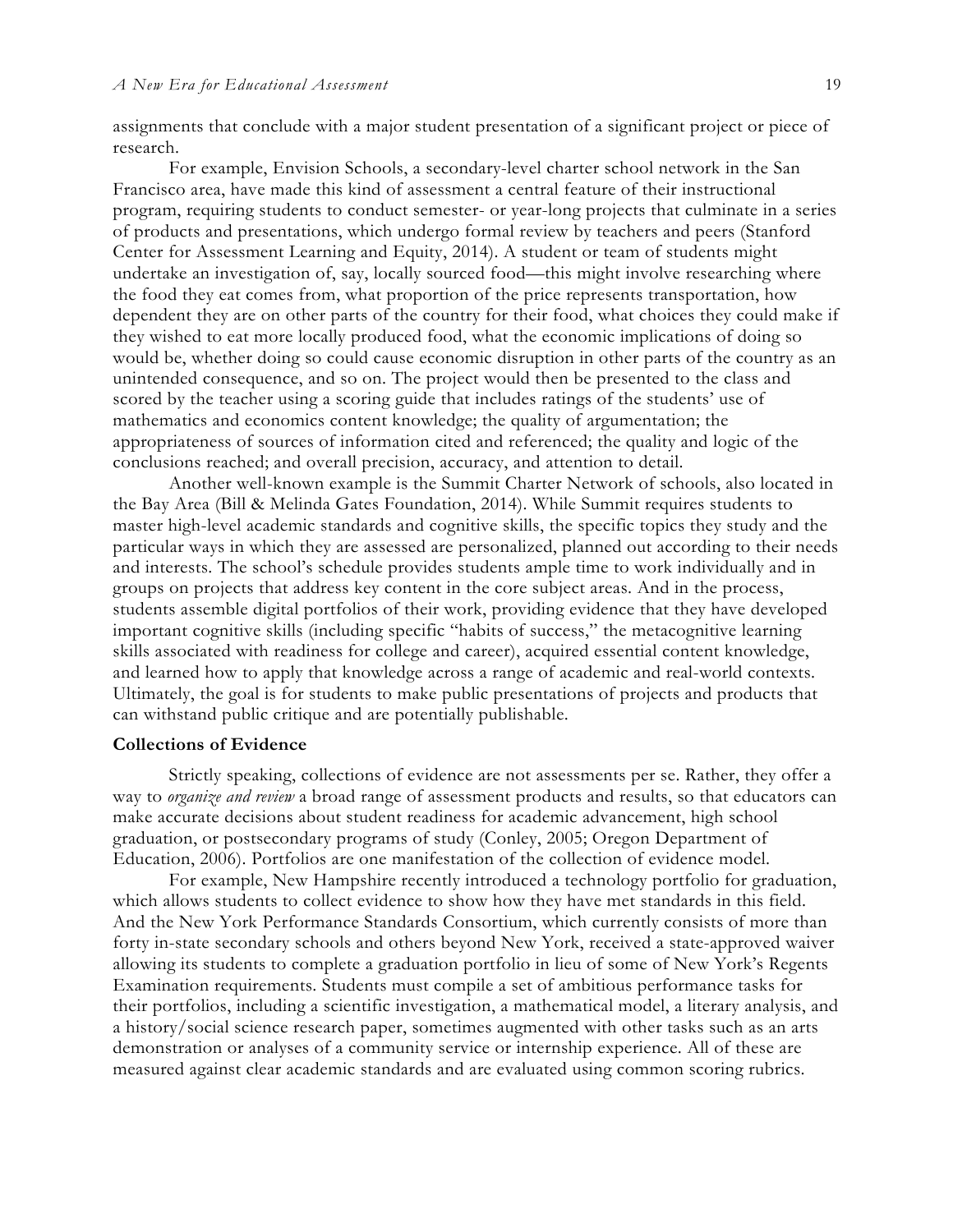The state of Kentucky adopted a similar approach as a result of its Education Reform Act of 1990, which included KIRIS, the Kentucky Instructional Results Information System (Stecher, Rahn, Ruby, Alt, & Robyn, 1997). Implemented in 1992, KIRIS incorporated information from several assessment sources, including multiple-choice and short-essay questions, performance "events" requiring students to solve applied problems, and collections of students' best work in writing and mathematics (though students were assessed also in reading, social science, science, arts and humanities, and practical living/vocational studies). The writing assessment, which continued until 2012, was especially rigorous: in grades 4, 7, and 12, students submitted 3-4 pieces of written work to be evaluated, and in grades 5, 8, and 12 they completed on-demand writing tasks, with teachers assessing their command of several genres, including reflective essays, expressive or literary work, and writing that uses information to persuade an audience.

In 2009, the Oregon State Board of Education adopted new diploma requirements, specifying that students must demonstrate proficiency in a number of Essential Skills. These include goals in traditional subject areas such as reading, writing, and mathematics, but they also include a number of other complex, cross-cutting outcomes, such as the ability to think critically and analytically, to use technology in a variety of contexts, to demonstrate civic and community engagement, to demonstrate global literacy, and to demonstrate personal management and teamwork skills. Basic academic skills will be tested via the Smarter Balanced exam, while the remaining Essential Skills will be assessed via measures developed locally or selected from a set of approved methods (Oregon Department of Education, 2014).

Such approaches, in which a range of student assessment information is collected over time, permit educators to combine some or all of the elements on the continuum of assessments presented in figure 2. Doing so results in a fuller picture of student capabilities than is possible with any single form of assessment. And because this allows for the ongoing, detailed analysis of student work, it gives schools the option to assess their progress on relatively complex cognitive skills, which is very difficult to measure using occasional achievement tests.

#### **Other Assessment Innovations**

Recently, the Asia Society commissioned the RAND Corporation to produce an overview of models and methods for measuring 21<sup>st</sup> century competencies (Soland et al., 2013). The resulting report describes a number of models that closely map onto the range of assessments described above, in figure 2. However, it also describes "cutting edge measures" such as assessments of higher-order thinking used by the Program for International Student Assessment (PISA) and the Graduation Performance System (GPS) used by Asia Society schools.

Coordinated by the Organization for Economic Cooperation and Development, PISA is a test, first administered in 2000, designed to allow for comparisons of student performance among member countries. Administered every three years to randomly selected 15-year-olds, it assesses knowledge and skills in mathematics, reading, and science, but it is perhaps best known for its emphasis on problem solving skills and other more complex (sometimes referred to as "hard-to-measure") cognitive processes, which it gauges through the use of innovative types of test items.

Beginning in 2015, for example, PISA will introduce an on-line assessment of students' performance on tasks that require collaborative problem solving. Through interactions with a digital avatar (simulating a partner the student has to work with on a project), test-takers will demonstrate their skills in establishing and maintaining a shared understanding of a problem,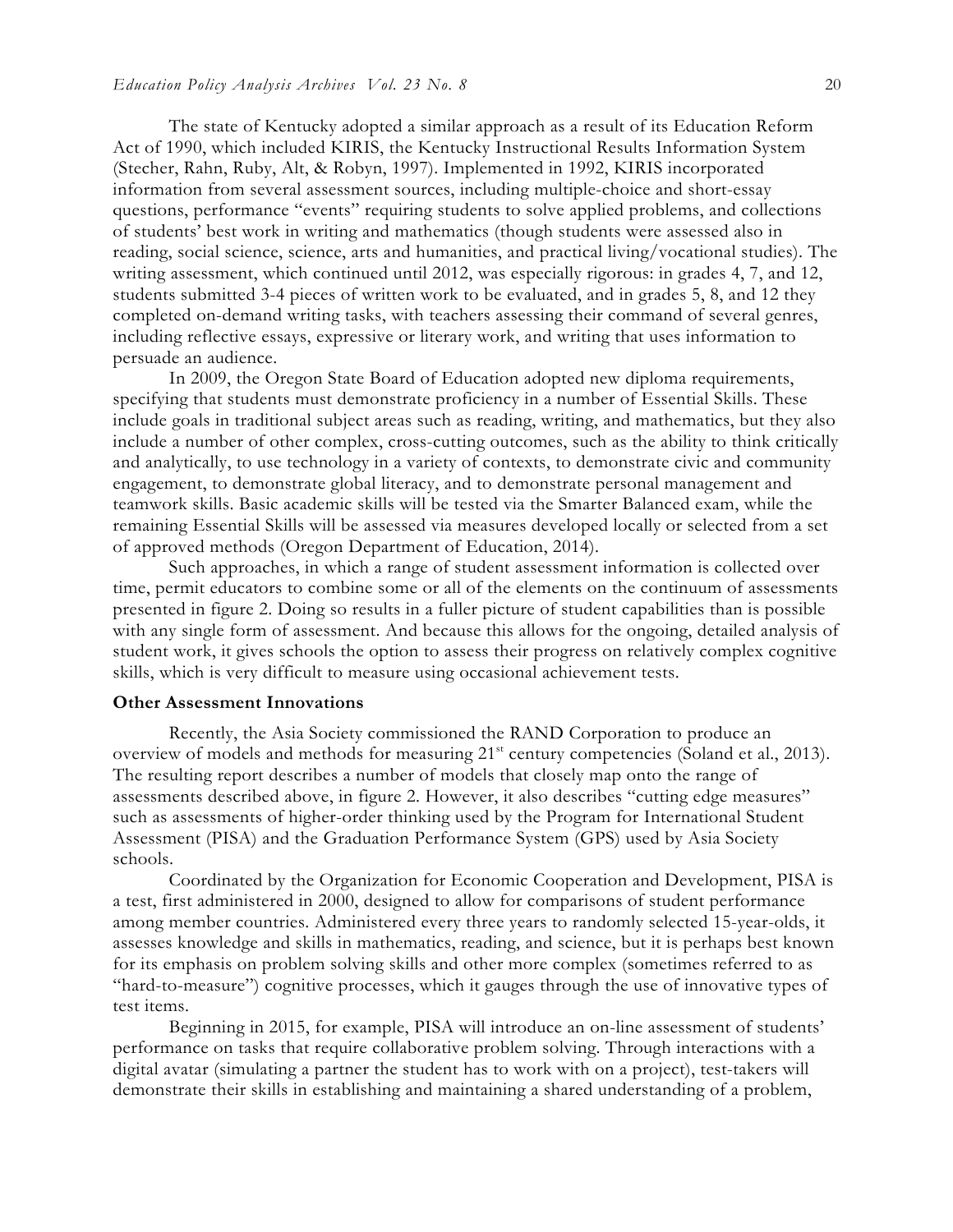taking appropriate action to solve it, and establishing and maintaining team organization. Doing so requires a series of deeper learning skills including analyzing and representing a problem; formulating, planning, and executing a solution; and monitoring and reflecting on progress. During the simulation, students encounter scenarios in which the context of the problem, the information available, the relationships among group members, and the type of problem all vary, and they are scored based on their responses to the computer program's scenarios, prompts, and actions. Early evidence suggests that this method is quite effective in distinguishing different collaborative problem solving skill levels and competencies.

Developed collaboratively by Asia Society and the Stanford Center for Assessment, Learning, and Equity (SCALE), the Graduation Performance System (GPS) measures student progress in a number of areas, with particular emphasis on gauging how "globally competent" they are—i.e., how knowledgeable about international issues and able to recognize cross-cultural differences, weigh competing perspectives, interact with diverse partners, and apply various disciplinary methods and resources to the study of global problems. The GPS assesses critical thinking and communication, and it provides educators flexibility to make choices regarding the specific pieces of student work that are selected to illustrate student skills in these areas.

National testing organizations such as ACT and the College Board, makers of the SAT, are updating their systems of exams to keep them in step with the new demands of measuring college readiness, although these tests will remain in their current formats and not involve student-generated work products beyond an optional on-demand essay. ACT has introduced Aspire, a series of summative, interim, and classroom exams and optional measures of metacognitive skills, designed to determine whether students are on a path to college and career readiness from third grade on (ACT, 2014). The SAT is undergoing a series of changes to require test takers to cite evidence to a greater degree when making claims and to understand what they are reading more deeply than just being able to identify the sequence of events or cite key ideas in a passage. The vocabulary students are expected to know will be less esoteric and more connected to academic learning (The College Board, 2014). An essay option is available on both tests.

A great deal remains to be seen regarding how much these two tests will adapt to reflect new notions of readiness that encompass deeper understanding of a wider range of content and mastery of learning skills and strategies that generalize beyond reading and mathematics. For the foreseeable future, these tests will continue to consist primarily of selected-response items, with all of the attendant limitations of this particular testing method.

#### **Metacognitive Learning Strategies Assessments**

Metacognitive learning strategies, skills, and dispositions are the things students do to enable and activate thinking, remembering, understanding, and information processing more generally (Conley, 2014c). Metacognition occurs when learners demonstrate awareness of their own thinking, then monitor and analyze their thinking and decision-making processes or—as competent learners often do—recognize that they are having trouble and adjust their learning strategies.

Indeed, metacognitive capabilities often contribute as much or even more than does subject-specific content knowledge to students' success in college. When faced with challenging new coursework, students with highly developed learning strategies tend to have an important advantage over peers who can only learn procedurally (i.e., by following directions).

Similarly, assessments designed to gauge students' learning and socio-emotional skills offer an important complement to tests that measure content knowledge alone. Ideally, they can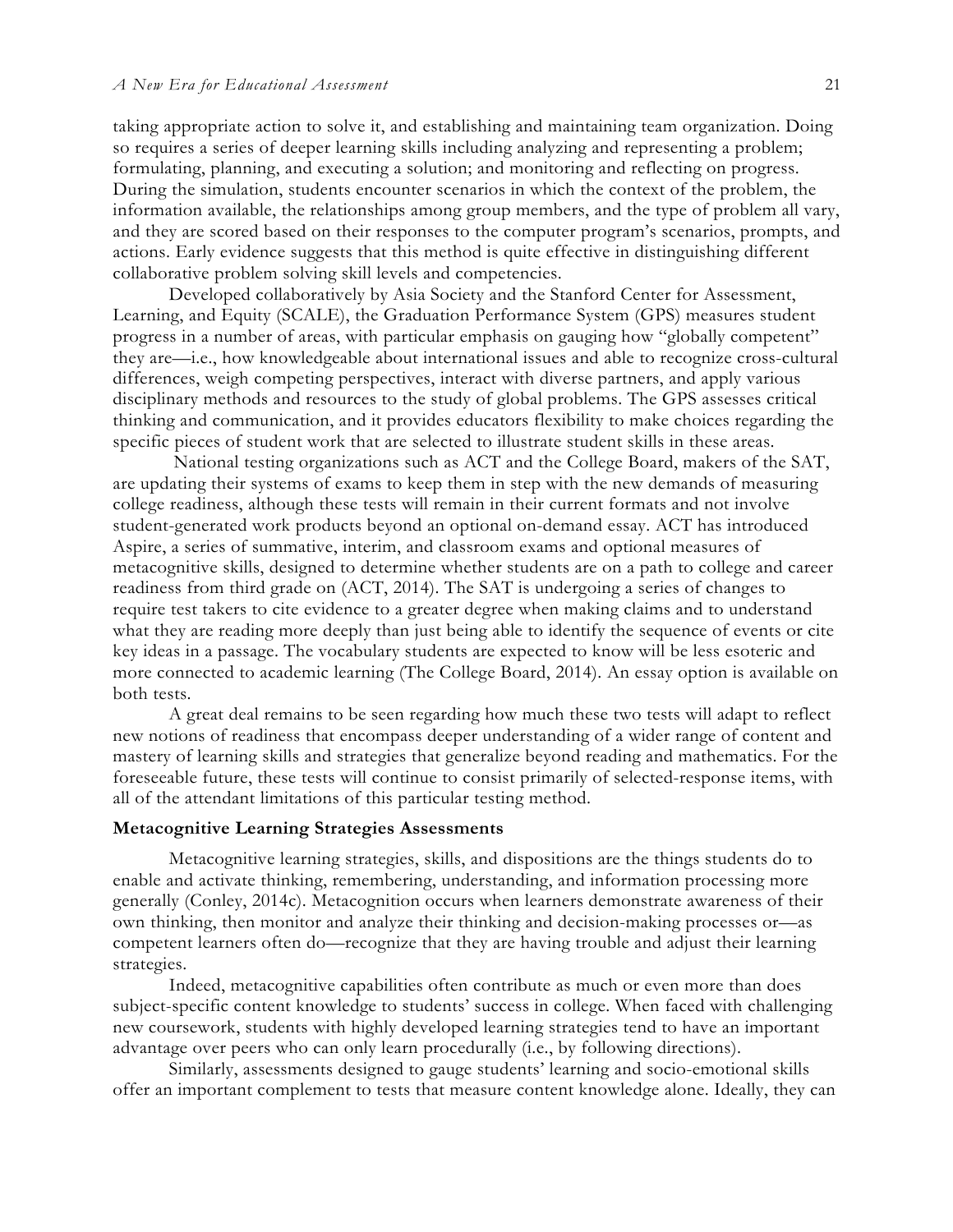provide teachers with useful insights into why students might be having trouble learning certain material or completing a particular assignment.

However, measures of these skills, strategies, and dispositions are subject to their own set of criticisms. For example, many of them rely on student self-reports—e.g., questionnaires about what was easy or difficult about an assignment—which can lead to what is called social desirability bias, where the student answers based on what they think is the desired response. This limits the use of self-reports for higher stakes purposes without additional triangulation of data to enhance confidence in the honesty of a student's responses. Critics also point out that while these types of measures may not be intended for this purpose, they can easily lead teachers to make character judgments about students, bringing an unnecessary source of bias into the classroom. Finally, the measurement properties of many early instruments in this area have been somewhat suspect, particularly when it comes to reliability. In short, while assessments of metacognition can be useful, educators and policymakers have good reason to take care in their use and in the interpretation of results until the instruments are further refined and validated for higher stakes uses.

Still, though, it is beyond dispute that many educators and, increasingly, policymakers are taking a closer look at such measures, excited by their potential to help have an impact on the achievement gap for underperforming students. For example, public interest has surged, of late, in the role that perseverance, determination, tenacity, and grit can play in learning (Duckworth & Peterson, 2007; MacCann, Duckworth, & Roberts, 2009; Tough, 2012). So, too, has the notion of academic mindset struck a chord with many practitioners who see evidence daily that students who believe that effort matters more than innate aptitude are able to perform better in a subject (Farrington, 2013). And researchers are now pursuing numerous studies of students' use of study skills, their time management strategies, and their goal setting capabilities.

In large part, what makes all of these skills, strategies, and dispositions so appealing is the recognition that such things can be taught and learned, and that the evidence suggests that all are important for success in and beyond school.

One of the best-known assessment tools in this area is Angela Duckworth's Grit Index (Duckworth Lab, 2014), which consists of a dozen questions that can be quickly completed by students and that can predict the likelihood of their completing high school or doing well in situations that require sustained focus and effort. Another, Carol Dweck's Growth Mindset program (mindsetworks, 2014), helps learners understand and change the way they think about how to succeed academically. The program focuses on teaching students that their attitude toward a subject is as important as any native ability they have for the subject.

EPIC's CampusReady instrument is designed to assess students' self-perceptions of college and career readiness in each of the Four Keys described earlier (Educational Policy Improvement Center, 2014b). It touches on many aspects of grit and academic mindset, as well as a number of other attitudes, habits, behaviors, and beliefs necessary to succeed at postsecondary studies.

The California Office to Reform Education (CORE) districts will incorporate measures of social-emotional competencies into their accountability system, starting in the 2014/2015 academic year (California Office to Reform Education (CORE), 2014). Four metacognitive assessments are currently being piloted across twenty CORE schools. These four metacognitive assessments are designed to measure growth mindset, self-efficacy, self-management, and social awareness. For each metacognitive assessment, one version has been selected from existing measures, while the other version has been developed in partnership with methodological experts in an effort to improve upon existing measures.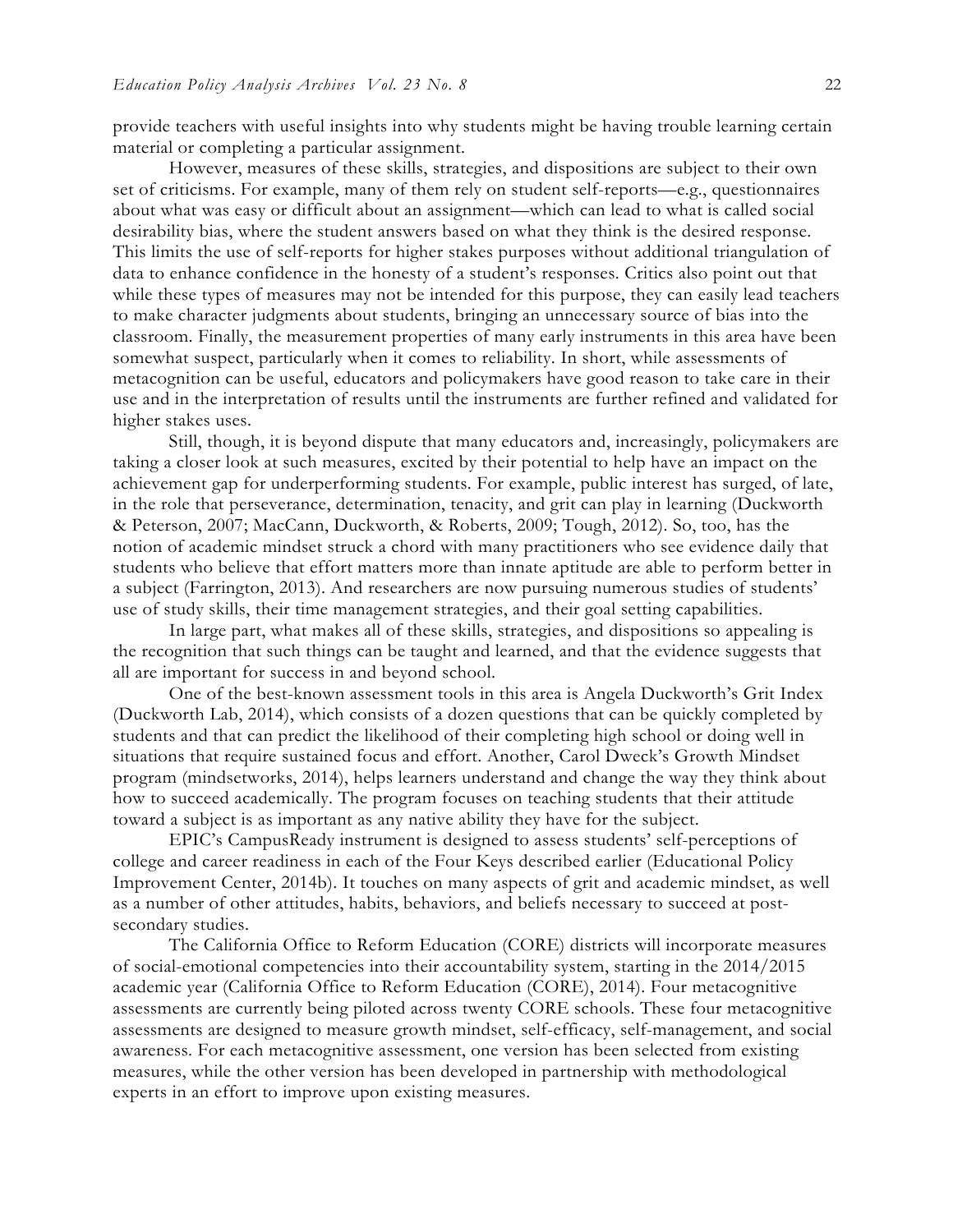#### *A New Era for Educational Assessment* 23

While a great deal of attention is currently being paid to measures of this type, they still face a range of challenges before they are likely to be used as widely or for as many purposes as traditional multiple-choice tests. Perhaps the greatest obstacle to their use is the fact that most rely to some degree on self-reported information, which is susceptible to social desirability bias, even when no stakes are attached to the assessment.

This issue can be addressed to some extent by triangulating responses and scores against other data sources, such as a test score or attendance record, or even other items in an instrument that are more behaviorally anchored rather than attitudinal. Inconsistencies can indicate the presence of socially desirable responses. Over time, students can be encouraged to provide more honest self-assessments, particularly if they know they will not be punished or rewarded excessively based on their responses. In fact, evidence from the use of CampusReady, EPIC's student self-report on college and career readiness, suggests students find the act of completing the instrument itself to be a valuable form of learning about what it takes to be ready for college and careers, independent of their responses, which enhances their willingness to respond truthfully. This is strengthened when students are provided reports of their responses and links to resources to help them improve their readiness and when they receive scores over multiple administrations, which allows identification of trends for the student.

The use of such instruments to generate longitudinal reports that ascertain overall trends that to determine if students are developing the learning strategies and mindsets necessary to be successful lifelong learners is perhaps one of their strongest attributes. They can help guide teachers and students to develop important strategies and capabilities that enhance learner success and enable deeper learning, but they should not be overemphasized or misused for high stakes purposes, certainly not until more work has been done to understand how best to use these types of instruments.

## Toward a System of Assessments<sup>11</sup>

As the implementation of the Common Core proceeds, and as a number of states rethink their existing achievement tests, a golden opportunity may be presenting itself for states to move toward much better models of assessment. It may now be possible to create combinations of measures that not only meet states' accountability needs but that also provide students, teachers, schools, and postsecondary institutions with valid information that empowers them to make wise educational decisions.

Today's resurgent interest in performance tasks, coupled with new attention to the value of metacognitive learning skills, invites progress toward what I like to call a "system of assessments," a comprehensive approach that draws from multiple sources in order to develop a holistic picture of student knowledge and skills in all of the areas that make a real difference for college, career, and life success.

The new PARCC and SBAC assessments have an important contribution to make to this effort, in that they offer well-conceived test items as well as carefully designed performance tasks that require valuable writing skills and problem solving capabilities. These assessments should help signal to students that they are expected to engage deeply in learning and to devote serious time and effort to developing higher-order thinking skills. On their own, however, the Common Core assessments are not a system.

 <sup>11</sup> Portions of this section are excerpted or adapted from: Conley, D. T. and L. Darling-Hammond (2013). Creating systems of assessment for deeper learning. Stanford, CA: Stanford Center for Opportunity Policy in Education. https://edpolicy.stanford.edu/publications/pubs/1075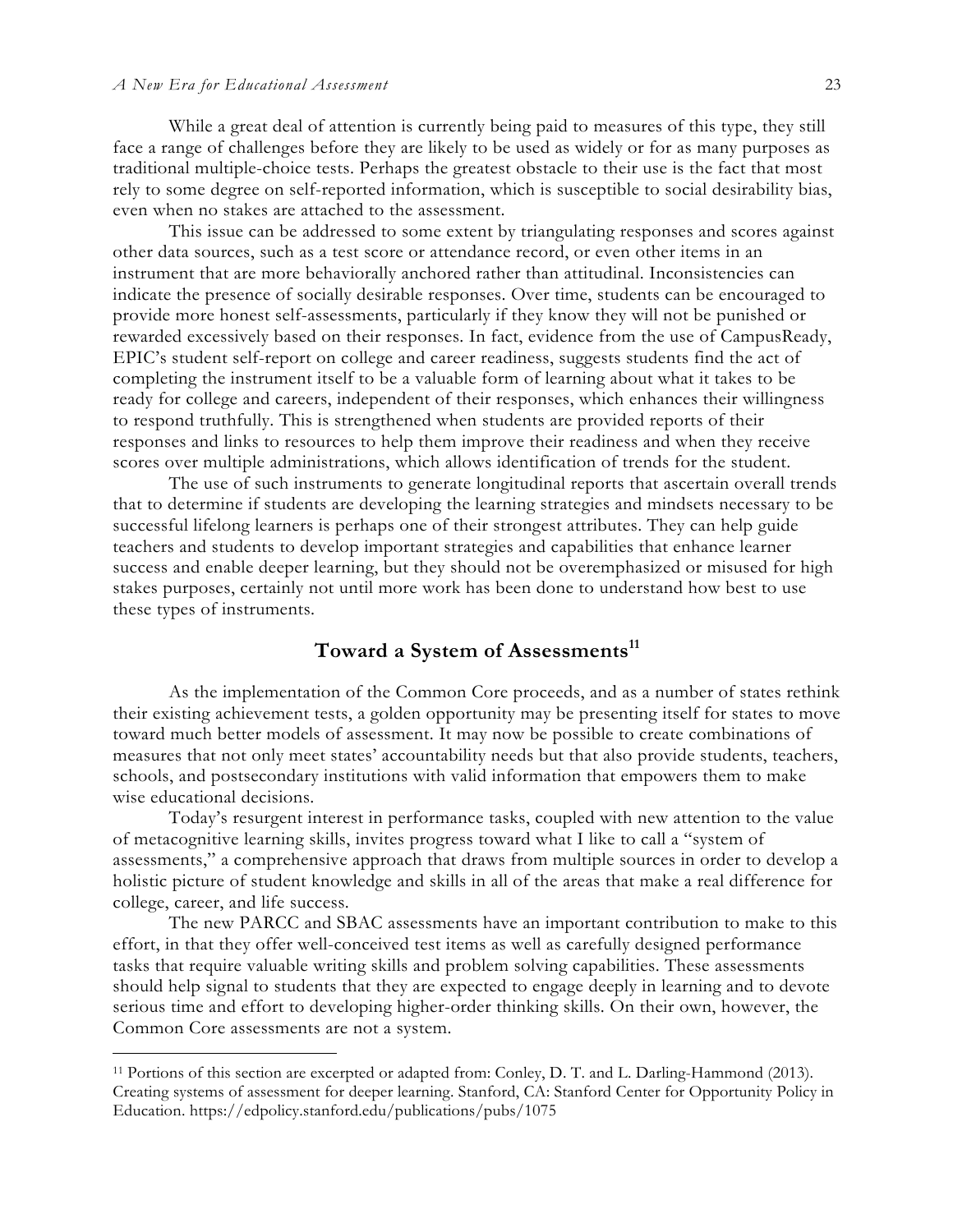A genuine system of assessments would address the varied needs of *all* of the constituents who use assessment data, including public schools; postsecondary institutions; state education departments, state and federal policymaking bodies, education advocacy groups; business and community groups; and others. It would serve purposes that go well beyond the task of rating schools, judging them to be successes or failures. Most importantly, it would avoid placing too much weight on any single source of data. In short, and as I describe below, such a system would produce a nuanced and multi-layered profile of student learners.

## A Profile Approach to Readiness and Deeper Learning<sup>12</sup>

A system of assessments yields many more data points than does a single achievement test. Compared to the familiar connect-the-dots sketch of students' knowledge and skills, it offers a much more precise, high-definition picture of where they are, how far they've come, and how far they have to go in order to be ready for college and careers.

Ultimately, this should allow educators to create profiles of individual students that are far more detailed than the familiar high school transcript, which tends to include teachergenerated grades and little more. Rather, it should be possible to generate a more integrative and personalized series of measures, calibrated to individual student goals and aspirations, that highlights much more of what those students know and are able to do.

Such a profile might be thought of metaphorically something like a gears-and-wheels structure, with information from various sources supporting multiple uses and interpretation, rather than a hierarchical model in which information is organized into strict levels. The largest "gear" would include source information on classroom-level performance from a variety of sources more informative than an overall grade. Examples include research papers and capstone projects, students' assessments of their own key learning skills over multiple years, indicators of perseverance and goal focus as evidenced by their completion of complex projects, and teachers' judgments of student characteristics. Other, smaller gears represent more familiar sources of information on readiness, such as, college admission tests, the PARCC and SBAC assessments or state tests, and course-taking patterns such as advanced coursework, dual enrollment, AP, and IB. Another gear might contain information from assessments in other subject areas, and on metacognitive skills, dispositions, and strategies. It is possible to envision other gears in this model that contribute to a dynamic system of data that drives the instructional process. Figure 3 illustrates a model comprising the three gears just described.

 <sup>12</sup> For a more detailed discussion of profiles that uses a different metaphor, see: Conley, D. T. (2014). New conceptions of college and career ready: A profile approach to admission. *The Journal of College Admission* (223).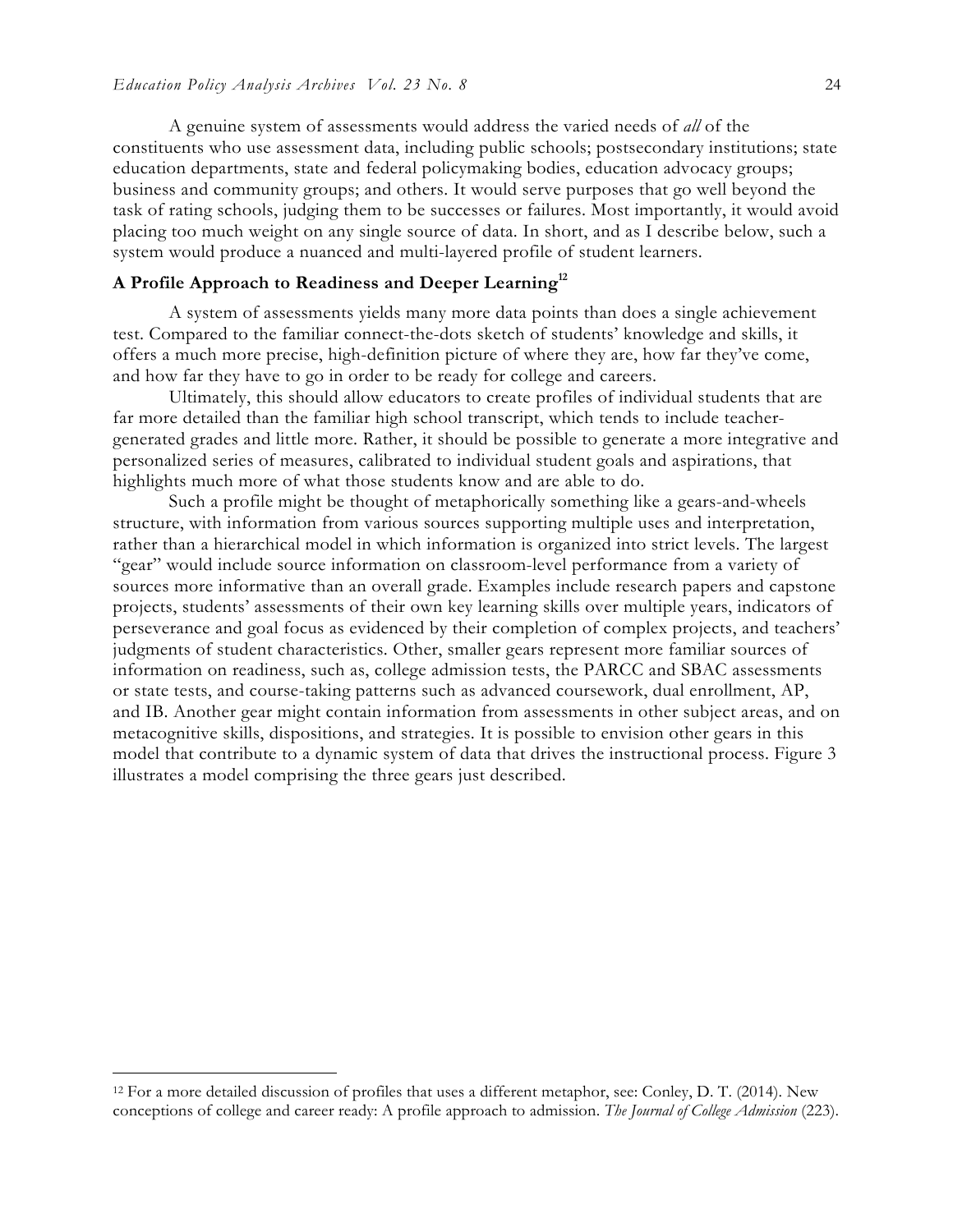



Subordinate levels of the profile would contain additional information including actual student work with insights into the techniques and strategies they used to generate the work. Student work would be sorted and categorized through the use of metadata tags to array it by characteristic that would make it easy and convenient for a reviewer to pull up samples based on areas of interest, such as interpretive thinking or research or mathematical reasoning.

Note, however, that this would not be the same as the type of portfolio of student work that simply reflects general student growth and achievement. While portfolios of work can be useful within schools for a wide range of purposes, translating them for use outside the school requires systematic organization and additional information that makes them more readily interpretable. A profile approach that offers layers of data (including student work) in a more readily accessible form could serve not just individual students and their teachers and parents but also a range of potential external users, too, such as college admissions officers, advisors, and instructors or potential employers. To be sure, safeguards would have to be in place in order to ensure students' privacy and protect against misuse of their information—just as is true today of student transcripts. But with reasonable safeguards, a profile should offer quite useful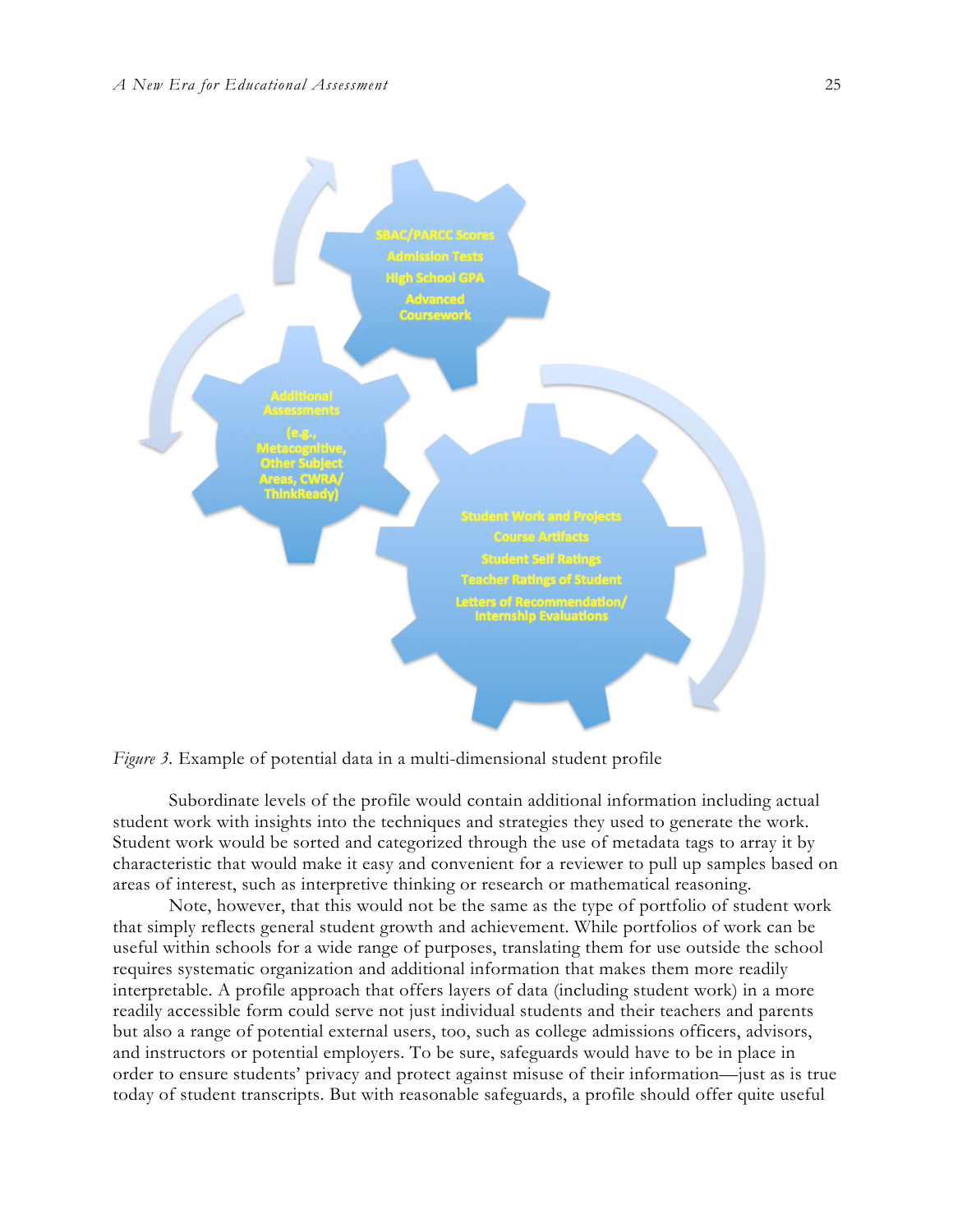insights into students' progress and valuable diagnostic information that can be used to help students prepare better for college and careers.

#### **Challenges Of Deeper Learning Assessment**

Today's data management technologies are sufficiently sophisticated and efficient enough to handle the complex information generated by such a system of assessments. Profiles would, however, still face a series of daunting challenges in order to be implemented successfully and on a large scale.

Although no one has completely cracked the code, some states, researchers, and testing organizations are seeking to develop new methods to assess deeper learning skills on a large scale. For example, the International Baccalaureate has long included a course on theories of knowledge that incorporates in-class assessment and a culminating project. Self-reflective thought is the central focus of Theory of Knowledge courses within the IB Diploma Programme. The primary purpose of the course is to engage student in discussion and selfreflection about how they know what they claim to know. The course culminates with students writing a paper and giving presentation that demonstrates their mastery of these ways of knowing and of thinking. Additionally, the Extended Essay program requires students to analyze, synthesize, and evaluate knowledge by engaging in an in-depth research study that mirrors undergraduate research requirements.

An example of a locally-developed program of deeper learning and assessment can be found in the Danville Independent School District in Kentucky. The Danville Diploma is a set of 11 skills the district commits to develop in its students. Formative assessments help students gauge how well they are using learning skills to achieve lesson outcomes. Additionally, students collect evidence demonstrating progress toward the meeting the Danville Diploma competencies. Several of these skills reflect a commitment to deeper learning, including the following:

- discover how critical thinking skills are used across disciplines;
- adapt and problem solve;
- manage time and create a plan for accomplishing a task or goal;
- know how to find reliable and accurate information; and
- analyze, synthesize, and make inferences from data.

In these examples, work is scored locally by teachers. Scaling up entails attention to large-scale scoring challenges. Coming up with reliable ways to score complex student work may be the holy grail of performance assessment of deeper learning. Until and unless test designers are able to learn to use the most up-to-date methods of automated scoring of open-ended assignments and devise even better ways to score complex student work products, either by teachers or externally, and until states refuse to buy assessments that don't meet these criteria, the Common Core standards that reflect deeper learning will largely be under-assessed, at least by tests used for high-stakes accountability purposes.

As long as the primary purpose of assessments is to reach judgments about students and schools (and, increasingly, teachers), reliability and efficiency will continue to trump validity. Thankfully, though, one important lesson to emerge from No Child Left Behind—and its decade-long rush to judge the quality of individual schools—is that not all assessments are, or should be, summative. The Standards for Educational and Psychological Testing (2014) make it clear that no test should be used for consequential decisions about a student, teacher, or school without additional information—the more consequential the decision, the more information that is necessary.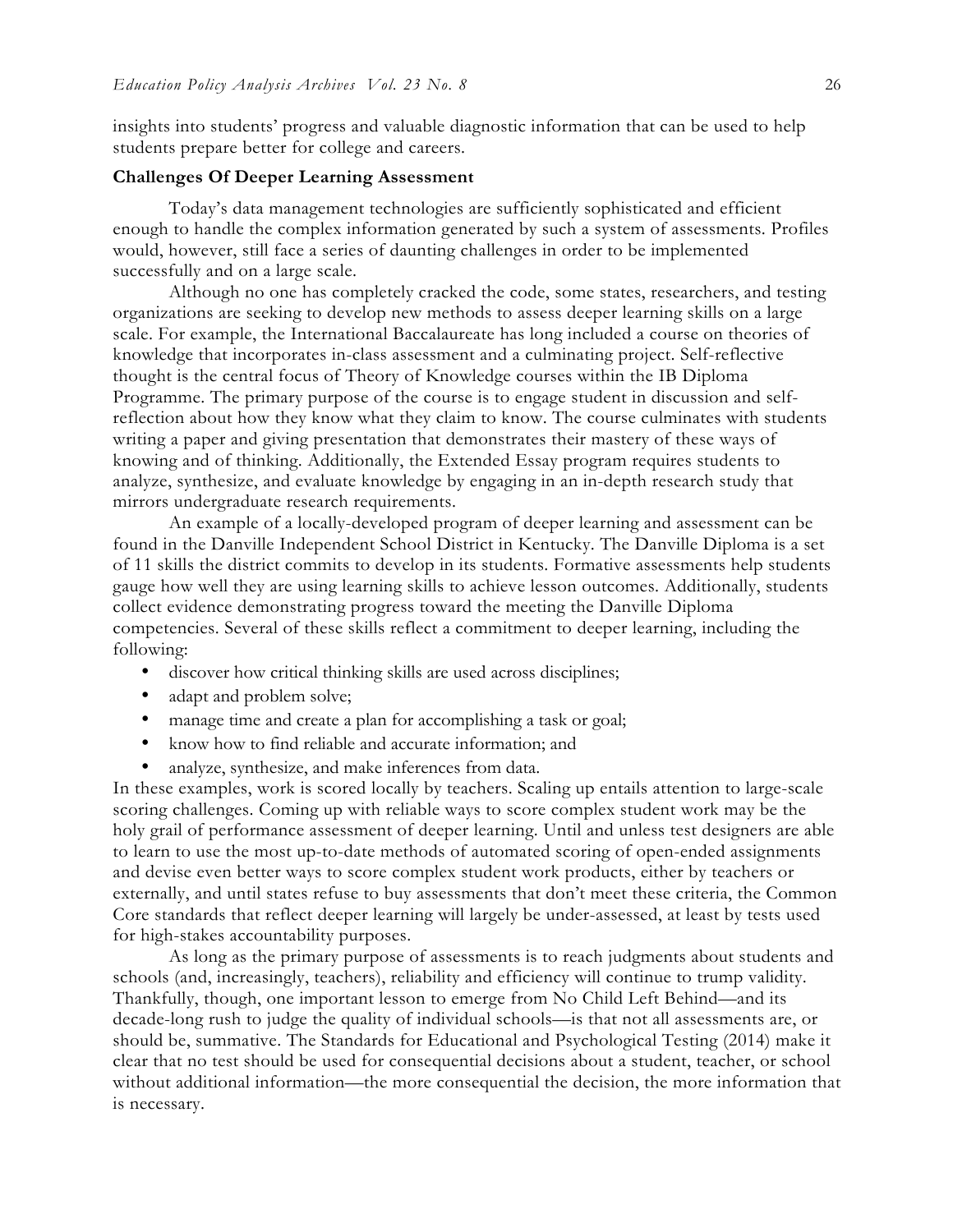The majority of the assessment that goes on every day in schools is designed not to hold anybody accountable but to help people make immediate decisions about how to improve student performance and teaching practice. Over the past ten years, educators have learned the distinction between summative and formative assessments, and they know full well that not all measures must be high stakes in nature or that all judgments need be derived from multiplechoice tests. While it will always be important to know how well schools are teaching foundational skills in English language arts and mathematics, the pursuit of deeper learning will require a much greater emphasis on formative assessments that *signal* what students must do to become ready for college and careers and how teachers can best help them, including measures of metacognitive learning skills—about which selected response tests provide no information at all.

Skills such as persistence, goal focus, attention to detail, investigation, and information synthesis are more likely to be the most important for success in the coming decades. It will become increasingly critical for young people to learn how to cope with college assignments or work tasks that do not have one right answer, that require them to gather new information and make judgments about the information they collect, and that may have no simple or obvious solution. Such integrative and applied skills can be assessed, and they can be assessed most usefully by way of performance assessments. They neither can nor should be measured at the granular level that is the focus of most standardized tests.

A final, though by no means trivial, question is whether the nation's postsecondary institutions, having relied for so many decades on multiple-choice tests to help them make admission and placement decisions, can or will use information from assessments of deeper learning, if such sources of data exist. Although an increasing number of postsecondary institutions are either not using SAT or ACT tests or are making them optional and many already employ a form of portfolio review, most still rely on a few numbers that do not represent well the full set of knowledge and skills necessary for postsecondary success.

Will the next generation of state assessments help address this shortcoming by providing more valid and comprehensive information on college and career readiness? As noted, the Common Core tests will generate a cut score that states may or may not use. Beyond that, most states are not giving much thought to how to provide postsecondary institutions with additional, new, and richer information on the deeper learning skills associated with postsecondary success, many of which are included in the Common Core State Standards but not measured by the assessments. The most that is being done with the new assessment data is to exempt students from remedial education requirements if they meet the cut score. This practice is problematic in and of itself, in part because it tends to validate current remedial practices that are demonstrably not effective, and because it sends a message to students regarding their readiness that may not be at all accurate.

One of the side effects of emphasizing the Common Core assessments as readiness indicators is that many (but not all) postsecondary institutions are doing little to signal any interest in more complex information on readiness nor to work with secondary education to develop the data collection and interpretation systems necessary to use results from profiles, portfolios, and performance tasks to gain more interesting and potentially useful insights into student readiness.

Again, it is worth noting that PARCC and SBAC assessments can be a useful step forward if their results are combined thoughtfully with other information. At the same time, though, these assessments should not be mistaken for the kind of bold leap that will be required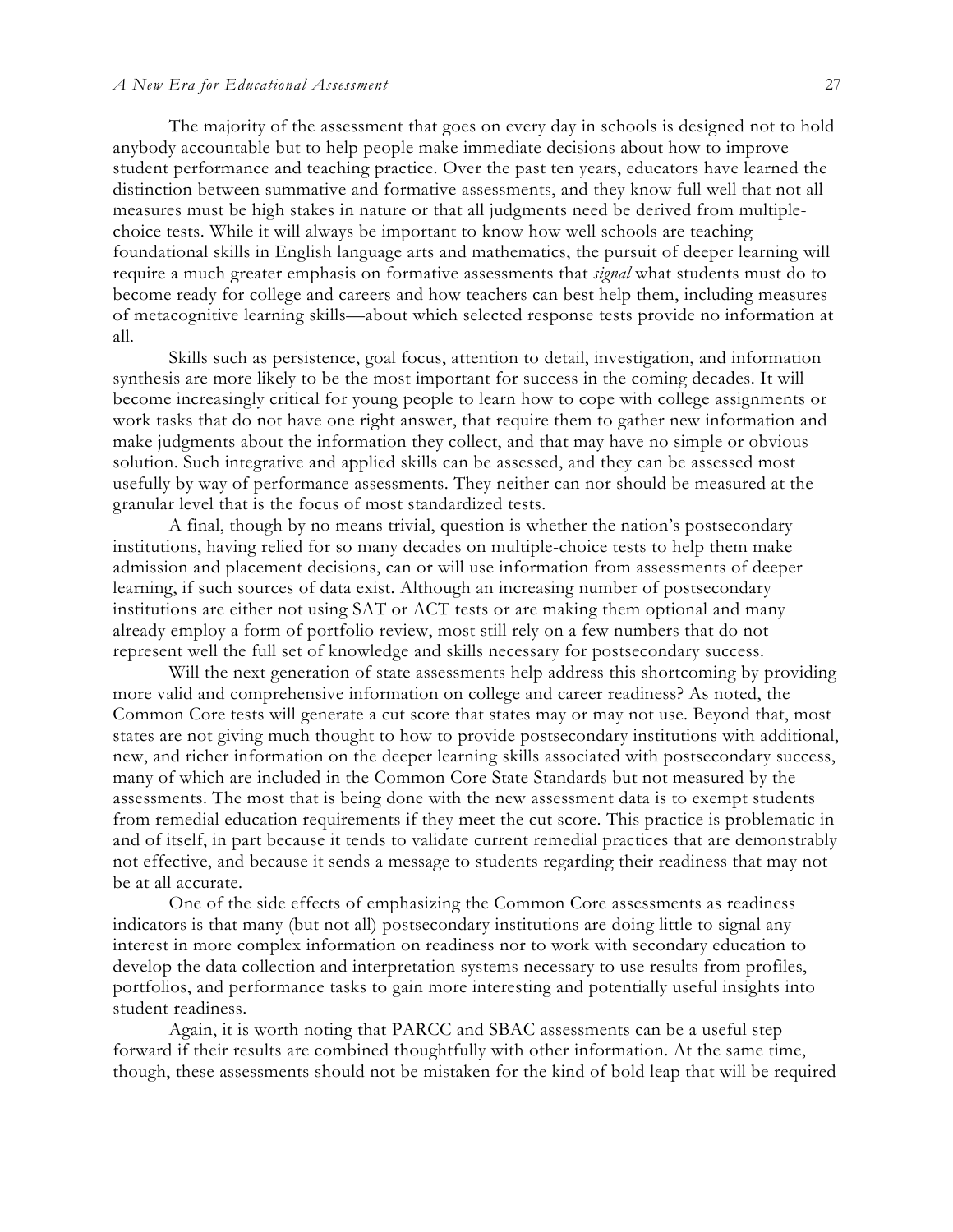in order to capture the full range of student knowledge, skills, abilities, and strategies associated with postsecondary readiness and success.

The postsecondary community seems to be spread along a continuum from being resigned to having to accommodate more information to being eager to gain greater insight into student readiness. While concerns always exist at larger institutions about how to process more diverse data for thousands of applicants, innovative campuses and systems are already gearing up to make decisions more strategically and to learn how to use something more like a profile of readiness rather than just a cut score for eligibility.

An integrated system of state and local assessments, then, consists of a variety of measures that serve different purposes. State assessments should best be viewed more like a thermometer that gives a quick, one-dimensional reading on overall health. Local assessments fill a more focused and situational role, shedding light on what's happening with learning more in real time and providing information on how to improve learning. In a multi-measure system, more assessment is diagnostic, even at the state level (an example would be NAEP-like sample tests administered statewide), and some assessments can be both formative (if they are rich in information and used to inform next steps in classroom instruction) and summative (if they give information about what has been learned—such as the New York Performance Standards Consortium described earlier). The problem with selected response tests is that they are not really able to be diagnostic, and it does not make sense to take up most of the available bandwidth for testing in terms of time and resources with testing that doesn't yield information that is useful for multiple purposes.

#### **Recommendations**

Many issues will need to be addressed in order to bring about the fundamental changes in assessment practice necessary to promote and value deeper learning. The recommendations offered here are meant to serve as a starting point for a process that likely will unfold over many years, perhaps even decades. The question is: Can policymakers sustain their attention to this issue long enough to enact the policies necessary to bring about necessary changes? For that matter, can educators follow through with new programs and practices that turn policy goals into reality? And will the secondary and postsecondary systems be able to cooperate in creating a system of assessments and focusing instruction on deeper learning?

To move toward these goals, education policymakers will need to:

- 1. **Define college and career readiness comprehensively.** States need clear definitions of college and career readiness that highlight the full range of knowledge, skills, and dispositions that research shows to be critical to students' success beyond high school (including not only key content knowledge but also cognitive strategies, learning skills and dispositions, and knowledge and skills necessary for successful transition to college and the workforce).
- 2. **Take a hard look at the pros and cons of current state accountability systems.** If policymakers agree that college and career readiness entails far more than just a narrow set of academic skills and knowledge, then they should ask themselves how well—or poorly—existing state assessments measure the full range of things that matter to students' long-term success. Further, policymakers should take stock of the real-world impacts that the existing assessment models have had on teaching and learning. For well over a decade, proponents of high-stakes testing have asserted that the prevailing model of accountability creates strong incentives for teachers and schools to improve. However, high-stakes testing is past due for an assessment of its own. State leaders should ask themselves: Are the existing tests as they are being used to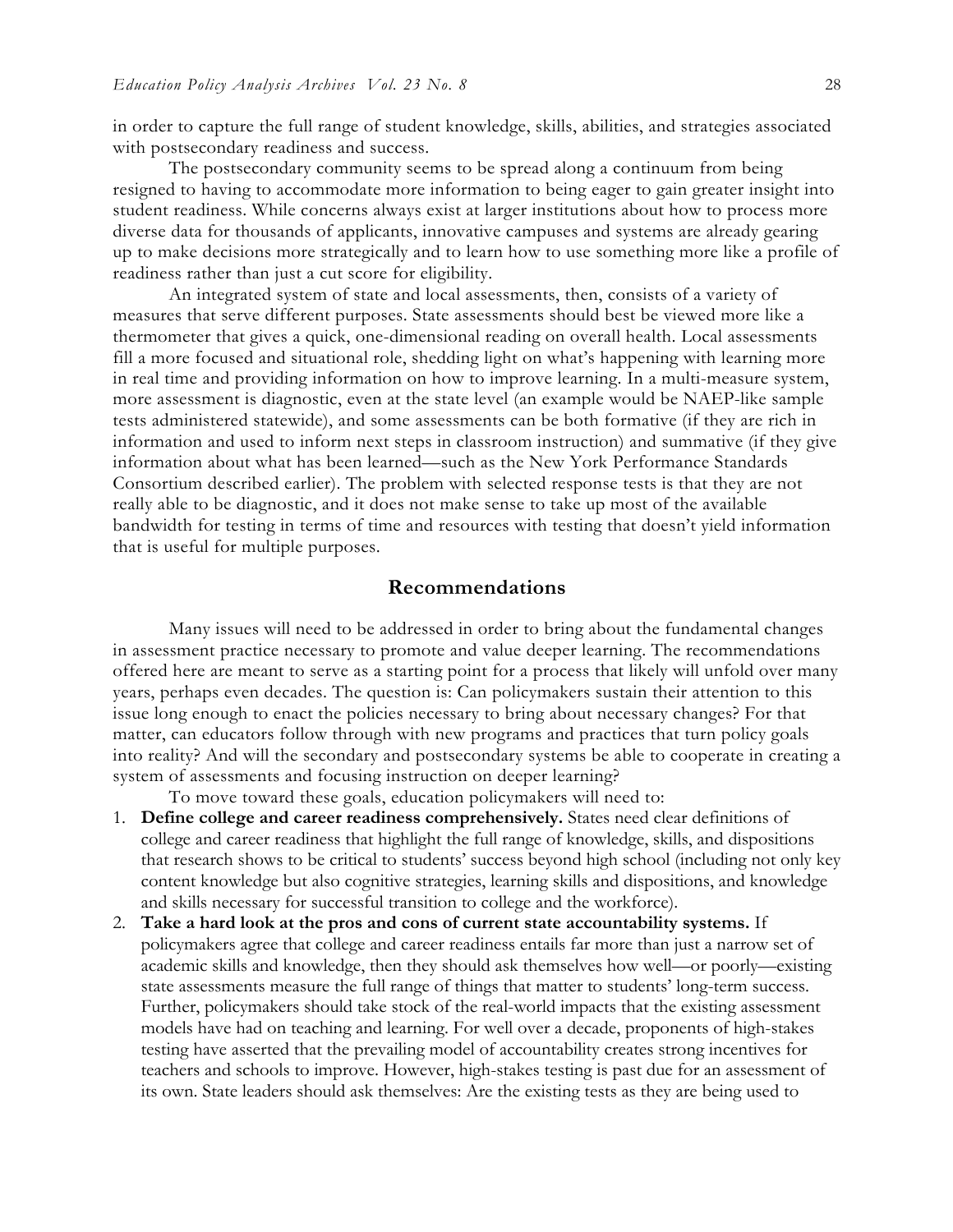evaluate teacher and school performance truly having the desired impact? In reality, what changes in instruction do teachers make in response to summative testing and to test scores being used to evaluate their performance and their school's performance? How much time and money is currently devoted to such tests, at what opportunity cost? That is, to what extent could high-stakes testing be crowding out other, more useful ways of assessing student progress? How might high-stakes testing be closing educators off to more useful forms of assessment?

- 3. **Support the development of new assessments of deeper learning.** Across the country, many efforts are now underway to create assessments that address a wide range of knowledge and skills, going well beyond reading and mathematics, and these efforts need to be encouraged and nurtured. However, several key problems will need to be resolved if assessments of deeper learning are to be scalable, reliable, and useful enough to justify their expense. In particular, when it comes to measures that require students to report on their own progress, or that require teachers to rate students in some way, strategies will have to be developed by which to triangulate these reports against other data sources in order to ensure a reasonable level of consistency. Further, it will be extremely important to institute safeguards to protect students' privacy and ensure that this sort of information is not used inappropriately. And, finally, policymakers and educators will have to be careful to distinguish between assessment tools that are meant to generate information that can be used to improve teaching and learning, those that can only be used as the basis for summative judgments about students' learning or teachers' performance, and those that might serve both purposes to some degree.
- 4. **Learn from past efforts to build statewide performance assessment systems.** States' pioneering efforts to develop performance assessments in the 1990s and early 2000s yielded a wealth of lessons that can inform current attempts to expand assessment beyond a limited set of selected-response tests. Most important is the need to proceed slowly at first, in order to develop systems by which to manage the sometimes-complex mechanics of collecting, analyzing, interpreting, and reporting information from these types of richer assessments. Educators, especially, must have sufficient time to learn how to work with new assessments, not only how to score them but how to teach to them successfully. The technological infrastructure also needs to be in place to store, organize, and retrieve data in ways that makes information from performance assessments useful to educators and other constituents.
- 5. **Take greater advantage of advances in information technology.** Many of the challenges that confronted states 25 years ago, when they first adopted performance assessment systems, can be addressed better today through the use of vastly more sophisticated technology for information analysis, storage, and retrieval. Online storage is plentiful and cheap, and it's far easier and cheaper to transmit documents to scorers, for example, than it was to convene scorers or mail them documents. The technological literacy level of educators is higher, and the capabilities of postsecondary institutions to receive information electronically have greatly increased. If districts and states take advantage of this new capacity to manage complex data in useful and user-friendly ways, they should find it much easier than in past decades to store student data in digital portfolios and access that information to meet the needs of audiences such as educators, admissions officers, parents, students themselves, and perhaps potential employers.
- 6. **Make it clear that federal education policy allows greater flexibility in the types of data that can be used to demonstrate student learning and growth.** The U.S. Department of Education's waiver process has introduced some flexibility with respect to the measures of student learning that states—and, in at least one case, a consortium of school districts—can use to meet federal accountability requirements. However, states seem to be largely unaware that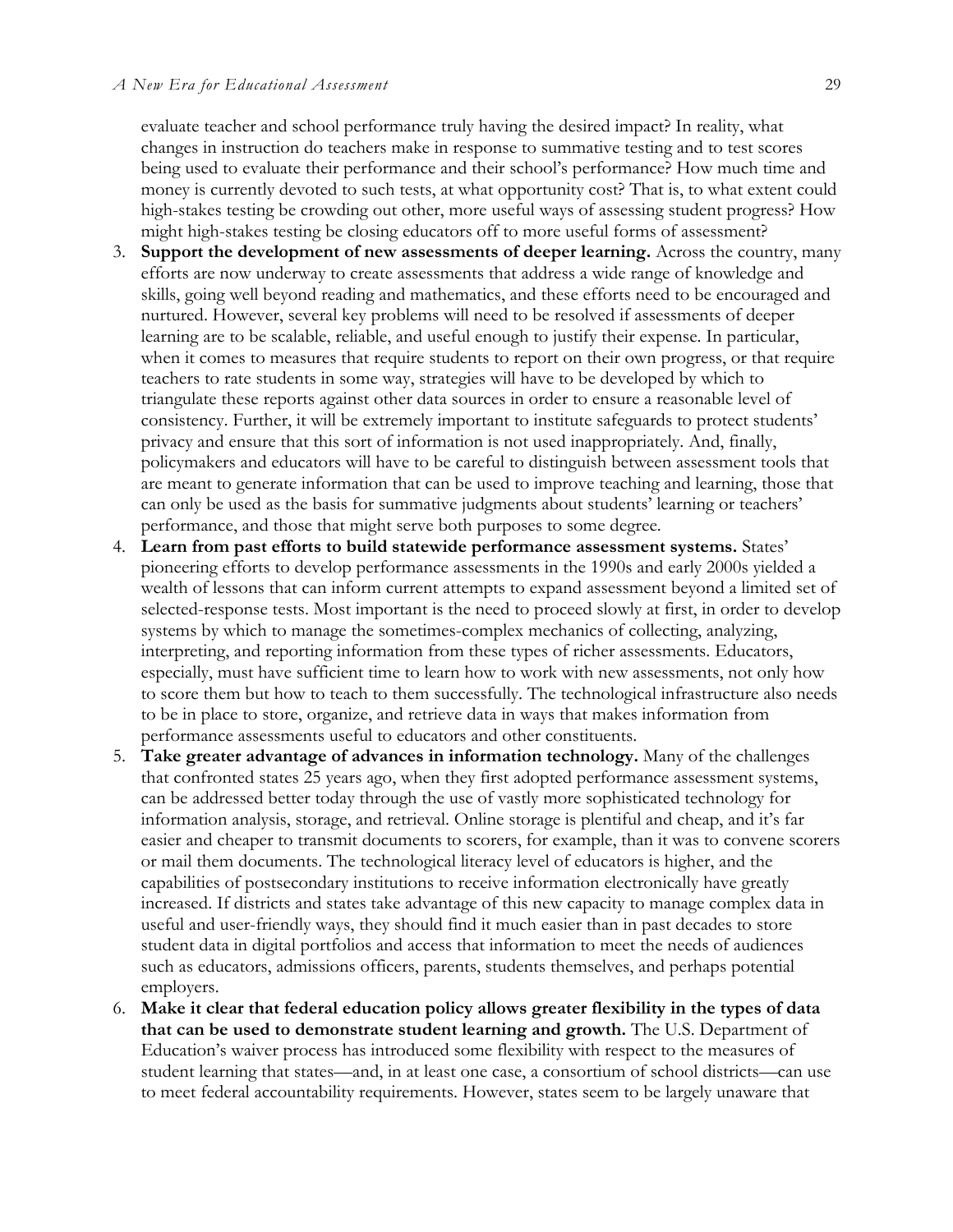they can propose more complex systems of assessment, or they are portraying their unwillingness to entertain such options as the fault of NCLB requirements. The U.S. Department of Education should take the initiative to publish a white paper that encourages greater diversity of assessment and a more thoughtful mix of state and local measures, with particular attention to those that measure deeper learning and other dimensions of college and career readiness. In addition, any eventual reauthorization of the Elementary and Secondary Education Act and its NCLB provisions should go much further to encourage the use of multiple forms of assessment and to make clear to states that such models can pass federal muster or that the federal government simply will not interfere in their use.

- 7. **Consider using an improved and upgraded version of the National Assessment of Educational Progress as a baseline measure of student problem solving capabilities.**  NAEP has many features that make it attractive as a potential measure of problem solving. The design of NAEP, particularly the fact that not all test-takers are asked to complete the entire battery of NAEP items, allows it to include fairly complex and time-intensive tasks. This design characteristic can be used both to field-test more complex performance items as well as to generate a better national metric of student problem-solving skills in the areas NAEP assesses. Having a baseline that is consistent across states can help determine which states are making the most progress with their statewide systems of assessment of deeper learning. PISA, too, could be used in this fashion, but the implementation challenges would be much greater than building upon NAEP's existing infrastructure. The challenge will be to make NAEP reading and math tests better measures of more cognitively complex tasks of the type associated with problem solving. However, NAEP has been experimenting with new types of items and tasks that look promising as potential measures of deeper learning.
- 8. **Build a strong base of support for a comprehensive system of assessments**. The process of developing a more complex system of assessments must not exclude any major group of stakeholders. Teachers in particular need to be centrally involved in designing, scoring, and determining how data from rich assessments of student learning will be used. State policymakers, too, have a compelling interest in finding ways to make sure that those assessments are both valid and reliable. And postsecondary and business leaders must have a seat at the table, as well, if they will be expected to make use of any new sources of information about students' college and career readiness. Including stakeholders in the design of a system of assessments is one more way to enhance the overall validity of results as well as to encourage a wider range of measures and methods.
- 9. **Determine the professional learning, curriculum, and resource needs of educators.**  Currently, few states do much, if anything, to gauge the capacity of individual schools to provide meaningful opportunities for professional learning. As a result, most schools are unable to help their teachers acquire essential new skills, such as teaching more cognitively complex material to all students and measuring it with in-class assignments and assessments. In order to implement a system of assessments successfully, it will be absolutely critical to determine—early on in the process—what resources will be necessary to ensure that all teachers are assessment literate, are able to use the information generated by multiple sources, are capable of developing assignments that lead to deeper learning, and are able to teach the full range of content and skills that prepare students to succeed in college and careers. It's worth noting that few state education departments or intermediate service agencies currently have the capacity to offer the level of guidance and support most schools, particularly those in smaller districts, need to undertake the type of professional learning program necessary to implement and use a system of assessments approach to instructional improvement. These agencies must be strengthened as well in their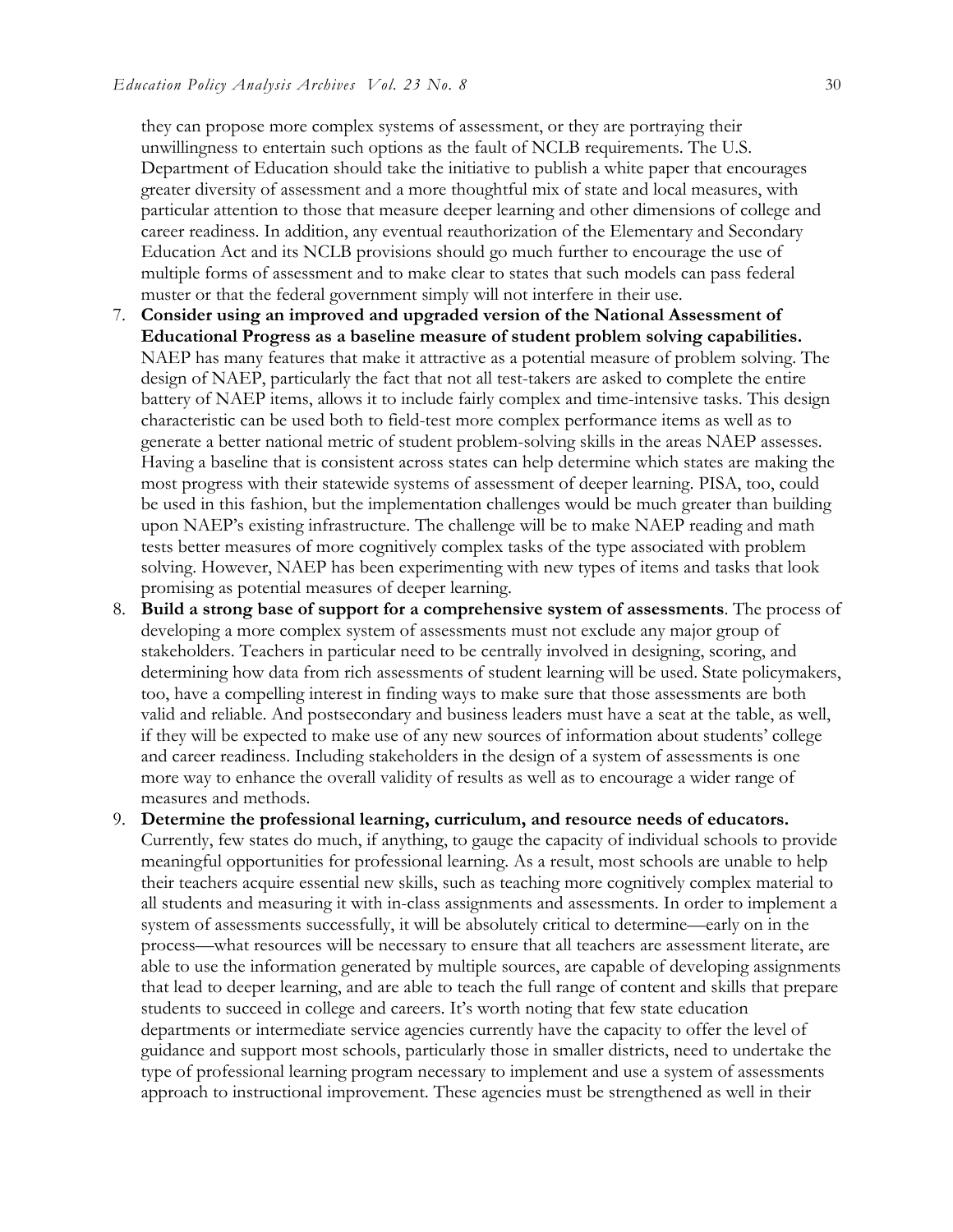#### *A New Era for Educational Assessment* 31

ability to provide essential support services to schools around professional learning related to assessment.

10. **Look for ways to improve the Common Core State Standards and their assessments so that they become better measures of deeper learning.** This may be a tall order at a time when Common Core implementation is undergoing sustained challenge. However, the surest way to undermine the credibility of the standards and the assessments would be to refuse to improve them in response to feedback from the field. Such a stance hardens the opposition and leads educators to view them as just another mandate to be complied with, rather than as a dynamic source of professional guidance and growth. Already, the standards are almost five years old, and it is past time to begin the lengthy process of designing and initiating a careful and systematic review process. Similarly, even though PARRC and SBAC are only just now completing their field testing, their designers must continue to seek out criticism, keep a close eye on their roll-out, communicate more frankly and vocally the limitations of these assessments, while simultaneously suggesting ways to get at the various aspects of college and career readiness that these assessments currently overlook. In particular, the test developers should push back against forces that seek to decrease the number of performance tasks and the use of data from them. Instead, they should be laying out a path to increased integration of such tasks for states that wish to do so eventually. Such a path would pay more attention to how performance tasks administered in the classroom would be incorporated into overall results or used for formative purposes, or both.

Ideally, the educational assessment system of the future will be analogous to a thorough, highquality medical diagnostic procedure, rather than the cursory check-up described at the beginning of this article. Educators and students alike will have at their disposal far more sophisticated and targeted tools and techniques to determine where they are succeeding, to show where they are falling short, and to point out how and what to improve. They will receive rich, accurate information about the cause of any learning problems, and not just the symptoms or the effects. Policymakers will understand that improved educational practice, just like improved health, is rarely achieved by compelling people to follow uniform practices or using data to threaten them, but, rather, by creating the right mix of incentives and supports that motivate and reward desired actions, and that help all educational stakeholders to understand which outcomes are in their mutual best interests.

Research and experience make it clear that educational systems that can get students to demonstrate deeper learning must incorporate assessments that honor and embody these goals. New systems of assessment, connected to appropriate resources, learning opportunities, and productive visions of accountability, comprise a critical foundation for enabling students to meet the challenges that face them throughout their education and careers in the 21st century.

## **References**

- Achieve, The Education Trust, & Thomas B. Fordham Foundation. (2004). The American Diploma Project: Ready or not: Creating a high school diploma that counts. Washington, D.C.: Achieve, Inc.
- ACT. (2011). ACT College Readiness Standards. Retrieved November 23, 2011, from http://www.act.org/standard/
- ACT. (2014). In a nutshell- ACT Aspire. Retrieved September 5, 2014, from http://www.discoveractaspire.org/in-a-nutshell.html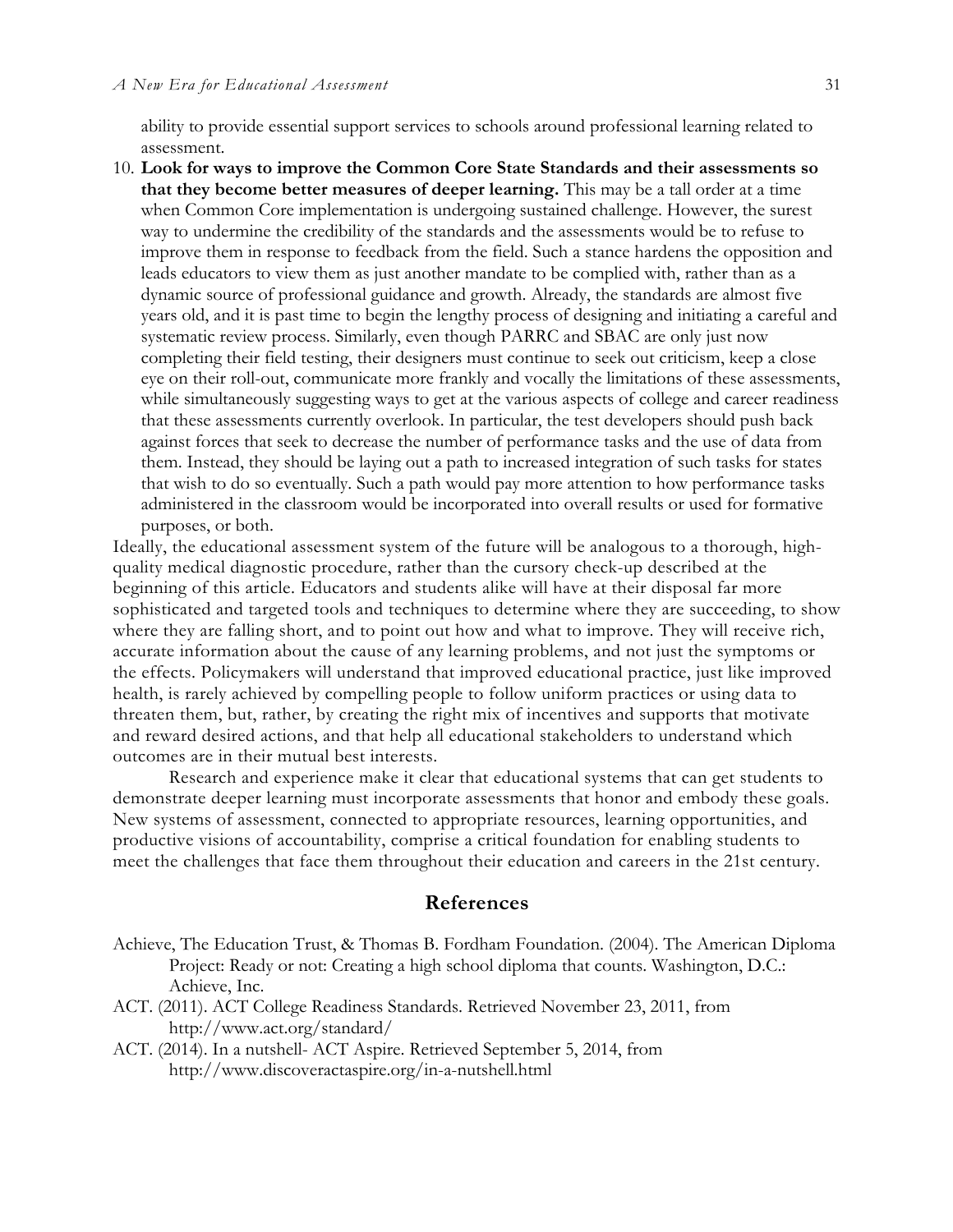- American Educational Research Association [AERA], American Psychological Association [APA], & National Council for Measurement in Education [NCME]. (2014). *Standards for educational and psychological testing*. Washington, DC: American Educational Research Association.
- Baldwin, M., Seburn, M., & Conley, David T. (2011). *External validity of the College-Readiness Performance Assessment System (C-PAS)*. Paper presented at the 2011 American Educational Research Association (AERA) Annual Conference New Orleans, LA Roundtable Discussion: Assessing College Readiness, Innovation, and Student Growth retrieved from
- Bill & Melinda Gates Foundation. (2014). Summit Public Schools. *Next Generation Learning Challenges.*  Retrieved September 5, 2014, from http://nextgenlearning.org/grantee/summit-publicschools
- Block, J. H. (1971). *Mastery learning: Theory and practice*. New York: Holt, Rinehart, & Winston.
- Bloom, B. (1971). *Mastery learning*. New York: Holt, Rinehart, & Winston.
- Brandt, R. (1992/1993). On outcome-based education: A conversation with Bill Spady. *Educational Leadership, 50*(4), 66-70.
- Bransford, J. D., Brown, A. L., & Cocking, R. R. (Eds.). (2000). *How people learn: Brain, mind, experience, and school. Expanded edition*: National Academy of Sciences - National Research Council Washington DC. Commission on Behavioral and Social Sciences and Education, US Department of Education, Washington, DC.
- Brown, R. S., Conley, David T. (2007). Comparing state high school assessments to standards for success in entry-level university courses. *Journal of Education Assessment, 12*(2), 137 - 160. http://dx.doi.org/10.1080/10627190701232811
- California Office to Reform Education (CORE). (2014). CORE NCLB waiver request: School Quality Improvement System. Retrieved September 5, 2014, from http://coredistricts.org
- Cawelti, G. (2006). The side effects of NCLB. *Educational Leadership, 64*(3), 64-68.
- Center for Educational Testing & Evaluation (CETE). (2014). Career pathways collaborative offers new assessments for career and technical education. Retrieved September 5, 2014, from http://careerpathways.us/news/career-pathways-collaborative-offers-new-assessmentscareer-and-technical-education
- Cherry, K. (2014). History of intelligence testing: The history and development of modern IQ testing. *About Education.* Retrieved September 9, 2014, from http://psychology.about.com/od/psychologicaltesting/a/int-history.htm
- Conley, D. T. (2003). *Understanding university success*. Eugene, OR: Center for Educational Policy Research, University of Oregon.
- Conley, D. T. (2005). Proficiency-based admissions. In W. Camara & E. Kimmell (Eds.), *Choosing students: Higher education admission tools for the 21st Century*. Mahwah, New Jersey:: Lawrence Erlbaum.
- Conley, D. T. (2007). The College-readiness Performance Assessment System (C-PAS). Eugene, Oregon: Educational Policy Improvement Center.
- Conley, D. T. (2011). The Texas College and Career Readiness Initiative: Overview & summary report. Eugene, OR: Educational Policy Improvement Center.
- Conley, D. T. (2014a). The Common Core State Standards: Insight into their development and purpose. Washington, DC: Council of Chief State School Officers.
- Conley, D. T. (2014b). *Getting ready for college, careers, and the Common Core: What every educator needs to know*. San Francisco, CA: Jossey-Bass.
- Conley, D. T. (2014c). Learning strategies as metacognitive factors: A critical review. In Prepared for the Raikes Foundation (Ed.). Eugene, Oregon: Educational Policy Improvement Center.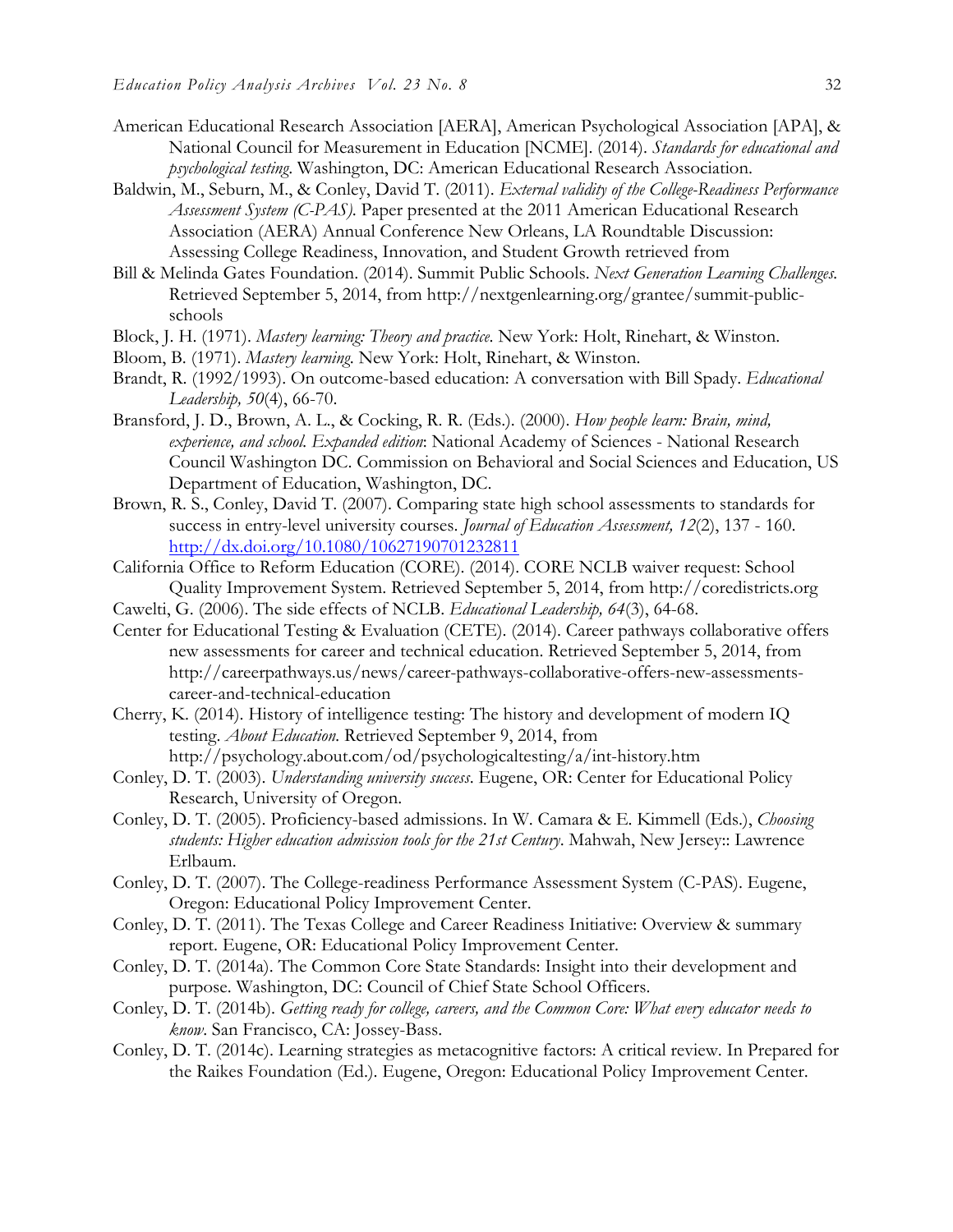- Conley, D. T., Aspengren, K., & Stout, O. (2006). Advanced Placement Best Practices Study: Biology, Chemistry, Environmental Science, Physics, European History, US History, World History. Eugene, Oregon: Educational Policy Improvement Center.
- Conley, D. T., Aspengren, K., Gallagher, K., Nies, K. (2006a). College Board validity study for math. Eugene: College Board.
- Conley, D. T., Aspengren, K., Gallagher, K., Nies, K. (2006b). College Board validity study for science. Eugene: College Board.
- Conley, D. T., Aspengren, K., Gallagher, K., Stout, O., Veach, D., Stutz, D. (2006). [College Board Advanced placement best practices course study].
- Conley, D. T., Brown, R. (2003). *Analyzing state high school assessments to determine their relationship to university expectations for a well-prepared student*. Paper presented at the American Educational Research Association, Chicago, IL.
- Conley, D. T., Drummond, K. V., DeGonzalez, A., Rooseboom, J., & Stout, O. (2011). Reaching the Goal: The applicability and importance of the Common Core State Standards to college and career readiness. Eugene, OR: Educational Policy Improvement Center.
- Conley, D. T., McGaughy, C., Brown, D., van der Valk, A., & Young, B. (2009). Texas Career and Technical Education career pathways analysis study. Eugene, Oregon: Educational Policy Improvement Center.
- Conley, D. T., McGaughy, C., Brown, D., van der valk, A., & Young, B. (2009). Validation study III: Alignment of the Texas College and Career Readiness Standards with courses in two career pathways. Eugene, OR: Educational Policy Improvement Center.
- Conley, D. T., McGaughy, C., Cadigan, K., Flynn, K., Forbes, J., & Veach, D. (2008). Texas College and Career Readiness Initiative Phase II: Examining the alignment between the Texas College and Career Readiness Standards and entry-level college courses at Texas postsecondary institutions. Eugene, OR: Educational Policy Improvement Center.
- Conley, D. T., McGaughy, C., Cadigan, K., Forbes, J., & Young, B. (2009). Texas college and career readiness initiative: Texas career and technical education phase I alignment analysis report. Eugene, OR: Educational Policy Improvement Center.
- Conley, D. T., McGaughy, C., O'Shaughnessy, T., & Rivinus, E. (2007). College-readiness Performance Assessment System (C-PAS) conceptual model. Eugene.
- Council for Aid to Education. (2014). CWRA+ overview. Retrieved September 5, 2014, from http://cae.org/participating-institutions/cwra-overview/
- Council of Chief State School Officers, & National Governors Association. (2010a). Common Core State Standards for English Language Arts & literacy in history/social studies, science, and technical subjects. Retrieved September 6, 2010, from Author http://www.corestandards.org/assets/CCSSI\_ELA Standards.pdf
- Council of Chief State School Officers, & National Governors Association. (2010b). Common Core State Standards for mathematics. Retrieved September 6, 2010, from Author http://www.corestandards.org/assets/CCSSI\_Math Standards.pdf
- Criterion-referenced test. (2014, April 30). Retrieved September 9, 2014, from http://edglossary.org/criterion-referenced-test/
- Donovan, M. S., Bransford, J. D., & Pellegrino, J. W. (Eds.). (1999). *How people learn: Bridging research and practice*. Washington DC: National Academy Press.
- Duckworth, A. L., & Peterson, C. (2007). Grit: Perseverance and passion for long-term goals. *Journal of Personality and Social Psychology, 92*(6), 1087-1101. http://dx.doi.org/10.1037/0022- 3514.92.6.1087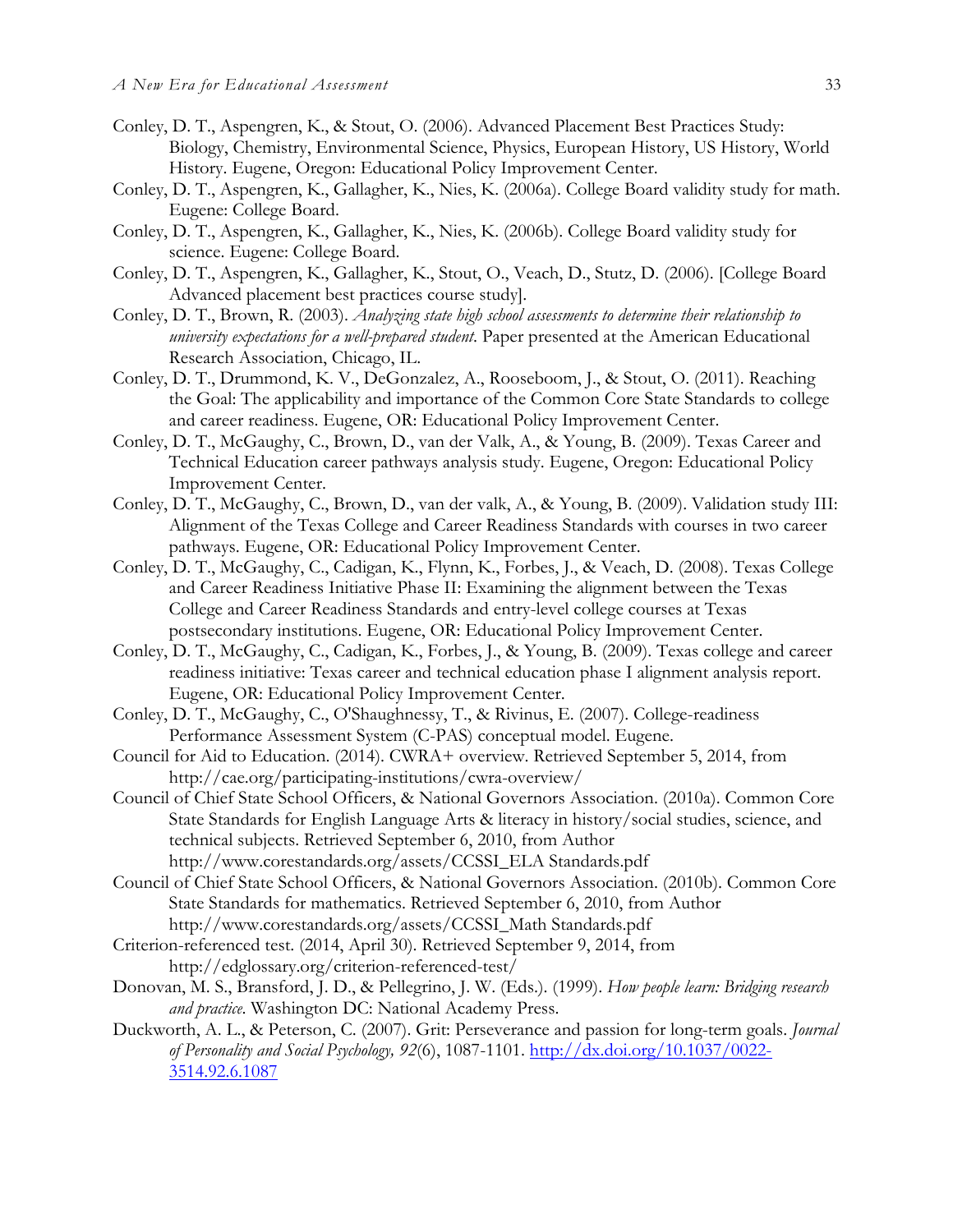- Duckworth Lab. (2014). Research & measures: Scales and measures. Retrieved September 5, 2014, from https://sites.sas.upenn.edu/duckworth/pages/research
- Dudley, M. (1997). The rise and fall of a statewide assessment system. *English Journal, 86*(1), 15-20. http://dx.doi.org/10.2307/820774
- Dweck, C. S., Walton, G. M., & Cohen, G. L. (2011). Academic tenacity: Mindsets and skills that promote long-term learning. Seattle: Gates Foundation.
- Educating for the 21st century: Data report on the New York Performance Standards Consortium. (n/d): Performance Standards Consortium.
- Educational Policy Improvement Center. (2014a). National Assessment of Educational Progress grade 12 preparedness research college course content analysis study final report. Eugene, Oregon: Author.
- Educational Policy Improvement Center. (2014b). ThinkReady: An innovative, formative assessment of student cognitive abilities! *College & Career Readiness: A Comprehensive Approach.* Retrieved September 5, 2014, from https://collegeready.epiconline.org/info/thinkready.dot
- Farrington, C. A. (2013). Academic mindsets as a critical component of deeper learning. University of Chicago: Consortium on Chicago School Research.
- Gewertz, C. (2013a). Assessment consortia: Who's in and who's out? *Education Week*. Retrieved from Curriculum Matters website: http://blogs.edweek.org/edweek/curriculum/2013/10/missouri\_chooses\_vendor\_for\_20.h tml?qs=utah+common+core+assessment
- Gewertz, C. (2013b). Teachers' union president: Halt all high stakes linked to Common Core. *Education Week*. Retrieved from Curriculum Matters website: http://blogs.edweek.org/edweek/curriculum/2013/04/halt\_high\_stakes\_linked\_to\_commo n\_core.html
- Gewertz, C. (2014). Opting out of testing: A rising tide for states and districts? *Education Week*. http://blogs.edweek.org/edweek/curriculum/2014/03/opting\_out\_of\_testing.html?qs=par ents+common+core+testing
- Goodlad, J., & Oakes, J. (1988). We must offer equal access to knowledge. *Educational Leadership, 45*(5), 16-22.
- Guskey, T. R. (1980a). Individualizing within the group-centered classroom: The mastery learning model. *Teacher Education and Special Education, 3*(4), 47-54. http://dx.doi.org/10.1177/088840648000300408
- Guskey, T. R. (1980b). Mastery learning: Applying the theory. *Theory Into Practice, 19*(2), 104-111. http://dx.doi.org/10.1080/00405848009542882
- Guskey, T. R. (1980c). What is mastery learning? And why do educators have such hopes for it? *Instructor, 90*(3), 80-82,84,86.
- Hambleton, R. K., Impara, J., Mehrens, W., & Plake, B. S. (2000). Psychometric review of the Maryland School Performance Assessment Program (MSPAP). Annapolis, Maryland: Maryland State Department of Education.
- Hinton, C., Fischer, K. W., & Glennon, C. (2012). Mind, brain, and education. Boston: Jobs for the Future/Nellie Mae Education Foundation.
- Horton, L. (1979). Mastery learning: Sound in theory, but... *Educational Leadership*.
- Jennings, J., & Rentner, D. S. (2006). Ten big effects of the No Child Left Behind Act on public schools. *Phi Delta Kappan, 82*(2), 110-113. http://dx.doi.org/10.1177/003172170608800206
- Jobs for the Future. (2005). Education and skills for the 21st century: An agenda for action. Boston, MA: Jobs for the Future.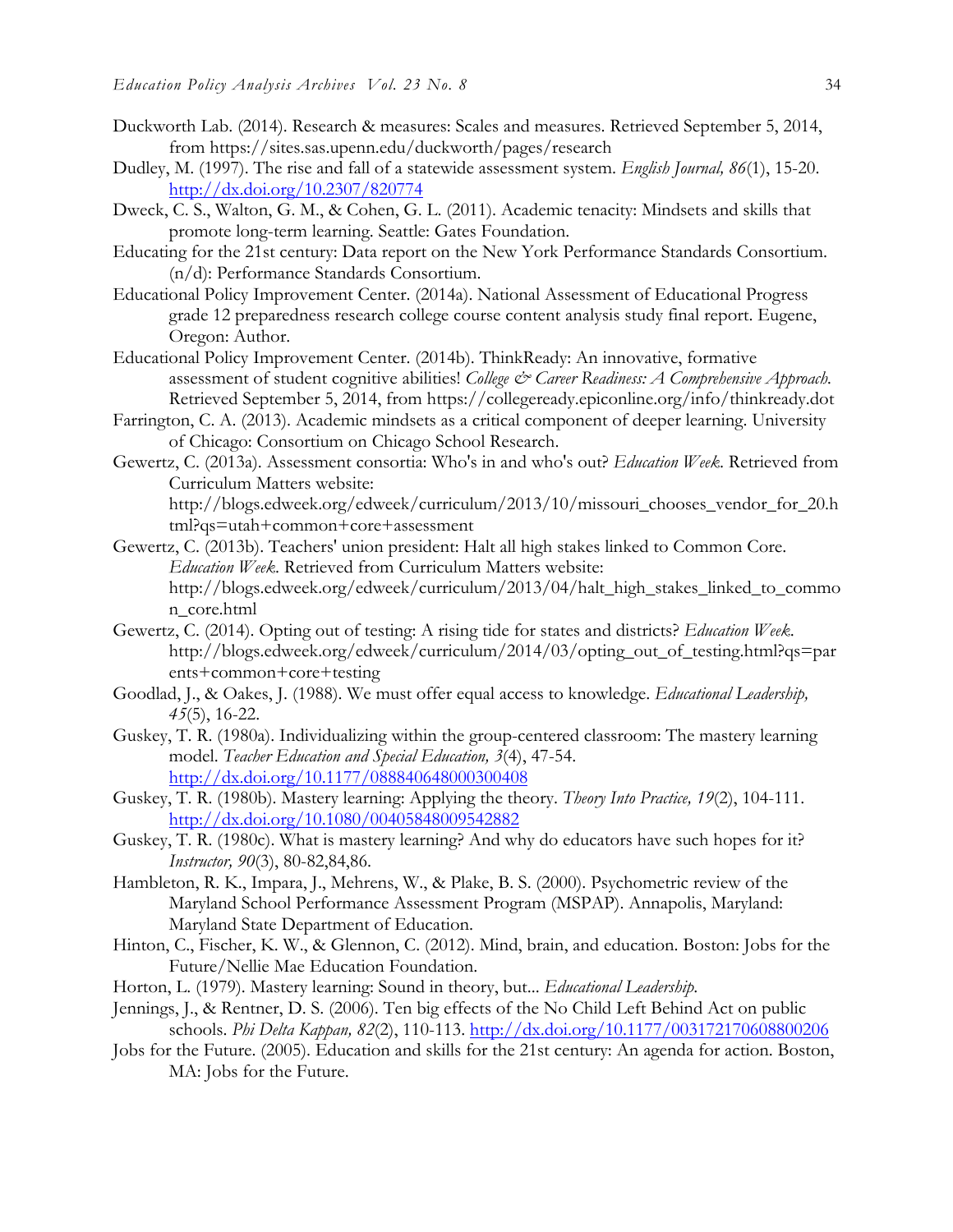- Kirst, M. W., & Mazzeo, C. (1996). The rise, fall, and rise of state assessment in California, 1993-96. *Phi Delta Kappan, 78*(4), 319-323.
- Knecht, D. (2007). The Consortium and the Commissioner: A grass roots tale of fighting high stakes graduation testing in New York. *Urban Review: Issues and Ideas in Public Education, 39*(1), 45-65. http://dx.doi.org/10.1007/s11256-007-0043-0
- Koretz, D., Stecher, B., & Deibert, E. (1993). The reliability of scores from the 1992 Vermont Portfolio Assessment Program: CRESST; Center for the Study of Evaluation, University of California, Los Angeles.
- Linn, R. L. (2005). Conflicting demands of No Child Left Behind and state systems: Mixed messages about school performance. *Education Policy Analysis Archives, 13*(33).
- Linn, R. L., Baker, E. L., & Betenbenner, D. W. (2002). Accountability systems: Implications of requirements of the No Child Left Behind Act of 2001. Los Angeles: Center for The Study of Evaluation & National Center for Research on Evaluation, Standards, and Student Testing, University of California, Los Angeles.
- MacCann, C., Duckworth, A. L., & Roberts, R. D. (2009). Empirical Identification of the Major Facets of Conscientiousness. *Learning and Individual Differences, 19*(4), 451-458. http://dx.doi.org/10.1016/j.lindif.2009.03.007
- Medina, J. (2008). *Brain rules: 12 principles for surviving and thriving at work, home, and school*. Seattle: Pear Press.
- mindsetworks. (2014). Movitate students to grow their minds! Retrieved September 5, 2014, from http://www.mindsetworks.com
- Mintrop, H., & Sunderman, G. L. (2009). Predictable failure of federal sanctions-driven accountability for school improvement--and why we may retain it anyway. *Educational Researcher, 38*(5), 353-364. http://dx.doi.org/10.3102/0013189X09339055
- National Research Council. (2002). Learning and understanding: Improving advanced study of mathematics and science in U.S. high schools. Washington, DC: National Academy Press.
- New Hampshire Department of Education. (2014). New Hampshire Performance Assessment Network. Retrieved September 5, 2014, from http://www.education.nh.gov/assessmentsystems/
- Oakes, J. (1985). *Keeping track: How schools structure inequality*. New Haven, CT: Yale University Press.
- Ohio Department of Education. (n.d.). Ohio Performance Assessment Pilot Project (OPAPP). Retrieved September 5, 2014, from http://education.ohio.gov/Topics/Testing/Next-Generation-Assessments/Ohio-Performance-Assessment-Pilot-Project-OPAPP
- Oregon Department of Education. (2006). Career-related learning standards and extended application standard: Guide for schools to build relevant and rigorous collections of evidence (pp. 66).
- Oregon Department of Education. (2014). Oregon's Essential Skills. Retrieved September 5, 2014, from http://www.ode.state.or.us/search/page/?id=2042
- Partnership for Assessment of Readiness for College and Careers. (2014). Item and task prototypes. Retrieved September 5, 2014, from http://www.parcconline.org/sample-assessment-tasks
- Pellegrino, J., & HIlton, M. (Eds.). (2012). *Education for life and work: Developing transferable knowledge and skills in the 21st century*. Washington, DC: National Academy Press.
- Rothman, R. (1995). The Certificate of Initial Mastery. *Educational Leadership, 52*(8), 41-45.

Sawchuk, S. (2014). New York union encourages districts to boycott field tests. *Education Week*. Retrieved from Teacher Beat website:

http://blogs.edweek.org/edweek/teacherbeat/2014/05/new\_york\_union\_encourages\_dist. html?qs=new+york+common+core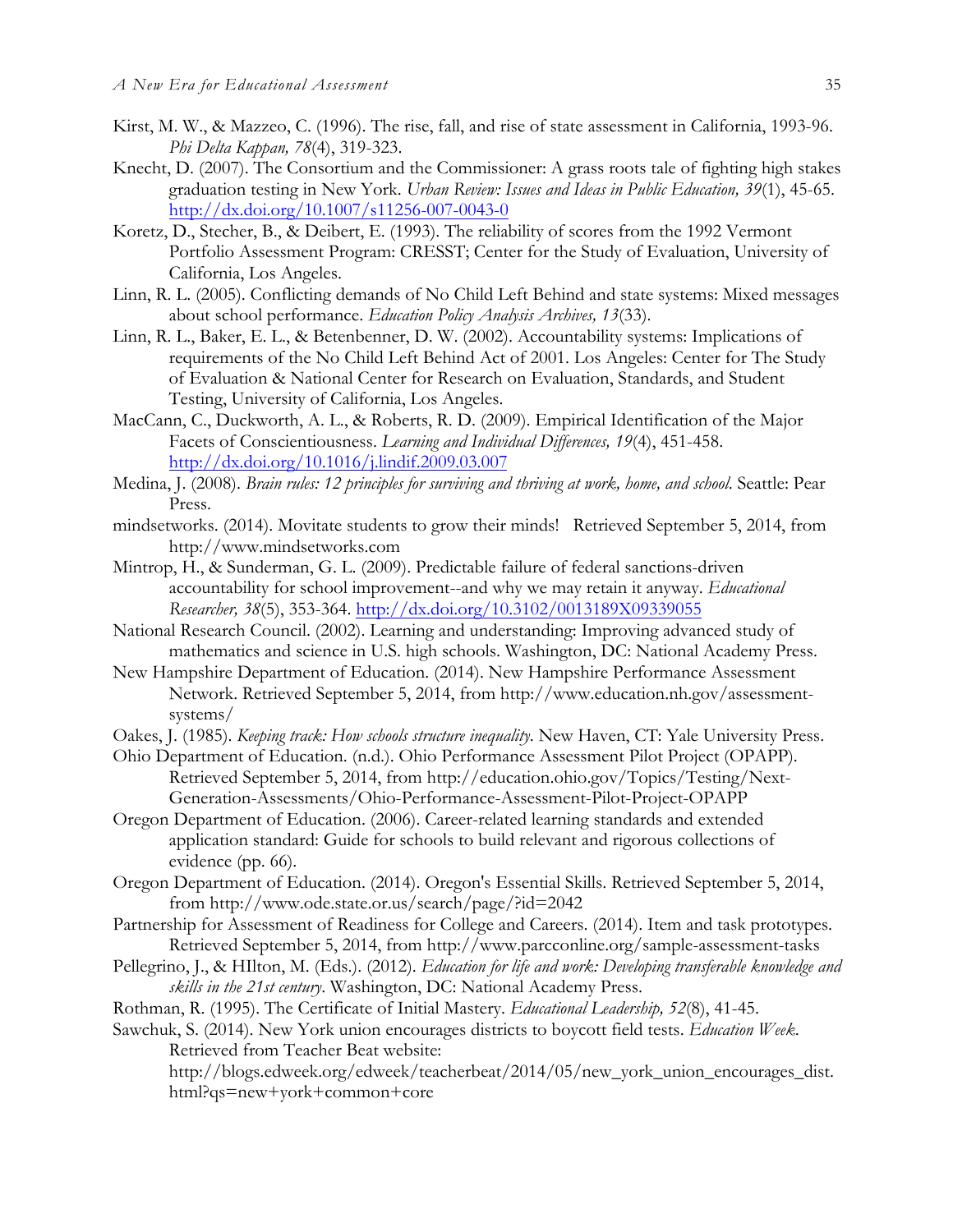- Seburn, M., Frain, S., & Conley, D. T. (2013). Job training programs curriculum study. Washington, DC: National Assessment Governing Board, WestEd, Educational Policy Improvement Center.
- Secretary's Commission on Achieving Necessary Skills (SCANS). (1991). What work requires of schools: A SCANS report for American 2000: U.S. Department of Labor.
- Slavin, R. E. (1987). Mastery learning reconsidered. *Review of Educational Research, 57*, 175-213. http://dx.doi.org/10.3102/00346543057002175
- Smarter Balanced Assessment Consortium. (2014). Sample items and performance tasks. Retrieved September 5, 2014, from http://www.smarterbalanced.org/sample-items-and-performancetasks/
- Soland, J., Hamilton, L. S., & Stecher, B. M. (2013). Measuring 21st century competencies: Guidance for educators *Global Cities Education Network*: Asia Society/RAND Corporation.
- Stanford Center for Assessment Learning and Equity. (2014). Envision Schools college success portfolio. Retrieved September 5, 2014, from https://scale.stanford.edu/content/envisionschools-college-success-portfolio
- Stecher, B. M., Rahn, M. L., Ruby, A., Alt, M. N., & Robyn, A. (1997). Using alternative assessments in vocational education: Appendix B: Kentucky Instructional Results Information System (KIRIS). Berkeley, CA: National Center for Research in Vocational Education.
- Structural inequality in education. (2014). Retrieved September 9, 2014, from http://en.wikipedia.org/wiki/Structural\_inequality\_in\_education
- Texas Higher Education Coordinating Board, & Educational Policy Improvement Center. (2009). Texas College and Career Readiness Standards. Austin, TX: Authors.
- The College Board. (2006). *Standards for College Success*. New York, NY: Author.
- The College Board. (2014). Redesigned SAT. Retrieved September 5, 2014, from https://http://www.collegeboard.org/delivering-opportunity/sat/redesign
- Tough, P. (2012). *How children succeed: Grit, curiosity, and the hidden power of character* New York: Houghton Mifflin Harcourt.
- Tucker, M. S. (2014). Fixing our national accountability system. Washington, D. C.: National Center on Education and the Economy.
- Tyack, D. B. (1974). *The one best system: A history of American urban education*. Cambridge: Harvard University Press.
- Tyack, D. B., & Cuban, L. (1995). *Tinkering toward Utopia: A century of public school reform*. Cambridge, MA: Harvard University Press.
- U. S. Department of Education. (2001). No Child Left Behind. Washington, D.C.: Author.
- Ujifusa, A. (2014). Florida picks Common-Core test from AIR, not PARCC. *Education Week*. Retrieved from Curriculum Matters website:

http://blogs.edweek.org/edweek/state\_edwatch/2014/03/florida\_picks\_commoncore\_test\_from\_air\_not\_parcc.html

Wei, R. C., Schultz, S. E., & Pecheone, R. (2012). Performance assessments for learning: The next generation of state assessments. Stanford, California: Stanford Center for Assessment, Learning, and Equity.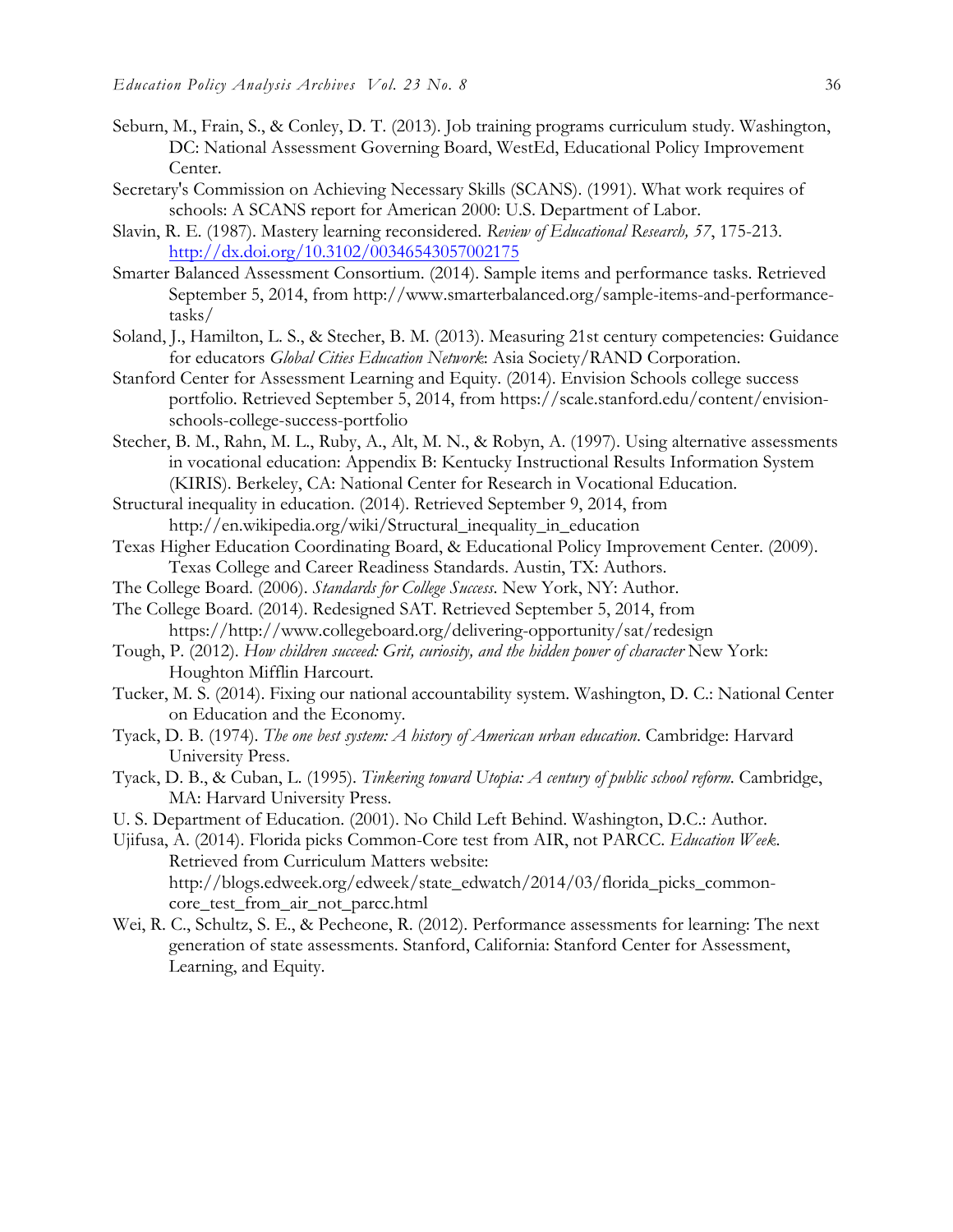## **About the Author**

#### **David Conley**

Educational Policy Improvement Center (EPIC) conley@uoregon.edu

David T. Conley is the founder, chief executive officer, and chief strategy officer of EPIC. Conley also serves as President of CCR Consulting LLC, Professor of Educational Policy and Leadership, and founder and director of the Center for Educational Policy Research (CEPR) at the University of Oregon.

## **About the Guest Series Editor**

#### **Linda Darling-Hammond**

Stanford University

ldh@stanford.edu

Linda Darling-Hammond is Charles E. Ducommun Professor of Education at Stanford University where she is Faculty Director of the Stanford Center for Opportunity Policy in Education. Her latest book is *Beyond the Bubble Test: How Performance Assessments Support 21st Century Learning* (Wiley, 2014).

## **SPECIAL SERIES**

**A New Paradigm for Educational Accountability: Accountability for Meaningful Learning**

# education policy analysis archives

Volume 23 Number 8 February 2<sup>nd</sup>, 2015 ISSN 1068-2341

## @

SOME RIGHTS RESERVED Readers are free to copy, display, and distribute this article, as long as the work is attributed to the author(s) and **Education Policy Analysis Archives,** it is distributed for noncommercial purposes only, and no alteration or transformation is made in the work. More details of this Creative Commons license are available at

http://creativecommons.org/licenses/by-nc-sa/3.0/. All other uses must be approved by the author(s) or **EPAA**. **EPAA** is published by the Mary Lou Fulton Institute and Graduate School of Education at Arizona State University Articles are indexed in CIRC (Clasificación Integrada de Revistas Científicas, Spain), DIALNET (Spain), Directory of Open Access Journals, EBSCO Education Research Complete, ERIC, Education Full Text (H.W. Wilson), QUALIS A2 (Brazil), SCImago Journal Rank; SCOPUS, SOCOLAR (China).

Please contribute commentaries at http://epaa.info/wordpress/ and send errata notes to Gustavo E. Fischman fischman@asu.edu

**Join EPAA's Facebook community** at https://www.facebook.com/EPAAAAPE and **Twitter feed** @epaa\_aape.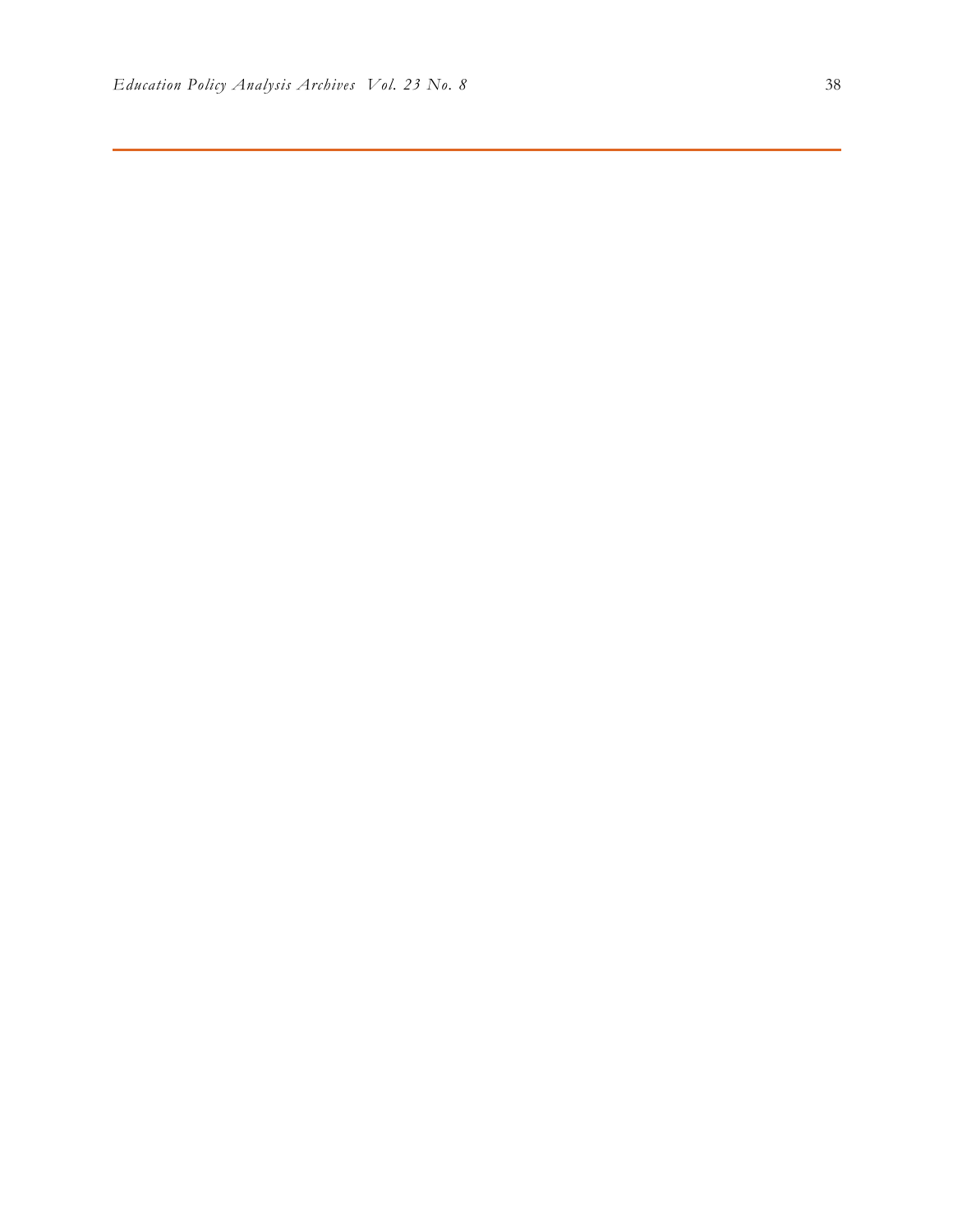## education policy analysis archives editorial board

Editor **Gustavo E. Fischman** (Arizona State University) **Audrey Amrein-Beardsley** (Arizona State University), **Kevin Kinser** (University of Albany) **Jeanne M. Powers** (Arizona State University)

**Jessica Allen** University of Colorado, Boulder **Jaekyung Lee** SUNY Buffalo

**Michael W. Apple** University of Wisconsin, Madison **David C. Berliner** Arizona State University **Maria Martinez-Coslo** University of Texas,

**Wendy C. Chi** Jefferson County Public Schools in Golden, Colorado **Casey Cobb** University of Connecticut **Sharon Nichols** University of Texas, San Antonio **Arnold Danzig** California State University, San Jose **Antonia Darder** Loyola Marymount University **João Paraskveva** University of Massachusetts, **Linda Darling-Hammond** Stanford University **Laurence Parker** University of Utah **Chad d'Entremont** Rennie Center for Education Research and Policy **John Diamond** Harvard University **John Rogers** University of California, Los Angeles **Tara Donahue** McREL International **A. G. Rud** Washington State University **Christopher Joseph Frey** Bowling Green State University **Melissa Lynn Freeman** Adams State College **Kimberly Scott** Arizona State University **Amy Garrett Dikkers** University of North Carolina Wilmington **Gene V Glass** Arizona State University **Maria Teresa Tatto** Michigan State University **Ronald Glass** University of California, Santa Cruz **Larisa Warhol** Arizona State University **Harvey Goldstein** University of Bristol **Cally Waite** Social Science Research Council **Eric M. Haas** WestEd **Kevin Welner** University of Colorado, Boulder

**Kimberly Joy Howard** University of Southern California **Aimee Howley** Ohio University **Terrence G. Wiley** Center for Applied Linguistics **Craig Howley** Ohio University **John Willinsky** Stanford University **Steve Klees** University of Maryland **Kyo Yamashiro** Los Angeles Education Research

**Gary Anderson** New York University **Christopher Lubienski** University of Illinois, Urbana-Champaign **Sarah Lubienski** University of Illinois, Urbana-Champaign **Angela Arzubiaga** Arizona State University **Samuel R. Lucas** University of California, Berkeley Arlington **Robert Bickel Marshall University William Mathis University of Colorado, Boulder Henry Braun** Boston College **Tristan McCowan** Institute of Education, London **Eric Camburn** University of Wisconsin, Madison **Michele S. Moses** University of Colorado, Boulder **Julianne Moss** Deakin University

**Noga O'Connor** University of Iowa

Dartmouth **Susan L. Robertson** Bristol University

**Sherman Dorn** Arizona State University **Felicia C. Sanders** Institute of Education Sciences **Janelle Scott** University of California, Berkeley

**Dorothy Shipps** Baruch College/CUNY

**Jacob P. K. Gross** University of Louisville **John Weathers** University of Colorado, Colorado Springs **Ed Wiley** University of Colorado, Boulder

Institute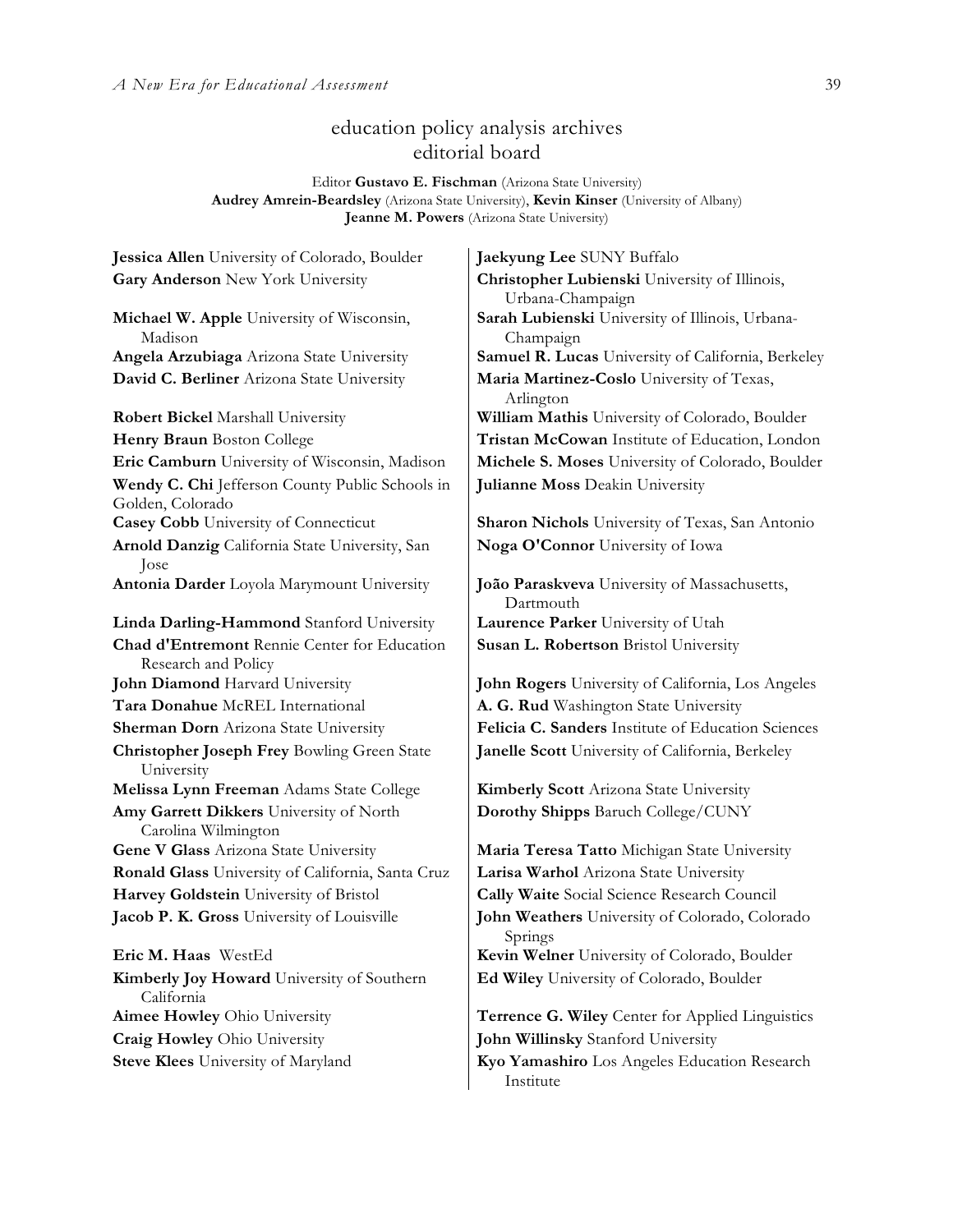**Armando Alcántara Santuario** IISUE, UNAM

## archivos analíticos de políticas educativas consejo editorial

Editores: **Gustavo E. Fischman** (Arizona State University), **Jason Beech** (Universidad de San Andrés), **Alejandro Canales** (UNAM) y **Jesús Romero Morante** (Universidad de Cantabria)

México **Claudio Almonacid** University of Santiago, Chile **Imanol Ordorika** Instituto de Investigaciones **Pilar Arnaiz Sánchez** Universidad de Murcia, España **Xavier Besalú Costa** Universitat de Girona, España **Jose Joaquin Brunner** Universidad Diego Portales, Chile **Damián Canales Sánchez** Instituto Nacional para la Evaluación de la Educación, México **María Caridad García** Universidad Católica del Norte, Chile **Raimundo Cuesta Fernández** IES Fray Luis de León, España **Marco Antonio Delgado Fuentes** Universidad Iberoamericana, México **Inés Dussel** DIE**-**CINVESTAV, Mexico **Rafael Feito Alonso** Universidad Complutense de Madrid. España **Pedro Flores Crespo** Universidad Iberoamericana, México **Verónica García Martínez** Universidad Juárez Autónoma de Tabasco, México **Francisco F. García Pérez** Universidad de Sevilla, España **Edna Luna Serrano** Universidad Autónoma de Baja California, México **Alma Maldonado** DIE-CINVESTAV México **Alejandro Márquez Jiménez** IISUE, UNAM México **Jaume Martínez Bonafé**, Universitat de València, España

**José Felipe Martínez Fernández** University of California Los Angeles, Estados Unidos

**Fanni Muñoz** Pontificia Universidad Católica de Perú,

Economicas – UNAM, México **Maria Cristina Parra Sandoval** Universidad de Zulia, Venezuela **Miguel A. Pereyra** Universidad de Granada, España **Monica Pini** Universidad Nacional de San Martín, Argentina **Paula Razquin** Universidad de San Andrés, Argentina **Ignacio Rivas Flores** Universidad de Málaga, España **Daniel Schugurensky** Arizona State University, Estados Unidos **Orlando Pulido Chaves** Instituto para la Investigacion Educativa y el Desarrollo Pedagogico IDEP **José Gregorio Rodríguez** Universidad Nacional de Colombia **Miriam Rodríguez Vargas** Universidad Autónoma de Tamaulipas, México **Mario Rueda Beltrán** IISUE, UNAM México **José Luis San Fabián Maroto** Universidad de Oviedo, España **Yengny Marisol Silva Laya** Universidad Iberoamericana, México **Aida Terrón Bañuelos** Universidad de Oviedo, España **Jurjo Torres Santomé** Universidad de la Coruña, España **Antoni Verger Planells** University of Barcelona, España **Mario Yapu** Universidad Para la Investigación Estratégica, Bolivia